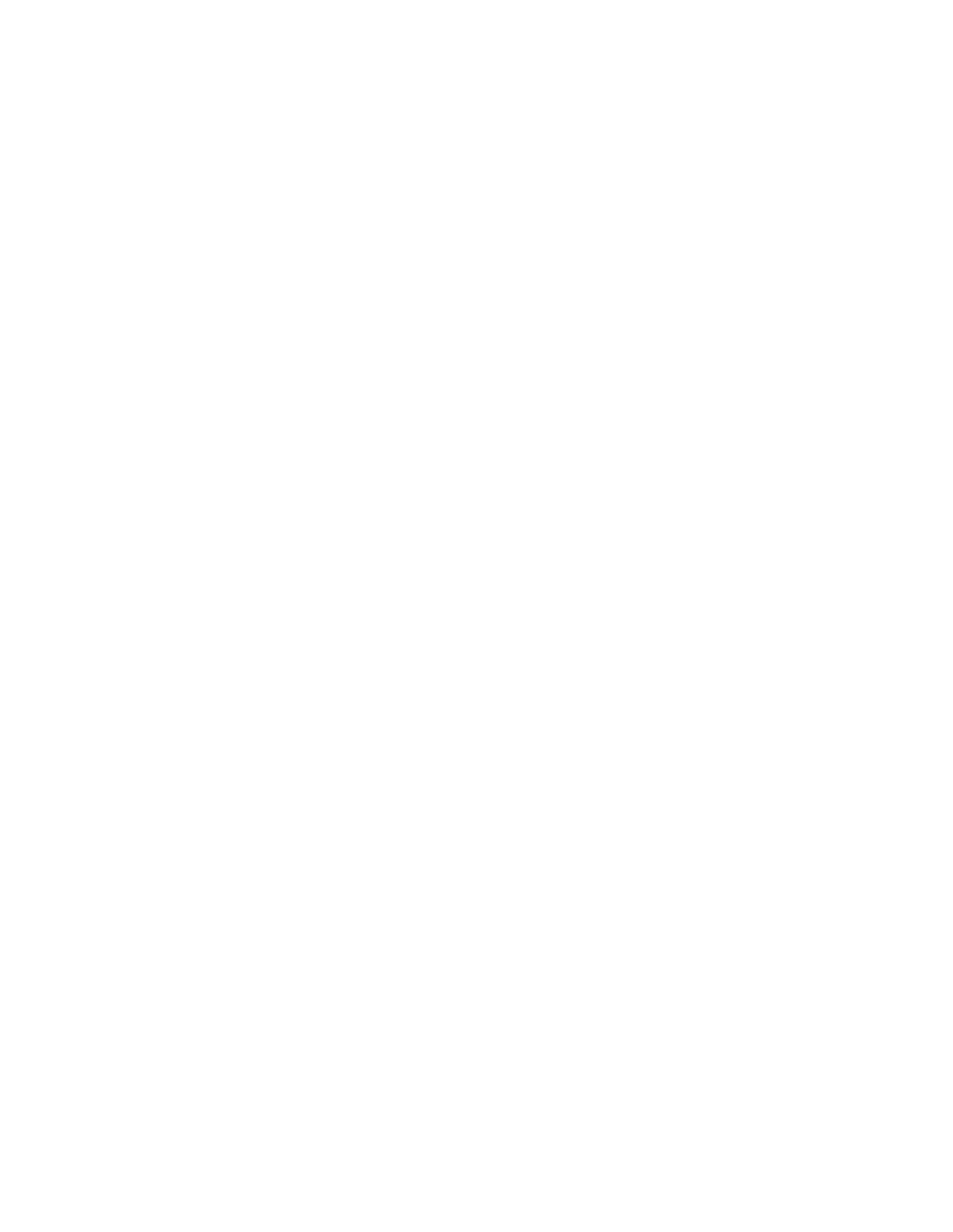#### **DAVID FOWLER JOHNSON [DFJOHNSON@WINSTEAD.COM](mailto:DJOHNSON@FULBRIGHTLAW.COM)** Managing Shareholder of Winstead PC's Fort Worth Office 777 Main St., Suite 1100 Fort Worth, Texas 76102 (817) 420-8223

David maintains an active trial and appellate practice for the financial services industry. David is the primary author of the Texas Fiduciary Litigator blog (txfiduciarylitigator.com), which reports on legal cases and issues impacting the fiduciary field in Texas. David's financial institution experience includes (but is not limited to): account litigation, breach of contract, foreclosure litigation, lender liability, receivership and injunction remedies upon default, non-recourse and other real estate lending, class action, RICO actions, usury, various tort causes of action, breach of fiduciary duty claims, and preference and other related claims raised by receivers.

David has specialized in estate and trust disputes including: trust modification/clarification, trustee resignation/removal, breach of fiduciary duty and related claims, accountings, will contests, mental competency issues, and undue influence. David's recent trial experience includes:

Represented a trustee in federal class action suit where trust beneficiaries challenged whether it was the authorized trustee of over 220 trusts;

Represented trustees regarding claims of mismanagement of assets;

Represented a trustee who filed suit to modify three trusts to remove a charitable beneficiary that had substantially changed operations;

Represented a trustee regarding dispute over the failure to make distributions;

Represented a trustee/bank regarding a negligence claim arising from investments from an IRA account;

Represented individuals in will contests arising from claims of undue influence and mental incompetence;

Represented estate representatives against claims raised by a beneficiary for breach of fiduciary duty;

Represented beneficiaries against estate representatives for breach of fiduciary duty and other related claims; and

Represented estate representatives, trustees, and beneficiaries regarding accountings and related claims.

David is one of twenty attorneys in the state (of the 84,000 licensed) that has the triple Board Certification in Civil Trial Law, Civil Appellate, and Personal Injury Trial Law by the Texas Board of Legal Specialization. Additionally, David was a member of the Civil Trial Law Commission of the Texas Board of Legal Specialization. This commission writes and grades the exam for new applicants for civil trial law certification. David is a graduate of Baylor University School of Law*, Magna Cum Laude*, and Baylor University*,* B.B.A. in Accounting.

David has published over twenty (20) law review articles on various litigation topics. David's articles have been cited as authority by: federal courts, the Texas Supreme Court (three times), the Texas courts of appeals (El Paso, Waco, Texarkana, Tyler, Beaumont, and Houston), McDonald and Carlson in their Texas Civil Practice treatise, William V. Dorsaneo in the Texas Litigation Guide, Baylor Law Review, South Texas Law Review, and the Tennessee Law Review. David has presented and/or prepared written materials for over one hundred and fifty (150) continuing legal education courses.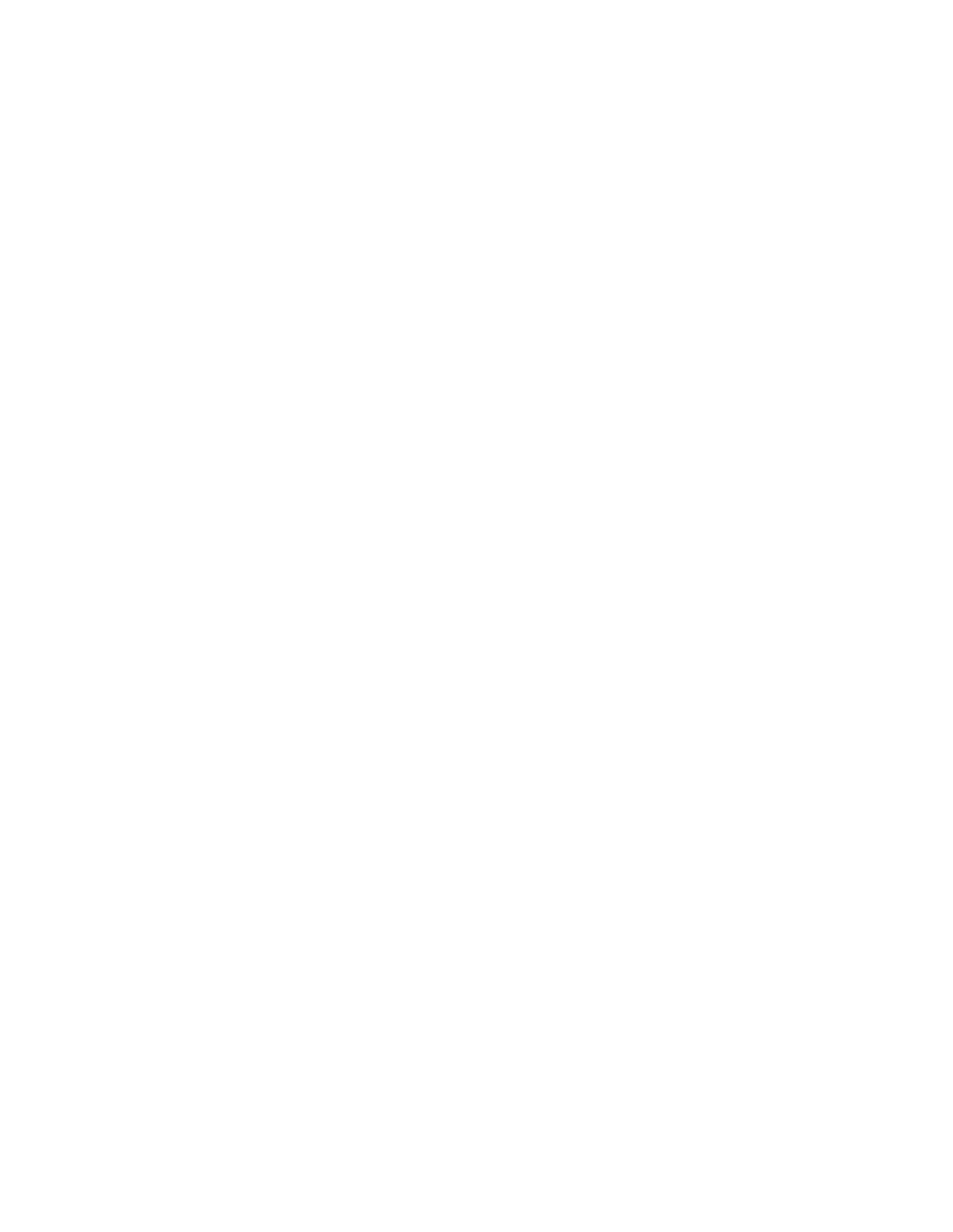## **TABLE OF CONTENTS**

| I.  |                       |    |
|-----|-----------------------|----|
| II. |                       |    |
|     | А.                    |    |
|     | 1.                    |    |
|     | 2.                    |    |
|     | 3.                    |    |
|     | <b>B.</b>             |    |
|     | 1.                    |    |
|     |                       |    |
|     | C.                    |    |
| Ш.  |                       |    |
|     | А.                    |    |
|     | <b>B.</b>             |    |
|     | C.                    |    |
|     | D.                    |    |
|     | E.                    |    |
|     | F.                    |    |
|     | 1.                    |    |
|     | 2.                    |    |
|     | 3.                    |    |
|     | 4.                    |    |
|     | 5.                    |    |
|     |                       |    |
| IV. |                       |    |
|     | А.                    |    |
|     | <b>B.</b>             |    |
|     |                       |    |
|     |                       |    |
|     | C.                    |    |
|     | D.                    |    |
| V.  |                       |    |
|     | A.                    |    |
|     | 1. General Authority. | 24 |
|     | 2.                    |    |
|     | <b>B.</b>             |    |
|     | C.                    |    |
|     | D.                    |    |
|     | Ε.                    |    |
|     | F.                    |    |
|     | $\mathbf{1}$ .        |    |
|     | 2.                    |    |
|     | G.                    |    |
|     | $\mathbf{1}_{\cdot}$  |    |
|     | 2.                    |    |
|     |                       |    |
| VI. |                       |    |
|     | А.                    |    |
|     | <b>B.</b>             |    |
|     | C.                    |    |
|     | D.                    |    |
|     | E.                    |    |
|     | F.                    |    |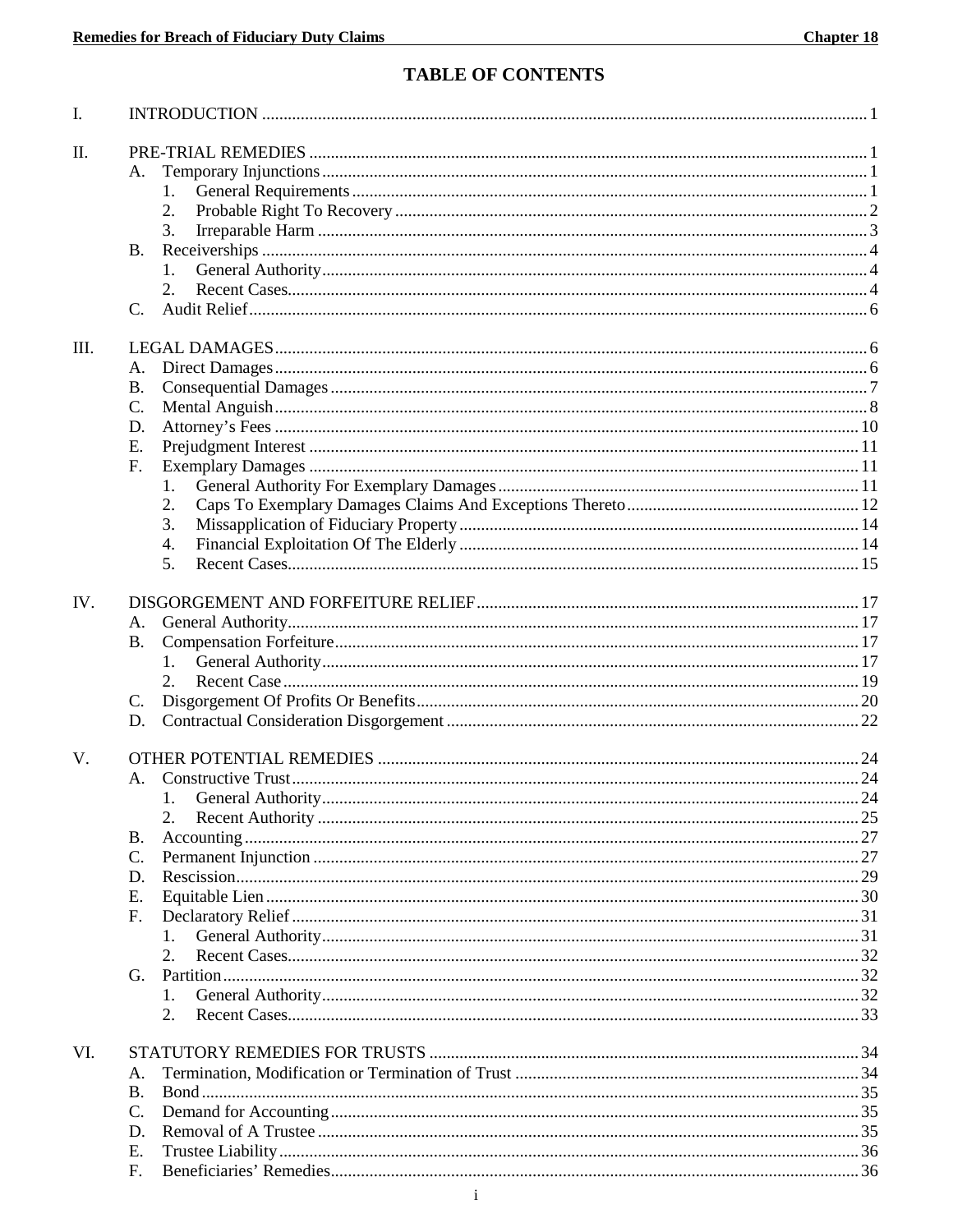| VII -       |  |
|-------------|--|
| <b>VIII</b> |  |
|             |  |
|             |  |
| $IX_{-}$    |  |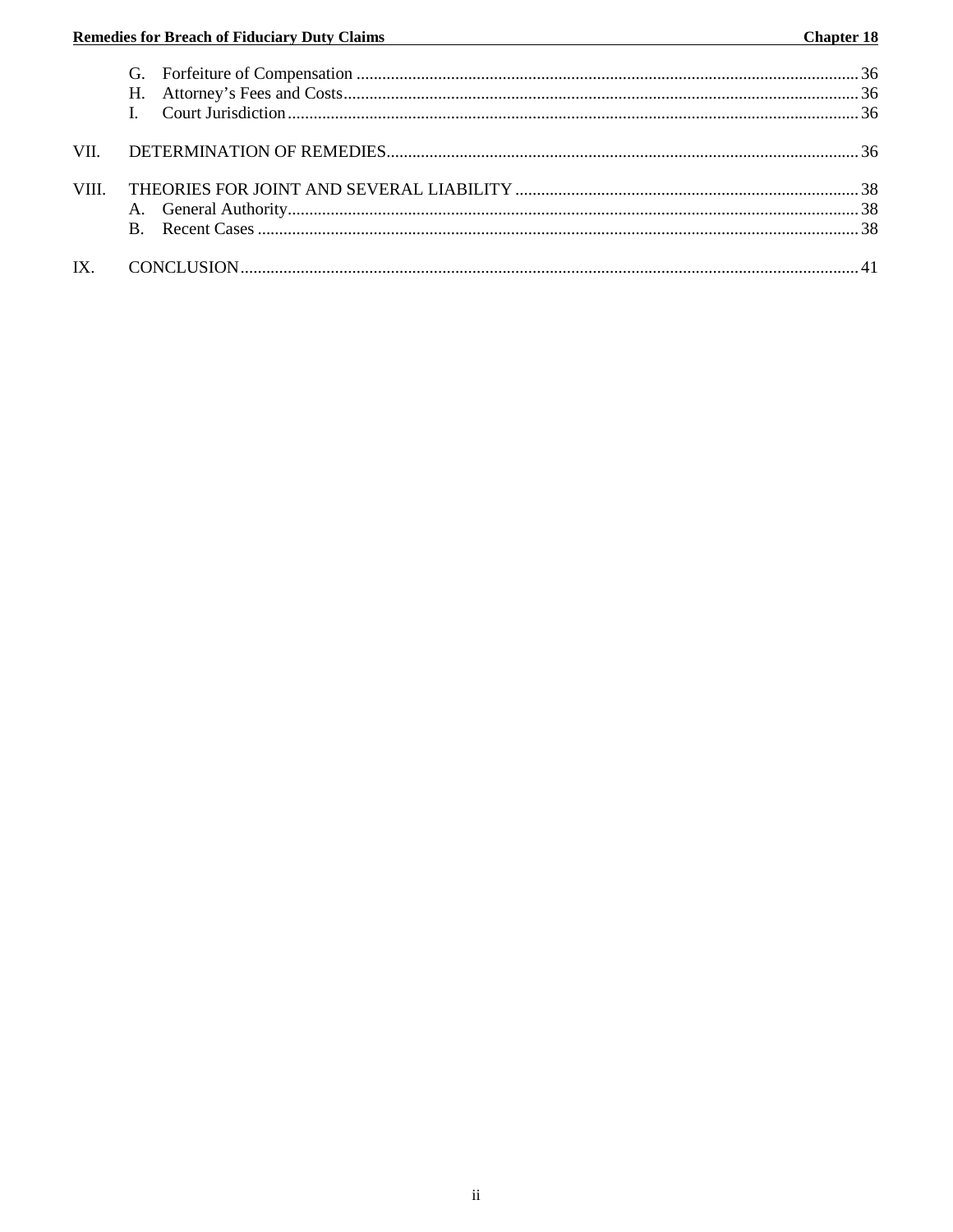## **REMEDIES FOR BREACH OF FIDUCIARY DUTY CLAIMS**

### **I. INTRODUCTION**

A fiduciary owes its principal one of the highest duties known to law—this is a very special relationship. *See, e.g., Ditta v. Conte*, 298 S.W.3d 187, 191 (Tex. 2009) ("A fiduciary 'occupies a position of peculiar confidence towards another.'… Because a trustee's fiduciary role is a status, courts acting within their explicit statutory discretion should be authorized to terminate the trustee's relationship with the trust at any time, without the application of a limitations period."); *Rawhide Mesa-Partners, Ltd. v. Brown McCarroll, L.L.P*., 344 S.W.3d 56, 60 (Tex. App.— Eastland 2011, no pet.) ("A fiduciary duty is the highest duty recognized by law.").

The term "fiduciary relationship" means "legal relations between parties created by law or by the nature of the contract between them where equity implies confidence and reliance." *Peckham v. Johnson,* 98 S.W.2d 408, 416 (Tex. Civ. App.—Fort Worth 1936), *aff'd sub nom*., 132 Tex. 148, 120 S.W.2d 786 (1938). The expression of "fiduciary relation" is one of broad meaning, including both technical fiduciary relations and those informal relations that exist whenever one person trusts and relies upon another. *Texas Bank & Trust Co. v. Moore*, 595 S.W.2d 502, 507 (Tex. 1980); *Peckham,* 98 S.W.2d at 416. A fiduciary relationship is one of equity, and the circumstances out of which a fiduciary relationship will be said to arise are not subject to hard and fast rules. *Texas Bank & Trust Co.*, 595 S.W.2d at 508.

Fiduciary duties can arise in many different formal relationships, such as trustee/beneficiary, partners, lawyer/client, and joint venturers. *Thigpen v. Locke*, 363 S.W.2d 247, 253 (Tex. 1962). In addition, certain informal, confidential relationships can give rise to a fiduciary duty, "where one person trusts in and relies upon another, whether the relation is a moral, social, domestic or merely personal one." *Fitz-Gerald v. Hull*, 150 Tex. 39, 237 S.W.2d 256, 261 (1951).

A fiduciary duty is a formal, technical relationship of confidence and trust imposing higher duties upon the fiduciary as a matter of law. *Central Sav. & Loan Ass'n v. Stemmons N.W. Bank, N.A.*, 848 S.W.2d 232, 243 (Tex. App.—Dallas 1992, no writ). The duty owed is one of loyalty and good faith, strict integrity, and fair and honest dealing. *Douglas v. Aztec Petroleum Corp.*, 695 S.W.2d 312, 318 (Tex. App.—Tyler 1985, no writ). When parties enter a fiduciary relationship, the fiduciary consents to have its conduct toward the other measured by high standards of loyalty as exacted by courts of equity. *Courseview, Inc. v. Phillips Petroleum Co.*, 158 Tex. 397, 312 S.W.2d 197, 205 (Tex. 1957). The term "fiduciary" refers to integrity and fidelity. *Kinzbach Tool Co. v. Corbett-Wallace Corp.*, 138 Tex. 565, 160 S.W.2d 509, 512 (Tex. 1942). To say the least, the law requires more of a fiduciary than armslength marketplace ethics. *Id*. at 514.

The elements of a breach-of-fiduciary-duty claim are: (1) a fiduciary relationship existed between the plaintiff and defendant; (2) the defendant breached its fiduciary duty to the plaintiff; and (3) the defendant's breach resulted in injury to the plaintiff or benefit to the defendant. *Lundy v. Masson*, 260 S.W.3d 482, 501 (Tex. App.—Houston [14th Dist.] 2008, pet. denied); *Jones v. Blume*, 196 S.W.3d 440, 447 (Tex. App.— Dallas 2006, pet. denied). A plaintiff does not need to prove that it reasonably or justifiably relied on the defendant's conduct. *PAS, Inc. v. Engel*, 350 S.W.3d 602, 612-613 (Tex. App.—Houston [14th Dist.] 2011, no pet.).

Due to the special nature of the fiduciary relationship, there is likely no area of law that has such a wide range of remedies available to a plaintiff than in breach-of-fiduciary-duty cases. This paper is intended to provide general guidance on the available remedies for breach-of-fiduciary-duty claims.

### **II. PRE-TRIAL REMEDIES**

A plaintiff often needs to seek a remedy before trial to protect it from immediate injury, to protect the assets made the basis of the suit, or to discover the real condition of the parties' relationship. The following section discusses three pre-trial remedies that are potentially available to a plaintiff: temporary injunctive relief, receiverships, and audits.

### **A. Temporary Injunctions**

### 1. General Requirements

A plaintiff may need to seek immediate relief from a court to prevent a fiduciary from selling assets, using assets, or failing to distribute assets to the plaintiff. *See, e.g., Hsin-Chi-Su v. Vantage Drilling Co*., No. 14-14-00461-CV, 474 S.W.3d 284, 2015 Tex. App. LEXIS 7192, 2015 WL 4249265, at \*5 n.5 (Tex. App.—Houston [14th Dist.] July 14, 2015, pet. denied) (court affirmed temporary injunction based on claim for disgorgement due to breach of fiduciary duty). Texas rules allow a plaintiff to request a temporary restraining order and/or a temporary injunction to provide such relief.

A court has the authority to enter temporary injunctive relief to protect a breach-of-fiduciary-duty plaintiff from irreparable injury and to maintain the status quo. *See, e.g., Glassman v. Goodfriend*, 347 S.W.3d 772 (Tex. App.—Houston [14th Dist.] 2011, pet. denied) (court signed a temporary injunction and order removing the trustee, terminating the trust, and appointing a successor trustee to wind up the trust); *Ryals v. Ogden*, No. 14-07-01008-CV, 2009 Tex. App. LEXIS 6634 (Tex. App.—Houston [14th] Dist. August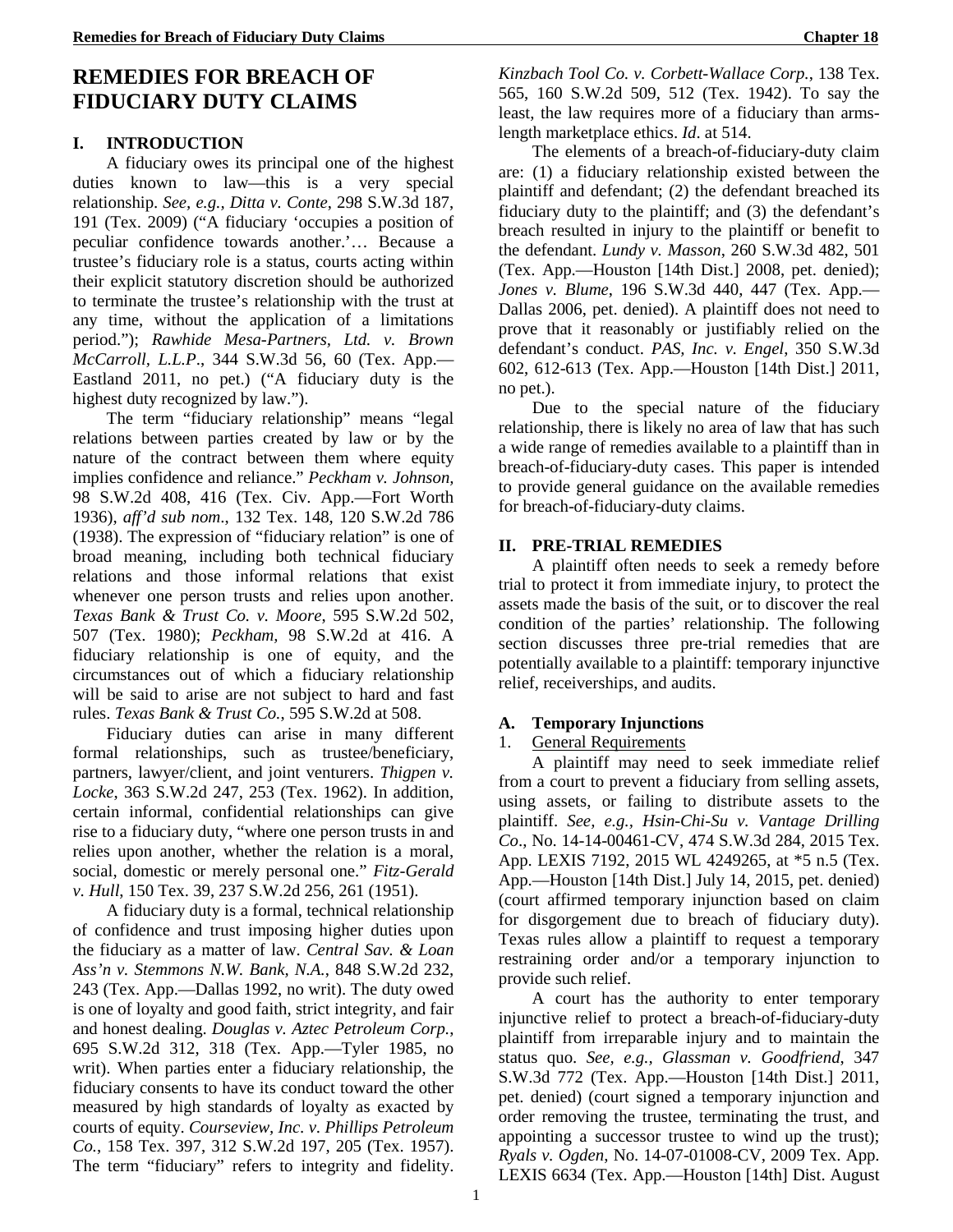25, 2009, no pet.) (granted temporary injunction against trustee from selling trust property); *In re Holland*, No. 14-09-00656-CV, 2009 Tex. App. LEXIS 7635 (Tex. App.—Houston [14th] Dist. August 20, 2009, no pet.) (granted temporary injunction against executor from interfering with trial court's orders); *Twyman v. Twyman,* No. 01-08-00904-CV, 2009 Tex. App. LEXIS 5552 (Tex. App.—Houston [1st] Dist. July 16, 2009, no pet.) (granted temporary injunction against trustee from withdrawing any additional funds from the trust while litigation was pending); *Farr v. Hall*, 553 S.W.2d 666, 672 (Tex. Civ. App.—Amarillo 1977, writ ref'd n.r.e.) (injunction to prohibit executor from proposed stock redemption).

The common law and Texas statutes provide authority for temporary injunctive relief. Texas Civil Practice and Remedies Code section 65.011 authorizes injunctive relief:

1) when the applicant is entitled to the relief demanded, and all or part of the relief requires the restraint of some act prejudicial to the applicant; 2) when a party performs or is about to perform, or is procuring or allowing the performance of, an act relating to the subject of pending litigation, in violation of the applicant's rights, and the act would tend to render the judgment in that litigation ineffectual; 3) when the applicant is entitled to a writ of injunction under the principles of equity and the laws of Texas relating to injunctions; 4) when a cloud would be placed on the title of real property being sold under an execution, against a party having no interest in the real property, irrespective of any remedy at law; and 5) when irreparable injury to real or personal property is threatened, irrespective of any remedy at law.

Tex. Civ. Prac. & Rem. C. 65.011. Moreover, specific statutes may apply to fiduciaries. For example, Texas Trust Code Section 114.008(2) provides for injunctive relief as a remedy for breach of trust that "has occurred or may occur." Tex. Prop. Code §114.008(2).

A temporary restraining order serves to provide emergency relief and to preserve the status quo until a hearing may be had on a temporary injunction. *Cannan v. Green Oaks Apts., Ltd.*, 758 S.W.2d 753, 755 (Tex. 1988). The purpose of a temporary injunction is to preserve the status quo pending a full trial on the merits. *Walling v. Metcalfe*, 863 S.W.2d 56, 58 (Tex. 1993); *Trostle v. Trostle*, 77 S.W.3d 908, 916 (Tex. App.—Amarillo 2002, no pet.). The status quo is the last actual peaceable, noncontested status that preceded the controversy. *In re Newton*, 146 S.W.3d 648, 651 (Tex. 2004). "The principles governing courts of

equity govern injunction proceedings unless superseded by specific statutory mandate. In balancing the equities, the trial court must weigh the harm or injury to the applicant if the injunctive relief is withheld against the harm or injury to the respondent if the relief is granted." *Seaborg Jackson Partners v. Beverly Hills Sav.*, 753 S.W.2d 242, 245 (Tex. App.— Dallas 1988, writ dism'd).

To be entitled to temporary injunctive relief, a plaintiff must plead a cause of action, prove a probable right to relief, and prove an immediate, irreparable injury if temporary relief is not granted. *IAC, Ltd. v. Bell Helicopter Textron*, Inc., 160 S.W.3d 191 (Tex. App.—Fort Worth 2005, no pet.). For example, in *183/620 Group Joint Venture v. SPF Joint Venture,* the court of appeals affirmed a temporary injunction prohibiting the defendants from using funds held by them as fiduciaries for the payment of attorney's fees and expenses in defending the breach of fiduciary duty lawsuit. 765 S.W.2d 901 (Tex. App.—Austin 1989, writ dism. w.o.j.).

#### 2. Probable Right To Recovery

To show a probable right of recovery, an applicant need not establish that it will finally prevail in the litigation, rather, it must only present some evidence that, under the applicable rules of law, tends to support its cause of action. *Camp v. Shannon*, 162 Tex. 515, 348 S.W.2d 517, 519 (Tex. 1961); *IAC, Ltd. v. Bell Helicopter Textron, Inc*., 160 S.W.3d 191, 197 (Tex. App.—Fort Worth 2005, no pet.).

In a fiduciary case, there is authority that the usual burden of establishing a probable right of recovery does not apply if the gist of the complaint is that a fiduciary is guilty of self-dealing. *Health Discovery Corp. v. Williams,* 148 S.W.3d 167, (Tex. App.—Waco 2004, no pet.) (interested directors had burden to establish fairness of transaction in temporary injunction proceeding). In a fiduciary self-dealing context, the "presumption of unfairness" attaches to the transactions of the fiduciary, shifting the burden to the defendant to prove that the plaintiff will not recover. *Texas Bank & Trust Co. v. Moore*, 595 S.W.2d 502, 508-09 (Tex. 1980) (a profiting fiduciary has the burden of showing the fairness of the transactions). If the presumption cannot be rebutted at the temporary injunction stage, then the injunction should be granted as the plaintiff, by simply presenting a prima facie case of the existence of a fiduciary relationship and a probable breach of that duty has adduced sufficient facts tending to support his right to recover on the merits. *Camp v. Shannon*, 348 S.W.2d 517, 519 (Tex. 1961); *Health Discovery Corp. v. Williams,* 148 S.W.3d at 169-70; *Jenkins v. Transdel Corp*., 2004 WL 1404464 (Tex. App.—Austin 2004, no pet.).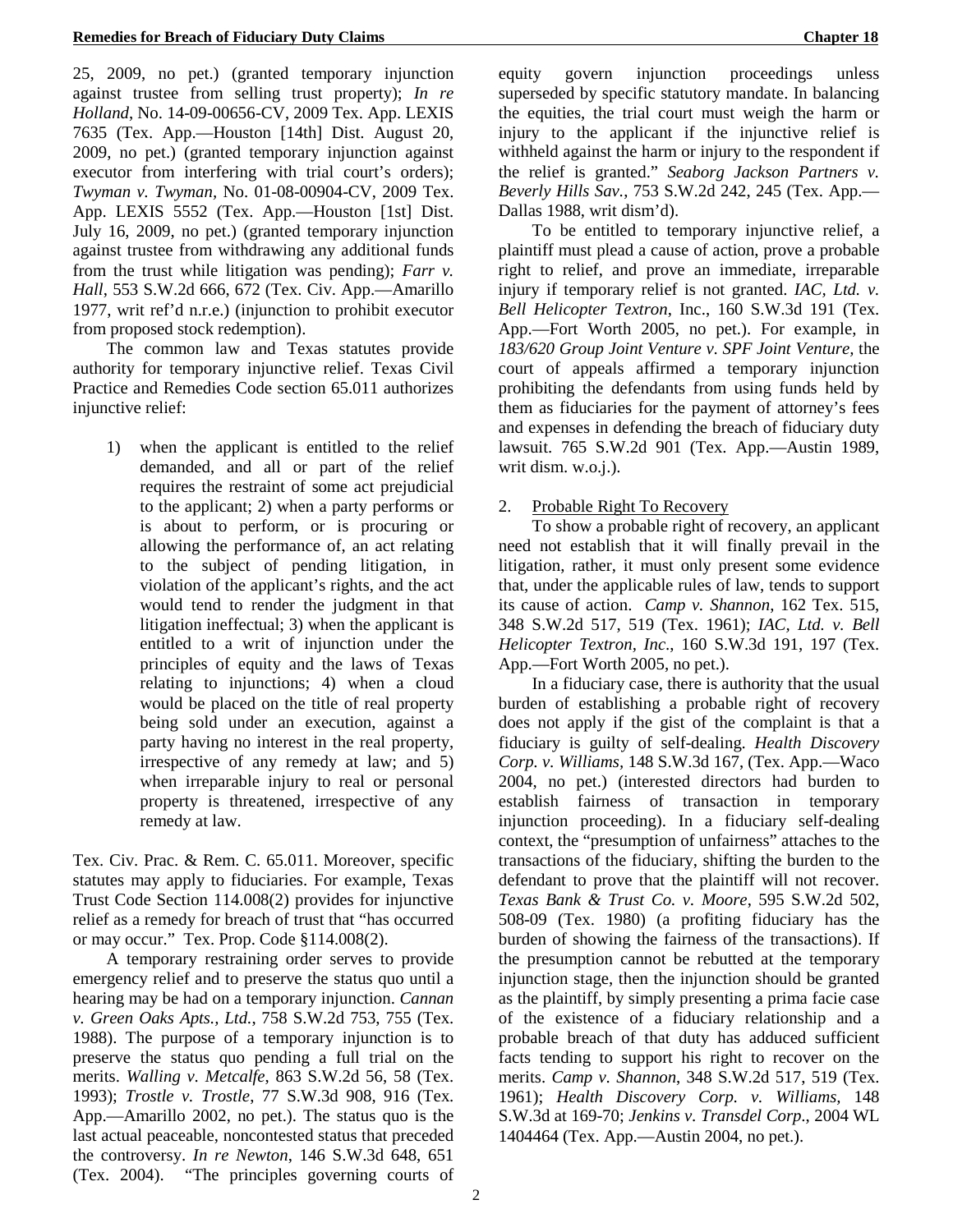### 3. Irreparable Harm

Generally, to be entitled to a temporary injunction, the applicant must show a probable, imminent, and irreparable injury in the interim. *IAC, Ltd. v. Bell Helicopter Textron, Inc.*, 160 S.W.3d 191 (Tex. App.—Fort Worth 2005, no pet.). "Imminent" means that the injury is relatively certain to occur rather than being remote and speculative. *Limon v. State*, 947 S.W.2d 620, 625 (Tex. App.—Austin 1997, no writ); *City of Arlington v. City of Fort Worth,* 873 S.W.2d 765, 768-69 (Tex. App.—Fort Worth 1994, writ dism'd w.o.j.).

In *Gatlin v. GXG*, Inc., the court of appeals affirmed a temporary injunction against a fiduciary, and regarding the irreparable injury requirement, the court stated:

Appellees' evidence at the hearing revealed a long history of Gatlin transferring funds from Knox and GXG accounts to his own personal or company accounts, and vice versa. In addition, Jan Farmer, Southwest Industrial's comptroller, testified that Gatlin frequently transferred large sums of money between his companies for reasons she could not explain, and that the documentation relating to these transfers, as well as to the subsidiary companies generally, were poorly maintained. This evidence, coupled with the testimony that Gatlin had in the past generated and backdated letters to himself and that he had been uncooperative when Knox sought the return of her records, was sufficient to justify the trial court's conclusion that, if not restrained, Gatlin might continue to divert and conceal assets in his possession pending trial.

We have previously recognized that a legal remedy may be considered inadequate when there is a danger that a defendant's funds will be reduced or diverted pending trial. As we noted in Minexa, the fact that damages may be subject to the most precise calculation becomes irrelevant if the defendants in a case are permitted to dissipate funds that would otherwise be available to pay a judgment. A number of our sister courts have likewise found a party's remedy at law to be inadequate when a defendant's funds will be reduced, pending final hearing, and will not be available in their entirety in the interim. Because there was at least some evidence from which it would be reasonable to infer that appellants' funds would be diverted or dissipated pending trial, we conclude that the trial court did not abuse its discretion in finding appellees' remedy at law inadequate and granting the temporary injunction.

No. 05-93-01852-CV, 1994 Tex. App. LEXIS 4047 (Tex. App.—Dallas April 19, 1994, no pet.); *see also Coffee v. Hermann Hosp. Estate,* No. 01-85-00520- CV, 1986 Tex. App. LEXIS 12878 (Tex. App.— Houston [1st Dist.] May 1, 1986, no pet.) (not designated for publication) (probably injury was shown where "[t]here was testimony from which it might reasonably have been inferred that the Coffees were not cooperative in accounting for assets of the Estate, and that to insure the preservation of the Estate's assets, temporary injunctive relief was necessary.").

In a fiduciary case, there is also authority that the plaintiff is not required to show that it has an inadequate remedy at law. *183/620 Group Joint Venture v. SPF Joint Venture*, 765 S.W.2d 901 (Tex. App.—Austin 1989, writ dism. w.o.j.) (authorities cited therein). In *183/620 Group Joint Venture*, the appellee and other landowners entrusted a large sum of money to the appellants to be held by them as fiduciaries and expended according to the parties' contracts. 765 S.W.2d at 902-03. Pursuant to the contracts, the appellants were to serve as "project manager" of the landowners' properties and expend the money to improve the properties. *Id*. at 902. The appellee subsequently sued the appellants, asserting that the appellants failed to properly manage the construction improvement projects. *Id*. The appellee sought an injunction to require the appellants to repay funds expended in defense of the pending lawsuit and to restrain the appellants from any future expenditures for the same purpose. *Id*. at 902-03. The trial court found that the parties' contracts did not authorize the appellants to use the money entrusted to them for their defense. *Id*. at 903. The trial court further found that a temporary injunction was necessary to maintain the existing status of the trust funds even though there was no showing that appellants would be unable to pay a judgment for damages that might be based on their misappropriation of the funds. *Id*.

The court of appeals initially noted that an inadequate legal remedy must generally be shown before a trial court can grant a temporary injunction. *Id*. The court reasoned, however, that such a showing "is only an ordinary requirement; it is not universal or invariable." *Id*. Where the injunction seeks to restrain a party from expending sums held by them as fiduciaries, the court held that damages would not be an adequate remedy "because the funds will be reduced, pending final hearing, so they will not be available in their entirety, in the interim, for the purposes for which they were delivered to the holder in the first place." *Id*. at 904. Since a breach of fiduciary duty claim is by nature an "equitable" action, even in cases where damages may be sought, if the fiduciary relationship is still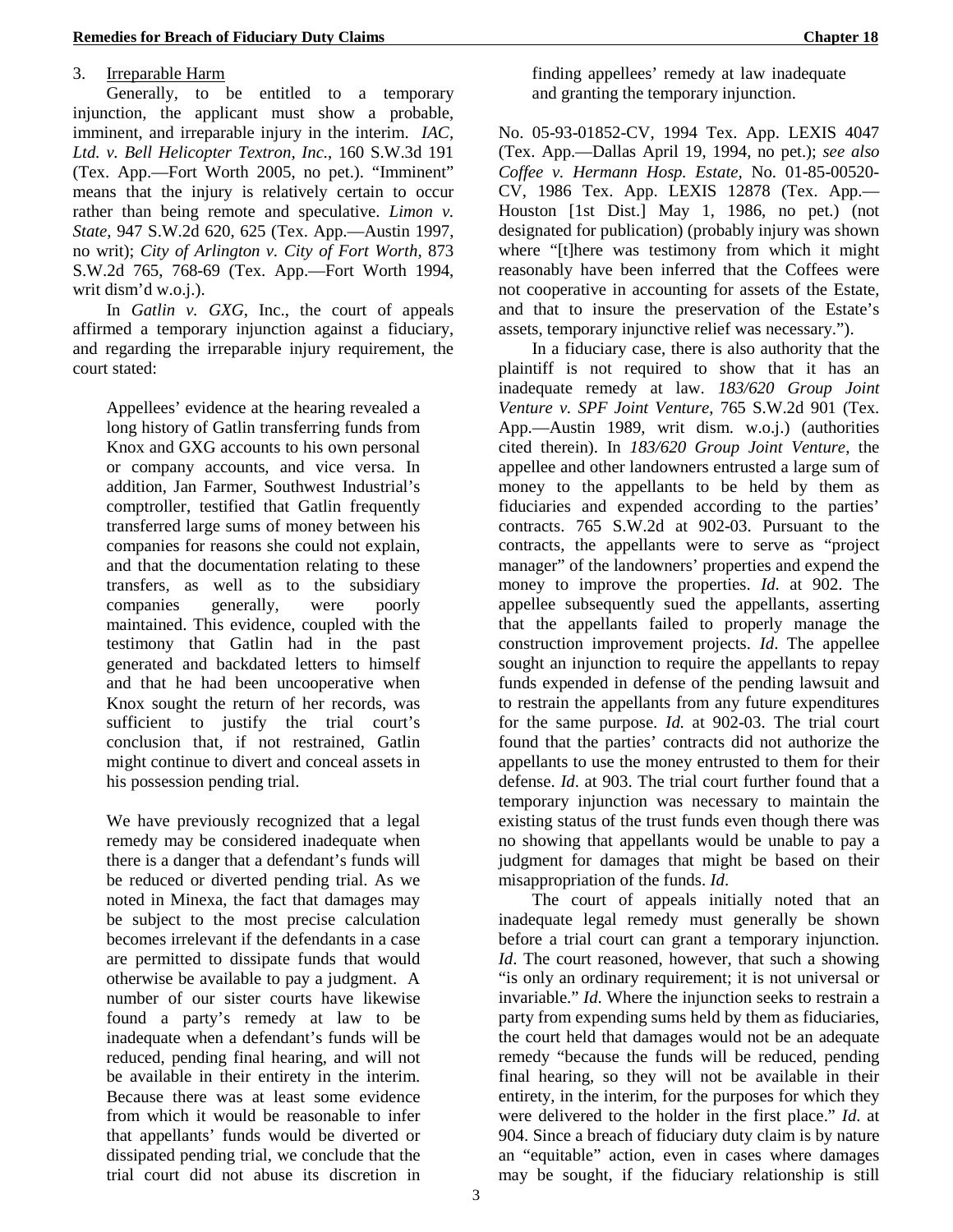#### **Remedies for Breach of Fiduciary Duty Claims Chapter 18**

continuing, the beneficiary has an equitable right to be protected from further harm. *See id*. Thus, there is never an adequate remedy at law for a breach of fiduciary duty claim. *See id*. *See also Hibbs v. Hibbs*, No. 13-97-755-CV, 1998 Tex. App. LEXIS 1876 (Tex. App.—Corpus Christi March 26, 1998, no pet.) (not designated for publication); *Coffee v. Hermann Hosp. Estate*, No. 01-85-00520-CV, 1986 Tex. App. LEXIS 12878 (Tex. App.—Houston [1st Dist.] May 1, 1986, no pet.) (not designated for publication). *But see Zaffirini v. Guerra*, No. 04-14-00436-CV, 2014 Tex. App. LEXIS 12761 (Tex. App.—San Antonio, Sept. 3, 2014, no pet.) (holding that a breach-of-fiduciary-duty plaintiff must still prove an inadequate remedy to obtain a temporary injunction).

There are many procedural rules that apply to an application for a temporary injunction. The author refers the reader to his lengthy paper "Temporary Injunctive Relief In Texas," which can be found on his blog, www.txfiduciarylitigator.com.

### **B. Receiverships**

### 1. General Authority

A plaintiff may wish to seek a receivership to have an independent third party manage assets pending the resolution of the plaintiff's claims. "Chapter 64 of the Civil Practice and Remedies Code sets forth the circumstances under which a trial court may appoint a receiver." *Perry v. Perry*, 512 S.W.3d 523 (Tex. App.—Houston [1st Dist.] Dec. 13, 2016, no pet.) (citing Tex. Civ. Prac. & Rem. Code Ann. §§ 64.001 et seq.). Section 64.001 provides:

- (a) A court of competent jurisdiction may appoint a receiver: (1) in an action by a vendor to vacate a fraudulent purchase of property; (2) in an action by a creditor to subject any property or fund to his claim; (3) in an action between partners or others jointly owning or interested in any property or fund; (4) in an action by a mortgagee for the foreclosure of the mortgage and sale of the mortgaged property; (5) for a corporation that is insolvent, is in imminent danger of insolvency, has been dissolved, or has forfeited its corporate rights; or (6) in any other case in which a receiver may be appointed under the rules of equity.
- (b) Under Subsection (a)(1), (2), or (3), the receiver may be appointed on the application of the plaintiff in the action or another party. The party must have a probable interest in or right to the property or fund, and the property or fund must be in danger of being lost, removed, or materially injured.
- (c) Under Subsection (a)(4), the court may appoint a receiver only if:(1) it appears that

the mortgaged property is in danger of being lost, removed, or materially injured; or (2) the condition of the mortgage has not been performed and the property is probably insufficient to discharge the mortgage debt.

(d) A court having family law jurisdiction or a probate court located in the county in which a missing person, as defined by Article 63.001, Code of Criminal Procedure, resides or, if the missing person is not a resident of this state, located in the county in which the majority of the property of a missing person's estate is located may, on the court's own motion or on the application of an interested party, appoint a receiver for the missing person if: (1) it appears that the estate of the missing person is in danger of injury, loss, or waste; and (2) the estate of the missing person is in need of a representative.

### Tex. Civ. Prac. & Rem. Code Ann. § 64.001.

Most likely, a breach-of-fiduciary-duty plaintiff seeking a receiver will rely on sub-section (a)(3). Section  $64.001(a)(3)$  provides the court may appoint a receiver in an action between parties jointly interested in any property." *Hawkins v. Twin Montana, Inc.*, 810 S.W.2d 441, 444 (Tex. App.—Fort Worth 1991, no writ). Prior to the appointment of a receiver under subsection  $(a)(3)$ , the trial court must find that the party seeking appointment of the receiver has "a probable interest in or right to the property or fund, and the property or fund must be in danger of being lost, removed, or materially injured." Tex. Civ. Prac. & Rem. Code Ann. § 64.001(b).

Even though "[a] receiver appointed pursuant to section 64.001(a) and (b) of the Texas Civil Practice and Remedies Code is not required to show that no other adequate remedy exists," "[t]he appointment of a receiver is a harsh, drastic, and extraordinary remedy, which must be used cautiously." *In re Estate of Trevino*, 195 S.W.3d 223, 231 (Tex. App.—San Antonio 2006, no pet.); *Akin, Gump, Strauss, Hauer & Feld, L.L.P. v. E-Court, Inc.*, No. 03-02-00714-CV, 2003 Tex. App. LEXIS 3966, 2003 WL 21025030, at \*4 (Tex. App.—Austin May 8, 2003, no pet.).

### 2. Recent Cases

In *Estate of Benson*, a beneficiary of a trust sought to remove the trustee, her father, for allegedly violating his fiduciary duties in administering the trust assets. No. 04-15-00087-CV, 2015 Tex. App. LEXIS 9477 (Tex. App.—San Antonio Sept. 9, 2015, pet. dism. by agr.). The trustee's relationship with the beneficiary and her adult children (who were remainder beneficiaries under the trust) became strained in December of 2014, when, according to the beneficiary, the trustee began exhibiting troubling behavior with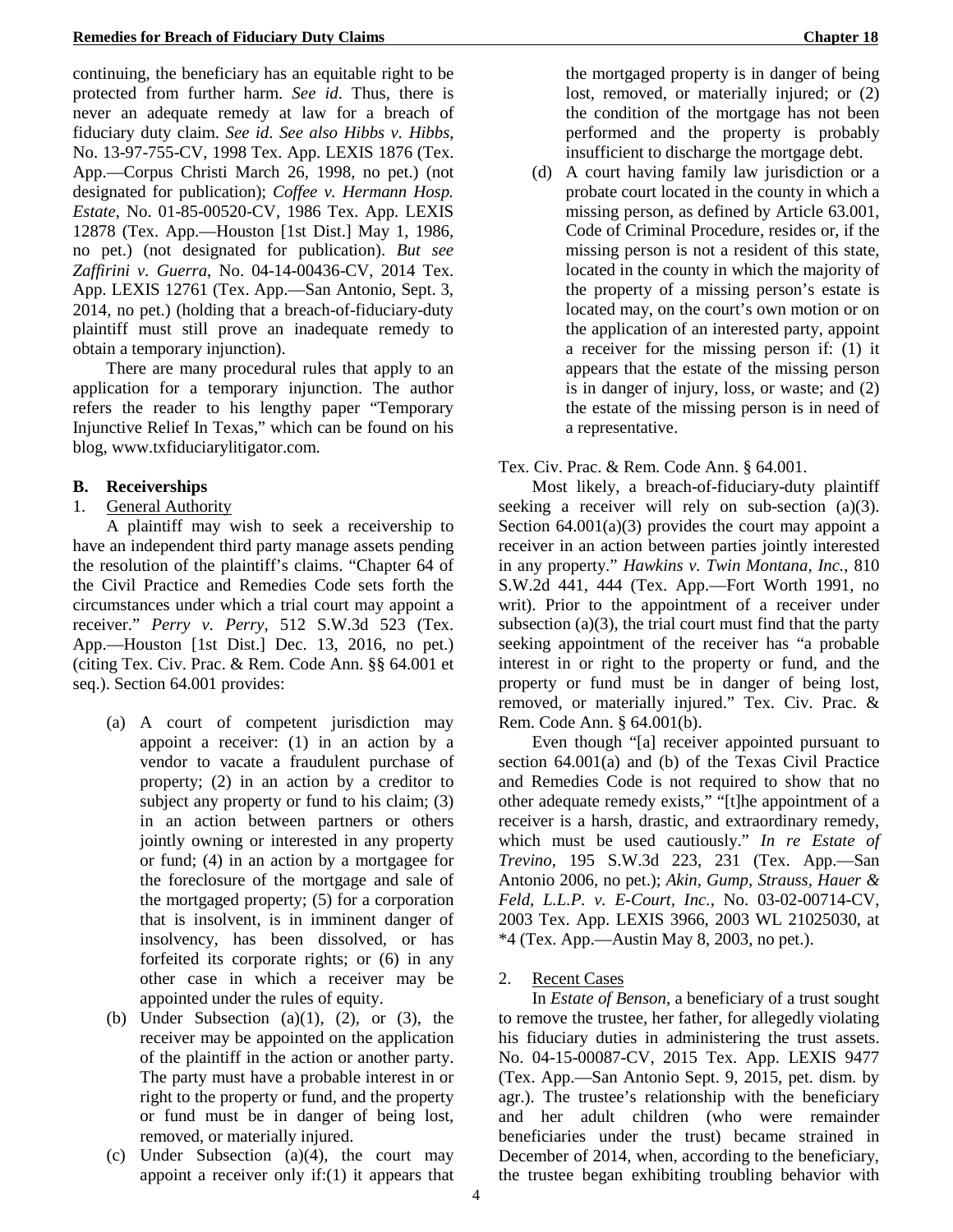them, as well as other business associates involved in managing trust assets. In a two-day evidentiary hearing, the beneficiary presented evidence that her father had cut off contact with her, banned her and her children from the trust's assets' facilities, and made a substantial and abrupt withdrawal from Lone Star Capital Bank, which the trust owned a 97% interest in and which placed the bank in an urgent situation. The beneficiary also presented evidence that the trustee had secretly relocated the office of the trust's bookkeeper to the trustee's condominium without telling anyone where she was going. Although the trustee himself did not testify at the hearing, he presented evidence that his relationship with the beneficiary was strained and that he no longer wanted any contact with them.

Following the hearing, the trial court entered an order appointing two temporary co-receivers to take control of the trust and the estate that created the trust, and further authorized the co-receivers to manage the business and financial affairs of the trust and essentially perform any actions necessary to preserve the trust's value. A few days later, the court issued a temporary injunction enjoining the trustee from taking any action related to the trust.

The court of appeals rejected the trustee's challenges to the appointment of temporary coreceivers and affirmed that part of the trial court's order. The court determined that the trial court had some evidence that there was a breach of trust to support its decision to appoint co-receivers, relying on the evidence presented at the temporary injunction hearing. The trustee not only had a duty to exercise the care and judgment that he would exercise when managing his own affairs, but also a duty to fully disclose any material facts that *might* affect the beneficiary's rights. Rejecting the trustee's arguments that appointment of co-receivers could not be defended under requirements of equity, the court noted that the beneficiary had sought receivers under section 114.008(a)(5) of the Texas Property Code, not under equitable grounds. Under the statute, a movant need not prove the elements of equity; thus, the beneficiary in this case was not required to produce evidence of irreparable harm or lack of another remedy.

The court of appeals's holding that the requirements of equity need not be satisfied for receivership applications under section 114.008 of the Texas Trust Code appears to be an issue of first impression. In another recent case involving a receivership appointment over trust assets, *Elliott v. Weatherman*, the court recognized the Texas Trust Code as providing separate authority for receivership appointments but held that even if a specific statutory provision authorized a receivership, "a trial court should not appoint a receiver if another remedy exists at law or in equity that is adequate and complete." 396 S.W.3d 224, 228 (Tex. App.—Austin 2013, no pet.)

(holding trial court abused its discretion in appointing a receiver over the property and citing cases not involving receiverships over trust property).

In *In re Estate of Price*, Ray Price, a renowned country music singer and songwriter, died in 2013 and was survived by his wife and his biological son. 528 S.W.3d 591 (Tex. App.—Texarkana 2017, no pet.). Shortly before Price's death, and while he was in the hospital, he transferred most of his assets to his spouse via various deeds and assignment documents. The spouse's sister, who was a secretary, drafted the various documents. The spouse and son filed competing motions to probate wills purportedly executed by Price, as well as competing will contests. The court appointed a temporary administrator, but almost all of the assets did not belong to the estate due to the last-minute transfers to the spouse. So, the son filed an application to appoint a temporary administrator as receiver over the assets purportedly transferred to the spouse in the month of Price's death. The son alleged that Price did not have the mental capacity to execute the documents. The application for the receiver argued that the spouse had possession and control over all of the contested assets and that she could sell them or "allow them to waste away as she is currently doing."

The trial court appointed a receiver to take possession of property subject to the will contests. The spouse alleged that Price had capacity to execute the transfer documents, and appealed that order. The court of appeals cited to Section  $64.001(a)(3)$  of the Texas Civil Practice and Remedies Code that provides that a court may appoint a receiver "in an action between parties jointly interested in any property." *Id*.

The court of appeals determined that due to the contest to the transfers, the son had a showing of the requisite interest in the property. The court also determined that the trial court did not abuse its discretion in determining that there was a danger that the property would be lost, removed, or materially injured:

The trial court heard evidence that Janie had disposed of, and believed she could dispose of, assets subject to the will contests and Clifton's petition to set aside the December 9 documents. In light of the pleadings and evidence presented in this case, we will not disturb the trial court's finding that property Clifton had a probable right or interest in was in danger of being lost, removed, or materially injured.

*Id*. Therefore, the court of appeals affirmed the appointment of the receiver.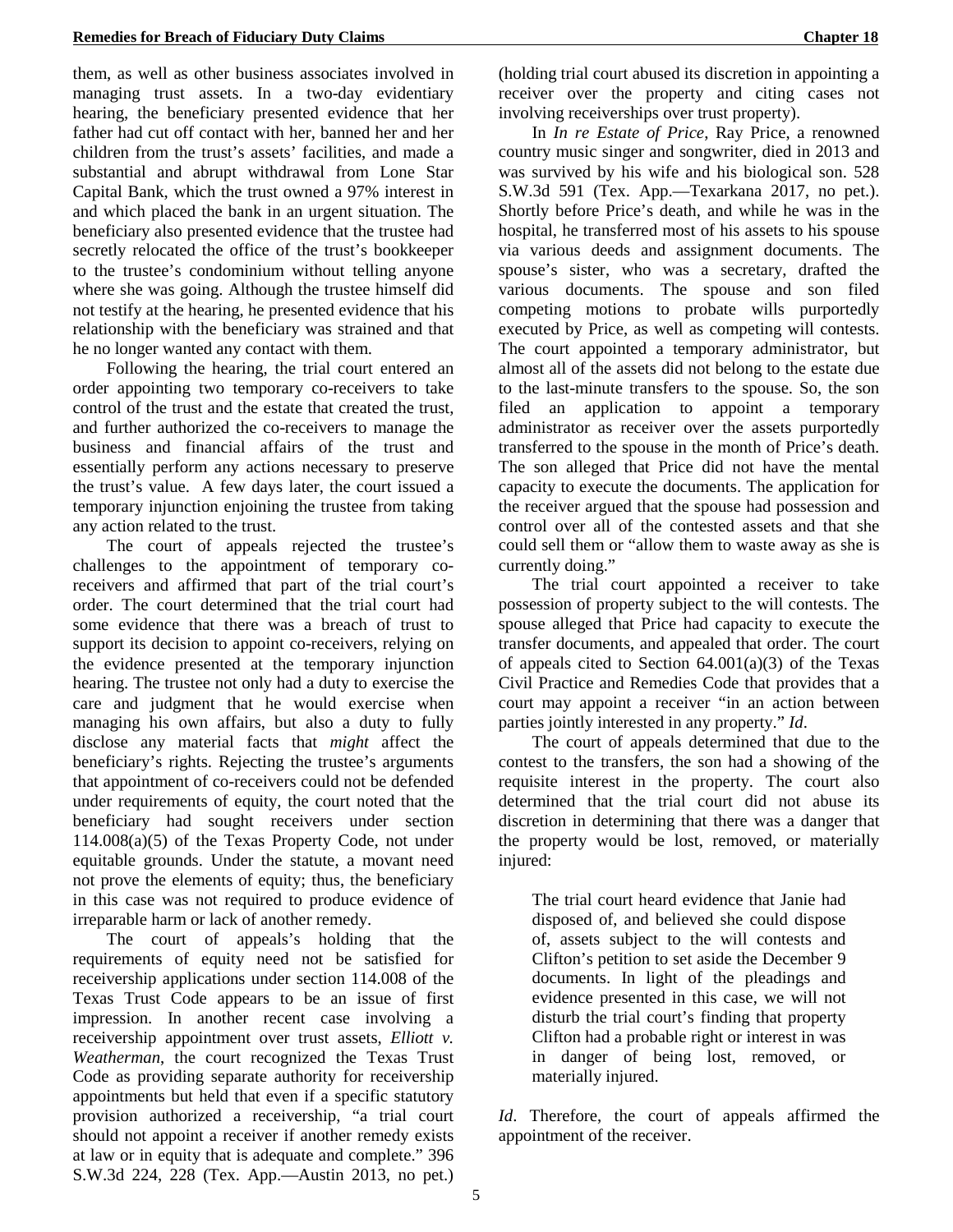### **C. Audit Relief**

A plaintiff may want an independent third party to provide an accounting of the fiduciary relationship before trial. Texas Rule of Civil Procedure 172 allows a court to appoint an auditor to state the accounts between the parties and to make a report thereof to the court. Rule 172 states:

When an investigation of accounts or examination of vouchers appears necessary for the purpose of justice between the parties to any suit, the court shall appoint an auditor or auditors to state the accounts between the parties and to make report thereof to the court as soon as possible. The auditor shall verify his report by his affidavit stating that he has carefully examined the state of the account between the parties, and that his report contains a true statement thereof, so far as the same has come within his knowledge. Exceptions to such report or of any item thereof must be filed within 30 days of the filing of such report. The court shall award reasonable compensation to such auditor to be taxed as costs of suit.

Tex. R. Civ. P. 172. The auditor shall verify the report via an affidavit. *Id*. The court will award compensation to the auditor to be taxed as costs. *Id*. "The purpose of the appointment is to have an account so made up that the undisputed items upon either side may be eliminated from the contest, and the issues thereby narrowed to the points actually in dispute." *In the Matter of Coastal Nejapa, Limited,* 2009 Tex. App. LEXIS 6382, 2009 WL 2476555 at \*5 (Tex. App.— Houston [14th Dist.] Aug. 13, 2009, no pet.) (quoting *Dwyer v. Kaltayer*, 68 Tex. 554, 5 S.W. 75, 77 (1887)). For example, one court appointing an auditor to determine an accounting of a partnership. *Sanchez v. Jary*, 768 S.W.2d 933 (Tex. App.—San Antonio 1989, no writ). Either party may object to the report if such objection is filed within 30 days of the report. Tex. R. Civ. P. 172. If objections are filed, then when the report is admitted into evidence, the party preserves the right to offer evidence to contradict it.

Moreover, there may be more than one way to obtain audit relief from a court. *See, e.g.*, *In re Estate of Hoskins*, 501 S.W.3d 295, 2016 Tex. App. LEXIS 9966 (Tex. App.—Corpus Christi Sept. 8, 2016, no pet.) (Appointing a receiver to create a report did not require a finding that all other measures would be inadequate; there was evidence of a breach of trust, and the order did not grant the duties and powers ordinarily conferred upon a receiver but instead resembled appointing an auditor.).

### **III. LEGAL DAMAGES**

A plaintiff may be awarded his or her actual damages for breach of fiduciary duty. Actual damages are available for breach of fiduciary duty and include both general/direct damages and special/consequential damages. *Lesikar v. Rappeport*, 33 S.W.3d 282, 305 (Tex. App.—Texarkana 2000, no pet.); *Airborne Freight Corp. v. C.R. Lee Enters.,* 847 S.W.2d 289, 295 (Tex. App.—El Paso 1992, writ denied); *Duncan v. Lichtenberger*, 671 S.W.2d 948, 953 (Tex. App.— Fort Worth 1984, writ ref'd n.r.e). Direct damages compensate the plaintiff for loss that is conclusively presumed to have been foreseen by the defendant from his wrongful act. *Arthur Andersen & Co. v. Perry Equip. Corp.*, 945 S.W.2d 812, 816 (Tex. 1997). Consequential damages, unlike direct damages, are not presumed to have been foreseen or to be the necessary and usual result of the wrong. *Lesikar*, 33 S.W.3d at 305.

### **A. Direct Damages**

"Direct damages," also known as "general damages," are those inherent in the nature of the breach of the obligation between the parties, and they compensate a plaintiff for a loss that is conclusively presumed to have been foreseen by the defendant as a usual and necessary consequence of the defendant's act. *Arthur Andersen & Co. v. Perry Equip. Corp.*, 945 S.W.2d 812, 816 (Tex. 1997). One measure of direct damages is the "benefit of the bargain" measure, which utilizes an expectancy theory and evaluates the difference between the value as represented and the value received. *See Mood v. Kronos Prods., Inc.*, 245 S.W.3d 8, 12 (Tex. App.—Dallas 2007, pet. denied) (generally, measure of damages for breach is that which restores injured party to position he would have had if contract had been performed); *Frost Nat'l Bank v. Heafner,* 12 S.W.3d 104, 111 n.5 (Tex. App.— Houston [1st Dist.] 1999, pet. denied).

Generally, the measure of damages for breach of contract is that which restores the injured party to the economic position he would have enjoyed if the contract had been performed. *Sava Gumarska v. Advanced Polymer Sciences, Inc.*, 128 S.W.3d 304, 317 n.6 (Tex. App.—Dallas 2004, no pet.). This measure may include reasonably certain lost profits. *Cmty. Dev. Serv., Inc. v. Replacement Parts Mfg., Inc.*, 679 S.W.2d 721, 725 (Tex. App.—Houston [1st Dist.] 1984, no writ.). Lost profits are damages for the loss of net income to a business. *Miga v. Jensen*, 96 S.W.3d 207, 213 (Tex. 2002). Lost profits may be in the form of direct damages, that is, profits lost on the contract itself, or in the form of consequential damages, such as profits lost on other contracts or relationships resulting from the breach. *Continental Holdings, Ltd. v. Leahy*, 132 S.W.3d 471, 475 (Tex. App.—Eastland 2003, no pet.).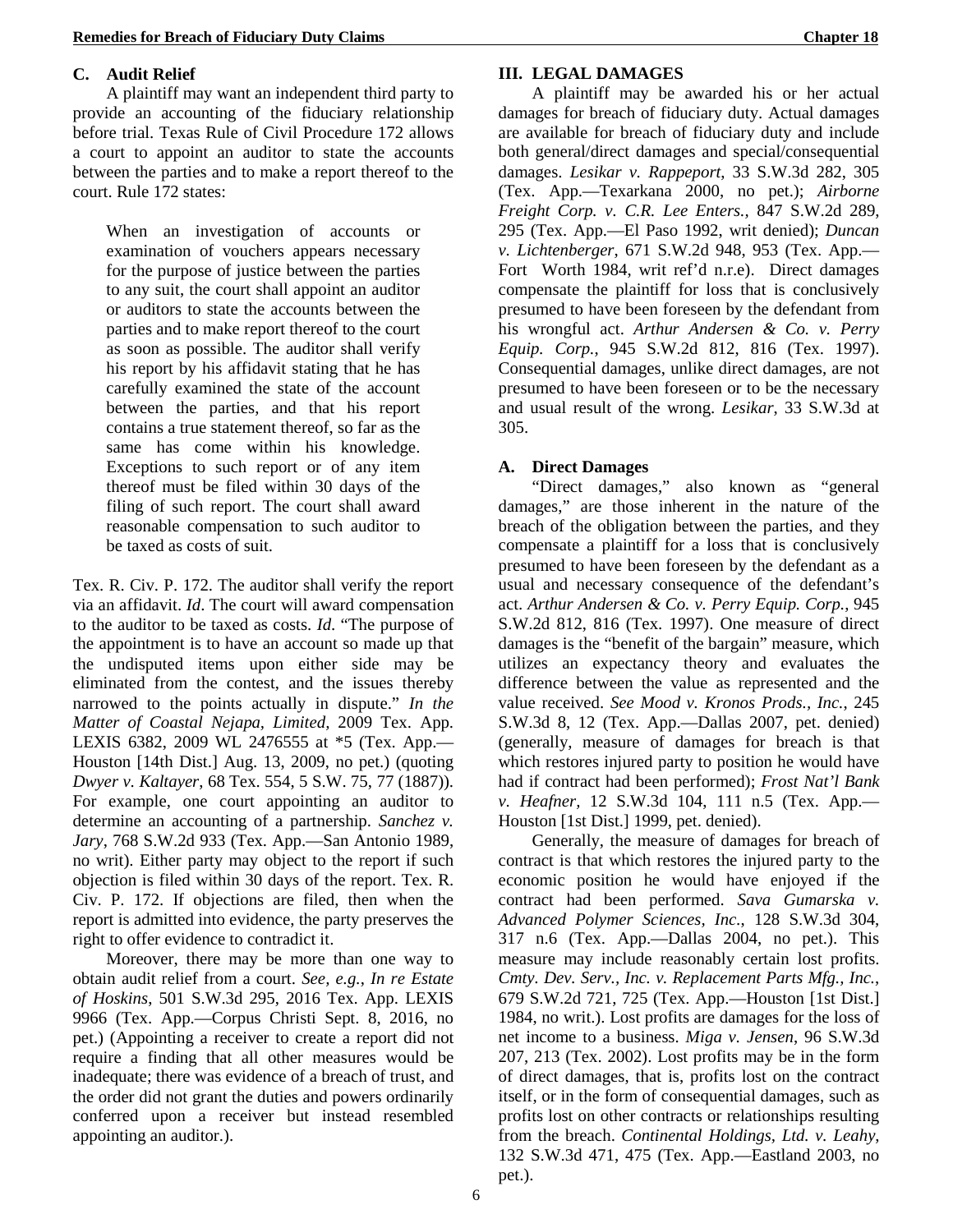Lost profit damages are recoverable for a breach of fiduciary duty claim. *ERI Consulting Eng'rs, Inc. v. Swinnea*, 318 S.W.3d 867, n. 3 (Tex. 2010) (citing *Waite Hill Servs., Inc. v. World Class Metal Works, Inc.*, 959 S.W.2d 182, 184-85 (Tex. 1998) (observing that lost profits are recoverable both as tort and contract damages, subject to the rule precluding double recovery for a single injury)). The rule concerning adequate evidence of lost profit damages is well established:

Recovery for lost profits does not require that the loss be susceptible of exact calculation. However, the injured party must do more than show that they suffered some lost profits. The amount of the loss must be shown by competent evidence with reasonable certainty. What constitutes reasonably certain evidence of lost profits is a fact intensive determination. As a minimum, opinions or estimates of lost profits must be based on objective facts, figures, or data from which the amount of lost profits can be ascertained. Although supporting documentation may affect the weight of the evidence, it is not necessary to produce in court the documents supporting the opinions or estimates.

### *Holt Atherton Indus., Inc. v. Heine*, 835 S.W.2d 80, 84 (Tex. 1992).

The plaintiff bears the burden of providing evidence supporting a single complete calculation of lost profits, which may often require certain credits and expenses. *ERI Consulting Eng'rs, Inc. v. Swinnea*, 318 S.W.3d 878 (citing *Holt Atherton*, 835 S.W.2d at 85 ("Recovery of lost profits must be predicated on one complete calculation.")). The defendant has the burden of providing at least some evidence suggesting that an otherwise complete lost profits calculation is in fact missing relevant credits. *Id*. (citing *Brown v. Am. Transfer & Storage Co.*, 601 S.W.2d 931, 936 (Tex. 1980) ("The right of offset is an affirmative defense. The burden of pleading offset and of proving facts necessary to support it is on the party making the assertion.")).

In addition, a plaintiff may be entitled to out-ofpocket damages. *Carr v. Weiss*, 984 S.W.2d 753, 769 (Tex. App.—Amarillo 1999, pet. denied). The out of pocket measure of damages requires a court to consider the difference between the value paid and the value received. *W.O. Bankston Nissan, Inc. v. Walters*, 754 S.W.2d 127, 128 (Tex. 1988). The out of pocket measure compensates only for actual injuries a party sustains through parting with something, not loss of profits not yet realized. *Formosa Plastics Corp. USA v.* 

*Presidio Eng'rs & Contractors, Inc.,* 960 S.W.2d 41, 49 (Tex. 1998).

The "value received" is determined by evidence of fair market value. *Sobel v. Jenkins*, 477 S.W.2d 863, 868 (Tex. 1972); *Morriss-Buick Co. v. Pondrom*, 131 Tex. 98, 100-01, 113 S.W.2d 889, 890 (1938); *Broady v. Mitchell*, 572 S.W.2d 36, 42 (Tex. Civ. App.— Houston [1st Dist.] 1978, writ ref'd n.r.e.).

### **B. Consequential Damages**

A plaintiff may be entitled to award consequential damages. Consequential damages are defined as "'those damages which result naturally, but not necessarily,' from the defendant's wrongful acts." *Baylor Univ. v. Sonnichsen*, 221 S.W.3d 632, 636 (Tex. 2007) (quoting *Henry S. Miller Co. v. Bynum,* 836 S.W.2d 160, 163 (Tex.1992) (Phillips, C.J., concurring)). Direct damages, on the other hand, compensate for the loss that is the necessary and usual result of the act. *Id*. (citing *Arthur Andersen & Co. v. Perry Equip. Corp.*, 945 S.W.2d 812, 816 (Tex.1997)). When special or consequential damages are sought, the plaintiff must demonstrate that those damages proximately resulted from the alleged wrongful act. *Libhart v. Copeland*, 949 S.W.2d 783, 800 (Tex. App.—Waco 1997, no writ).

For example, in *Wells Fargo v. Militello*, a trustee appealed a judgment from a bench trial regarding a beneficiary's claims for breach of fiduciary duty, negligence, and fraud. No. 05-15-01252-CV, 2017 Tex. App. LEXIS 5640 (Tex. App.—Dallas June 20, 2017, pet. filed). Militello was an orphan when her grandmother and great-grandmother created trusts for her. She had health issues (Lupus) that prevented her from working a normal job, and she heavily relied on the trusts. When Militello was 25 years old, one of the trusts was terminating, and it contained over 200 producing and non-producing oil and gas properties. The trustee requested that Militello leave the properties with it to manage, and she created a revocable trust allowing the trustee to remain in that position.

Later, in late 2005 and early 2006, Militello advised the trustee that she was experiencing cash flow problems as a result of her divorce and expensive medical treatments. Instead of discussing all six accounts with Militello, the trustee suggested that she sell the oil and gas interests in her revocable trust. The trustee then sold those assets to another customer of the trustee; a larger and more important customer. There were eventually three different sales, and the buyer ended up buying the assets for over \$500,000 and later sold those same assets for over \$5 million. The trustee did not correctly document the sale, continued reporting income in the revocable trust, and did not accurately report the sales to the beneficiary. The failure to accurately document and report the sales and income caused Militello several tax issues, and she had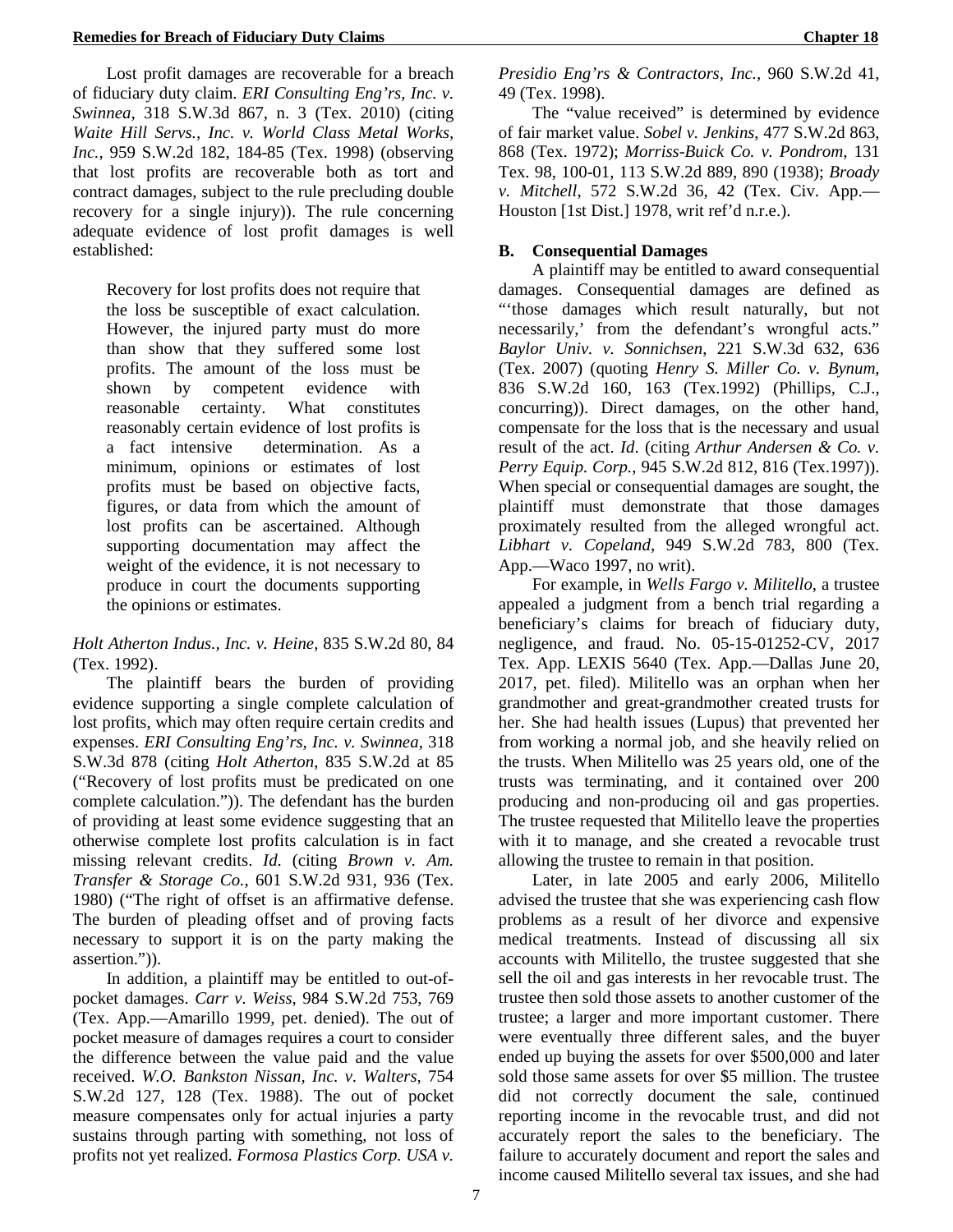The beneficiary sued, and the trial court held a bench trial in 2012. Later, the trial court awarded Militello: \$1,328,448.35 past economic damages, \$29,296.75 disgorgement of trust fees, \$1,000,000.00 past mental anguish damages, \$3,465,490.20 exemplary damages, and \$467,374.00 attorney's fees. The trustee appealed, alleging that the evidence was not sufficient to support many of the damages award but did not appeal the liability finding of breach of fiduciary duty.

The trial court awarded damages based on Militello's expenses associated with dealing with tax issues, including accountant fees and attorney's fees. The evidence at trial was that the trustee did not timely or properly document any of the sales from Militello's trust, did not notify the oil and gas producers of the transfer of Militello's interests, and did not prepare and record correct deeds until three years after the fact. It failed to amend its internal accounting, resulting in Militello's accounts showing the receipt of amounts that were no longer attributable to interests owned by her trust. These errors caused problems in the preparation of Militello's tax returns, and attracted the attention of various tax authorities. When Militello attempted to obtain information from the trustee to address these problems, it did not provide her with a correct accounting. It was necessary for Militello to retain and consult her own tax advisors in order to resolve these problems. At trial, Militello's tax lawyer gave expert testimony to explain and quantify Militello's damages relating to correcting her tax problems. The court of appeals affirmed the trial court's awards for the Militello for these issues.

### **C. Mental Anguish**

One particular subset of actual damages is mental anguish damages. A plaintiff can potentially recover mental-anguish and/or emotional distress damages if the damages are a foreseeable result of a breach of fiduciary duty. *Perez v. Kirk & Carrigan*, 822 S.W.2d 261, 266-67 (Tex. App.—Corpus Christi 1991, writ denied) (client was entitled to mental anguish award in breach of fiduciary duty by an attorney regarding the disclosure of confidential information). In *Perez*, an attorney breached his fiduciary duty by disclosing a client's confidential information to district attorney and an allegation of emotional distress constituted sufficient damage to sustain the claim. *Id*.

In *Douglas v. Delp*, the Texas Supreme Court stated that mental-anguish damages were not allowed when the defendant's negligence harmed only the plaintiff's property. 987 S.W.2d 879, 885 (Tex. 1999). In those cases, damages measured by the economic loss would make the plaintiff whole. *Id*. Applying those concepts to attorney malpractice, the Court stated

that limiting the plaintiff's recovery to economic damages would fully compensate the plaintiff for the attorney's negligence. *Id*. The Court concluded "that when a plaintiff's mental anguish is a consequence of economic losses caused by an attorney's negligence, the plaintiff may not recover damages for that mental anguish." *Id*.

The Texas Supreme Court reiterated that when an attorney's malpractice results in financial loss, the aggrieved client is fully compensated by recovery of that loss; the client may not recover damages for mental anguish or other personal injuries. *Belt v. Oppenheimer, Blend, Harrison & Tate*, 192 S.W.3d 780, 784 (Tex. 2006). In *Tate*, the Court held that estate planning malpractice claims seeking purely economic loss are limited to recovery for property damage. *Id*. The Court held that when the damages are financial loss, a party is fully compensated by recovery of that loss. *Id*. So, if the plaintiff is seeking a claim for breach of fiduciary duty based on negligent conduct, a plaintiff may not be able to obtain mental anguish damages if the economic damages make the plaintiff whole.

In a situation where the plaintiff's breach of fiduciary duty claim is based on non-negligent conduct, such as fraud or malice, a plaintiff can "recover economic damages, mental anguish, and exemplary damages." *Tony Gullo Motors I, L.P. v. Chapa*, 212 S.W.3d 299, 304 (Tex. 2006) (mental anguish damages permissible for fraud claim); *City of Tyler v. Likes*, 962 S.W.2d 489, 497 (Tex. 1997) (stating that mental anguish damages are recoverable for some common law torts involving intentional or malicious conduct). For example, in *Parenti v. Moberg*, the court of appeals affirmed an award of mental anguish damages for a beneficiary suing a trustee for breach of fiduciary duty. No. 04-06-00497- CV, 2007 Tex. App. LEXIS 4210 (Tex. App.—San Antonio May 30, 2007, pet. denied). The court stated: "Here, the jury found that Parenti acted with malice, and Parenti does not challenge that finding. Therefore, because the jury found that Parenti acted with malice, we hold that the trial court did not err in awarding mental anguish damages to Moberg." *Id*.

Finally, even if allowed, mental anguish damages are difficult to prove. The Texas Supreme Court has noted: "The term 'mental anguish' implies a relatively high degree of mental pain and distress. It is more than mere disappointment, anger, resentment or embarrassment, although it may include all of these. It includes a mental sensation of pain resulting from such painful emotions as grief, severe disappointment, indignation, wounded pride, shame, despair and/or public humiliation." *Parkway Co. v. Woodruff*, 901 S.W.2d 434, 444 (Tex. 1995). The Court held that an award for mental anguish will normally survive appellate review if "the plaintiffs have introduced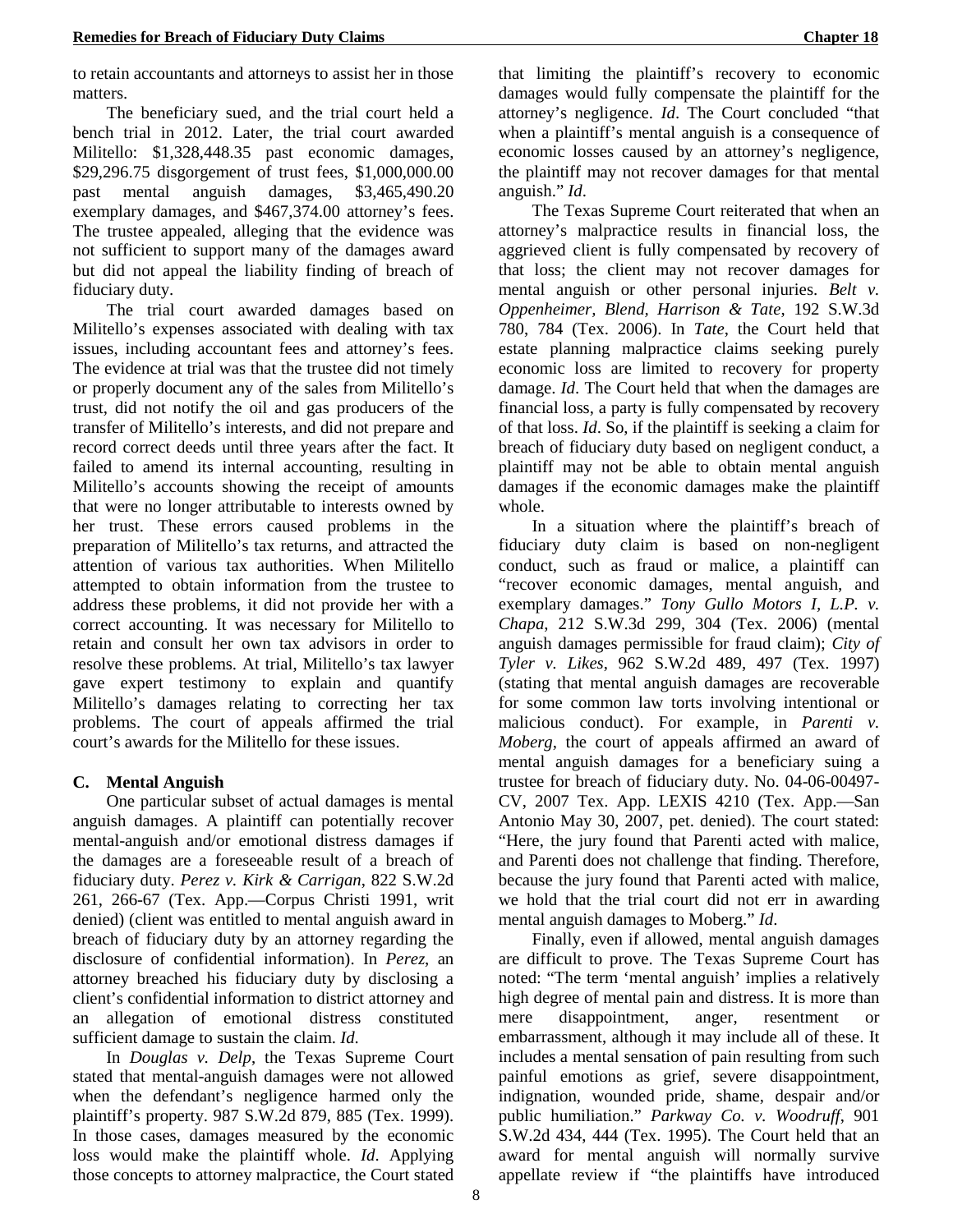direct evidence of the nature, duration, and severity of their mental anguish thus establishing a substantial disruption in the plaintiff's routine." *Id*.

In *Service Corp. International v. Guerra*, the Texas Supreme Court reversed an award of mental anguish damages. 348 S.W.3d 221, 231-32 (Tex. 2011). The Court held: "Even when an occurrence is of the type for which mental anguish damages are recoverable, evidence of the nature, duration, and severity of the mental anguish is required." *Id*. at 231. In *Guerra*, the jury awarded mental anguish damages to three daughters of the deceased when the cemetery disinterred and moved the body of their father. *Id*. at 232. One daughter testified that it was "the hardest thing I have had to go through with my family" and that she "had lots of nights that I don't sleep." *Id*. Another daughter testified, "We're not at peace. We're always wondering. You know we were always wondering where our father was. It was hard to hear how this company stole our father from his grave and moved him." *Id*. There was also evidence from third parties that the daughters experienced "strong emotional reactions." *Id*. Yet, the Court held that this was not sufficient to support an award of mentalanguish damages. *Id*. *See also Hancock v. Variyam*, 400 S.W.3d 59 (Tex. 2013) (reversing award of mental anguish damages).

In *Martin v. Martin*, the court of appeals reversed a mental anguish award against a trustee based on a claim of intentional breach of fiduciary duty because the beneficiary did not have sufficient evidence of harm. 363 S.W.3d 221 (Tex. App.—Texarkana 2012, pet. denied). The evidence of mental anguish was: "It's impacted our whole family. We don't -- for generations and generations to come, we don't have any -- it just hurts. It's affected my father. I worry about him every day talking to him on the phone, the stress. I worry about those in the company that have to deal with what's going on." *Id*. The court held that: "Courtney failed to establish a high degree of mental pain and distress that is more than mere worry, anxiety, vexation, embarrassment, or anger." *Id*. *See also Onyung v. Onyung,* No. 01-10-00519-CV, 2013 Tex. App. LEXIS 9190 (Tex. App.—Houston [1st Dist.] July 25, 2013, pet. denied) (reversed mental anguish damages because plaintiff did not have sufficient evidence of harm). However, in *Moberg,* the court of appeals affirmed the modest award of \$5,000 in mental anguish damages in a breach of fiduciary duty case against a trustee where the evidence showed that the beneficiary: "cried, lost sleep, vomited, and missed work for 'several days'. . ." 2007 Tex. App. LEXIS 4210. These are very fact-specific determinations.

In *Wells Fargo v. Militello*, a trustee appealed a judgment from a bench trial regarding a beneficiary's claims for breach of fiduciary duty, negligence, and fraud. No. 05-15-01252-CV, 2017 Tex. App. LEXIS

5640 (Tex. App.—Dallas June 20, 2017, no pet. history). Militello was an orphan when her grandmother and great-grandmother created trusts for her. She had health issues (Lupus) that prevented her from working a normal job, and she heavily relied on the trusts. When Militello was 25 years old, one of the trusts was terminating, and it contained over 200 producing and non-producing oil and gas properties. The trustee requested that Militello leave the properties with it to manage, and she created a revocable trust allowing the trustee to remain in that position.

Later, in late 2005 and early 2006, Militello advised the trustee that she was experiencing cash flow problems as a result of her divorce and expensive medical treatments. Instead of discussing all six accounts with Militello, the trustee suggested that she sell the oil and gas interests in her revocable trust. The trustee then sold those assets to another customer of the trustee; a larger and more important customer. There were eventually three different sales, and the buyer ended up buying the assets for over \$500,000 and later sold those same assets for over \$5 million. The trustee did not correctly document the sale, continued reporting income in the revocable trust, and did not accurately report the sales to the beneficiary. The failure to accurately document and report the sales and income caused Militello several tax issues, and she had to retain accountants and attorneys to assist her in those matters.

The beneficiary sued, and the trial court held a bench trial in 2012. Later, the trial court awarded Militello: \$1,328,448.35 past economic damages, \$29,296.75 disgorgement of trust fees, \$1,000,000.00 past mental anguish damages, \$3,465,490.20 exemplary damages, and \$467,374.00 attorney's fees. The trustee appealed.

The trustee challenged the trial court's award of \$1,000,000.00 in "past mental anguish damages pursuant to Texas Trust Code Section 114.008(a)(10)." *Id*. Section 114.008 is entitled "Remedies for Breach of Trust," and Subsection 114.008(a)(10) allows a court to "order any other appropriate relief" to "remedy a breach of trust that has occurred or might occur." *Id*. The court held that breaches of fiduciary duty can lead to awards of mental anguish damages. To sustain such an award "[t]here must be both evidence of the existence of compensable mental anguish and evidence to justify the amount awarded." *Id*. "Mental anguish is only compensable if it causes a 'substantial disruption in . . . daily routine' or 'a high degree of mental pain and distress.'" *Id*. "Even when an occurrence is of the type for which mental anguish damages are recoverable, evidence of the nature, duration, and severity of the mental anguish is required.'" *Id*.

The record included her testimony and months of communications between Militello and the bank showing multiple disruptions and mental distress in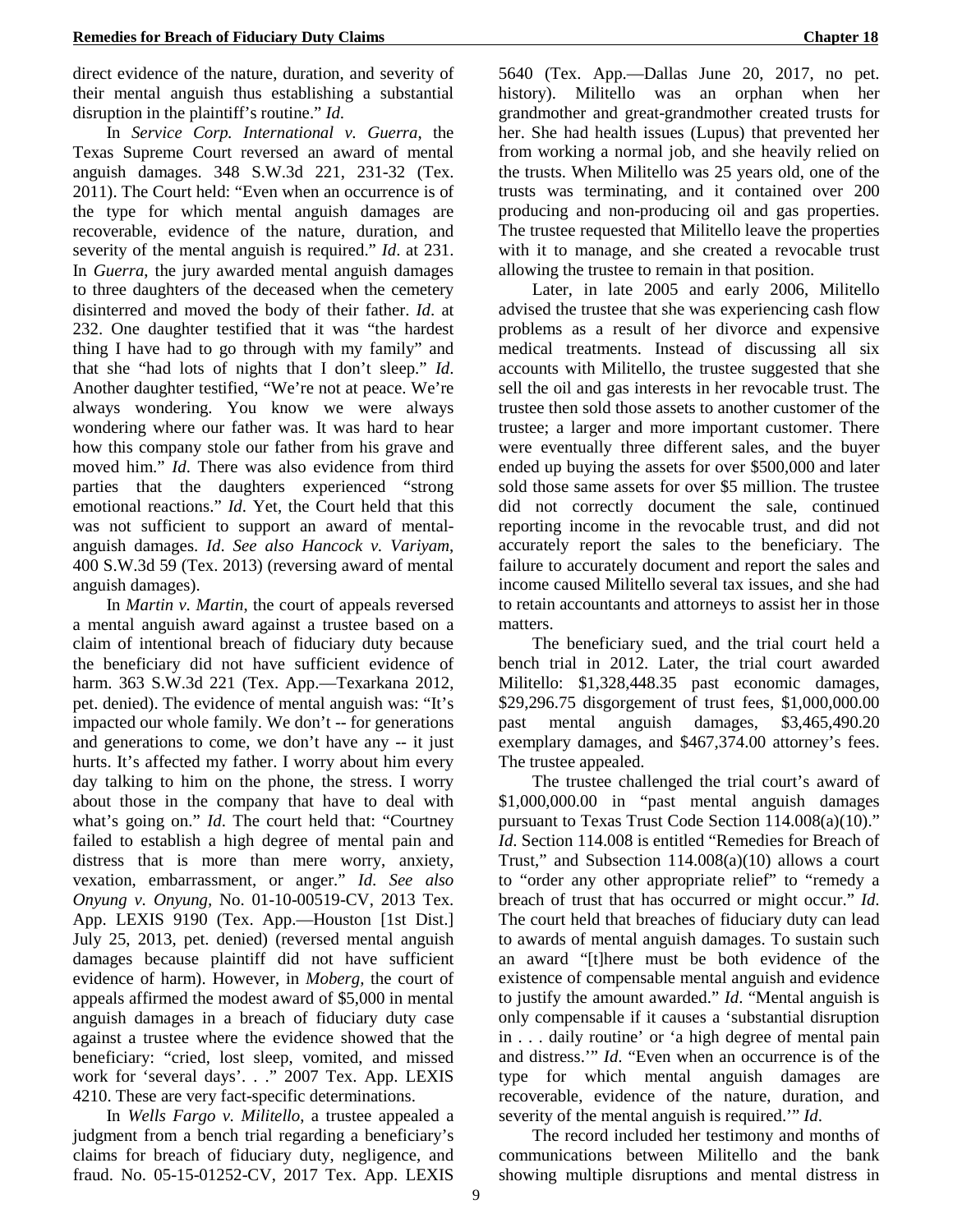Militello's daily life in attempting to obtain her own and her children's housing, medical care, and other needs. Militello established that she was entirely dependent on the trustee's competent administration of her trusts for her financial security and daily living expenses. The primary source of Militello's monthly income was permanently depleted, leaving her constantly worried about her financial security. Militello testified that the stress aggravated her Lupus, and that she suffered an ulcer and "broke out in shingles." *Id*. She received notices from the IRS and other tax authorities that tax was due on properties she did not own, and she owed thousands of dollars in penalties. Her trust officer refused to discuss these problems with her, referring her to its outside counsel. The court of appeals concluded that there was evidence to support an award of mental anguish damages.

The court next reviewed the amount of the award of mental anguish damages. Appellate courts must "conduct a meaningful review" of the fact-finder's determinations, including "evidence to justify the amount awarded." *Id*. The court held that the \$1 million award was not supported by the evidence and suggested a remittitur down to \$310,000 based on evidence of other actual damages:

[T]he record supports a lesser amount of mental anguish damages. The items making up the remainder of Militello's actual damages, net of the \$921,000 related to the market value of the oil and gas properties, represent expenses, fees, and losses Militello incurred as a direct result of Wells Fargo's gross negligence and breaches of fiduciary duty. These items include legal fees incurred relating to drafting, creation, and recording of void deeds, lost production revenue, improperly transferred money market funds, bank fees, and the tax-related amounts we have discussed in detail above, among other items. These amounts total \$310,608.89, after subtraction of the amounts Militello voluntarily remitted. Much of the mental anguish Militello described is a direct result of the bank's unresponsiveness and gross negligence in carrying out its fiduciary duties to her, and is reflected in these expenses. We conclude that the evidence is sufficient to support the amount of \$310,608.89, representing amounts of actual damages caused by the bank's breaches of fiduciary duty and gross negligence, but excluding the actual damages attributable to market value of the properties. We conclude that this amount would fairly and reasonably compensate Militello for the mental anguish she suffered.

*Id*.

### **D. Attorney's Fees**

In Texas, attorney's fees are not recoverable unless authorized by statute or provided for by contract. *See Tony Gullo Motors I, L.P. v. Chapa,* 212 S.W.3d 299, 310-11 (Tex. 2006) ("Absent a contract or statute, trial courts do not have inherent authority to require a losing party to pay the prevailing party's fees."); *Travelers Indem. Co. of Connecticut v. Mayfield*, 923 S.W.2d 590, 593 (Tex. 1996). Generally, attorney's fees are not recoverable in tort actions unless provided by statute. *Huddleston v. Pace*, 790 S.W.2d 47, 49 (Tex. App.—San Antonio 1990, writ denied). Breach of fiduciary duty is a tort. *Hawthorne v. Guenther*, 917 S.W.2d 924, 936 (Tex. App.— Beaumont 1996, writ denied). As it is a tort claim, a plaintiff generally cannot recover attorney's fees for his breach of fiduciary duty claim. *W. Reserve Life Assurance Co. of Ohio v. Graben*, 233 S.W.3d 360, 368 (Tex. App.—Fort Worth 2007, no pet.); *Brosseau v. Ranzau*, 81 S.W.3d 381, 397 (Tex. App.— Beaumont 2002, pet. denied); *Maeberry v. Gayle*, 955 S.W.2d 875, 881 (Tex. App.—Corpus Christi 1997, no pet.); *Spangler v. Jones,* 861 S.W.2d 392, 397 (Tex. App.—Dallas 1993, writ denied).

There are some exceptions. First, there are specific statutes that may allow an award of attorney's fees in breach of fiduciary duty disputes. The Texas Property Code states: "In any proceeding under this code the court may make such award of costs and reasonable and necessary attorney's fees as may seem equitable and just." Tex. Prop. Code Ann. § 114.064. The granting or denying of attorney's fees to a trustee or beneficiary under section 114.064 is within the sound discretion of the trial court, and a reviewing court will not reverse the trial court's judgment absent a clear showing that the trial court abused its discretion by acting without reference to any guiding rules and principles. *Lee v. Lee*, 47 S.W.3d 767, 793-794 (Tex. App.—Houston [14th Dist.] 2001, pet. denied); *Lyco Acquisition 1984 Ltd. P'ship v. First Nat'l Bank*, 860 S.W.2d 117, 121 (Tex. App.—Amarillo 1993, writ denied).

Further, a party can seek an award of attorney's fees as damages, i.e., where the defendant's conduct has caused the plaintiff to incur attorney's fees in a separate suit. "If the underlying suit concerns a claim for attorney's fees as an element of damages, as with Porter's claim for unpaid fees here, then those fees may properly be included in a judge or jury's compensatory damages award." *In re Nalle Plastics Family Ltd. P'ship,* 406 S.W.3d 168 (Tex. 2013) (citing *Akin, Gump, Strauss, Hauer & Feld, L.L.P. v. Nat'l Dev. & Research Corp*., 299 S.W.3d 106, 111 (Tex. 2009) (holding that a party may recover damages for attorney's fees paid in the underlying suit)). For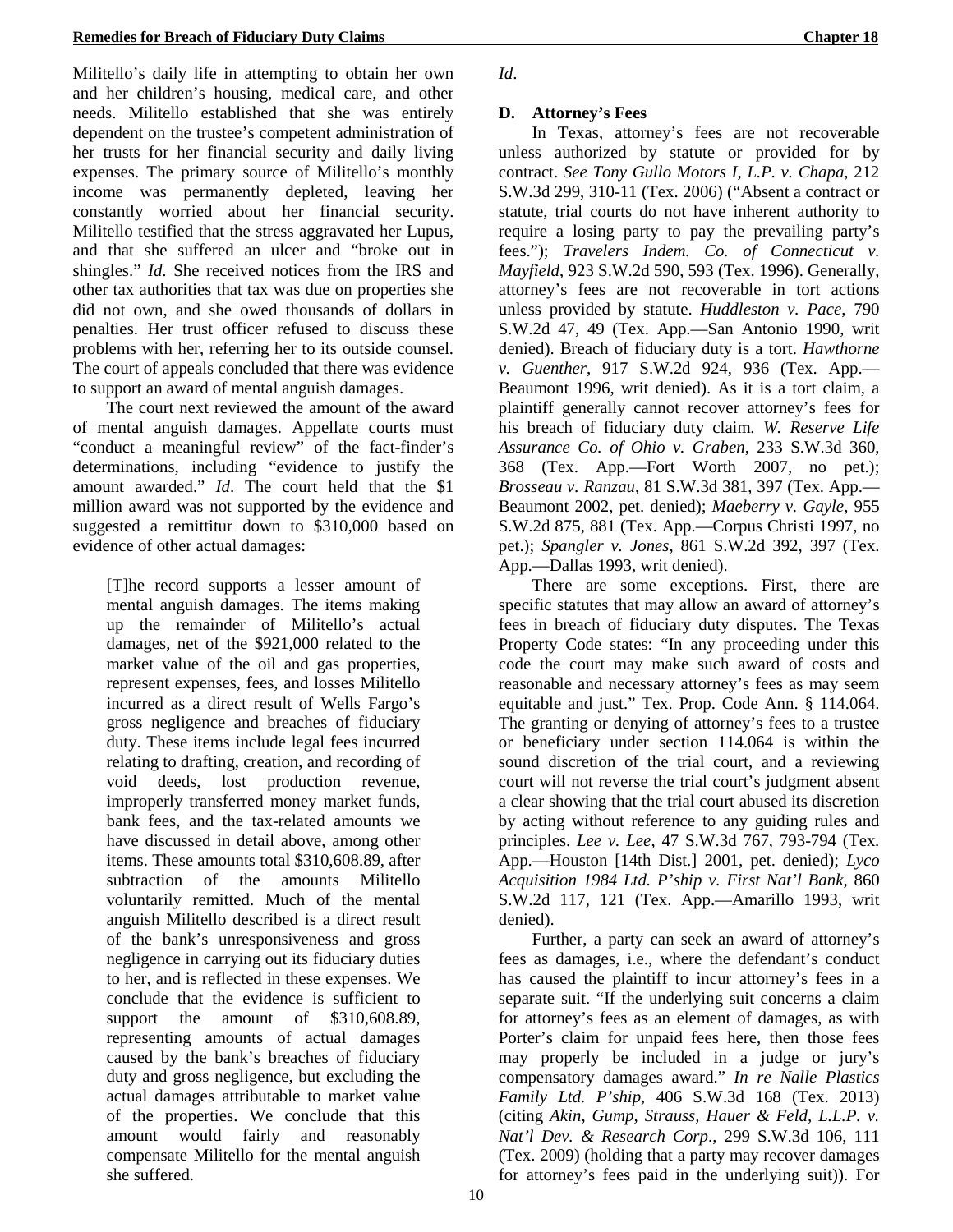example, in *Wells Fargo v. Militello*, the court of appeals affirmed an award of attorney's fees that were incurred by a beneficiary in fighting tax issues that were caused by a trustee's breach of fiduciary duty. No. 05-15-01252-CV, 2017 Tex. App. LEXIS 5640 (Tex. App.—Dallas June 20, 2017, pet. filed).

#### **E. Prejudgment Interest**

A plaintiff may be entitled to an award of prejudgment interest, but it is generally discretionary with the court. In *Phillips Petroleum Co. v. Stahl Petroleum Co.*, the Texas Supreme Court recognized two separate bases for the award of prejudgment interest: (1) an enabling statute; and (2) general principles of equity. 569 S.W.2d 480, 485 (Tex. 1978). Statutory prejudgment interest generally applies only to judgments in wrongful death, personal injury, property damage, and condemnation cases. Tex. Fin. Code Ann. §§ 304.102, 304.201 (Vernon Supp. 2004-05); *Johnson & Higgins of Tex., Inc. v. Kenneco Energy, Inc.*, 962 S.W.2d 507, 530 (Tex. 1998). There is no statutory authority for a recovery of prejudgment interest for a breach of fiduciary duty claim. *Robertson v. ADJ Partnership, Ltd.*, 204 S.W.3d 484, 496 (Tex. App.—Beaumont 2006, no pet.).

Under an equitable theory, if no statute requires pre-judgment interest to be awarded, a court has the discretion to award pre-judgment interest if it determines an award is appropriate based on the facts of the case. *See e.g., City of Port Isabel v. Shiba*, 976 S.W.2d 856, 860 (Tex. App.—Corpus Christi 1998, pet. denied) (where no statute controls, decision to award prejudgment interest left to discretion of trial court); *Larcon Petroleum, Inc. v. Autotronic Sys.*, 576 S.W.2d 873, 879 (Tex. App.—Houston [14th Dist.] 1979, no writ) (trial court may, but not is not required to, award pre-judgment interest under authority of statute or under equitable theory). One court has affirmed a trial court's decision to not award prejudgment interest to a breach-of-fiduciary-duty plaintiff. *Robertson*, 204 S.W.3d at 496.

If a court awards prejudgment interest for a breach of fiduciary duty claim, the court should award a rate that is equal to the post-judgment interest rate that applies at the time of the judgment. Tex. Fin. Code Ann. § 304.103.

A recent case has discussed the award of prejudgment interest in relation to a forfeiture award. In *Holliday v. Weaver*, clients obtained a fee forfeiture award against an attorney for breach of fiduciary duty related to the improper use of settlement proceeds. No. 05-15-00490-CV, 2016 Tex. App. LEXIS 7264 (Tex. App.—Dallas July 7, 2016, no pet.). After a bench trial, the trial court found for the clients and further found that the appropriate remedy for the attorney's breach of fiduciary duty was "complete disgorgement of Holliday's fee including certain expenses" which

totaled \$10,786.84. The trial court also awarded almost \$3,000 in prejudgment interest on the fee forfeiture award, and the attorney appealed.

The court of appeals affirmed the prejudgment interest award. The court held that "[i]nterest is awarded as compensation for the loss of use of money" and that "[i]t is intended to fully compensate the injured party, not to punish the defendant." *Id*. "An award of prejudgment interest may be based on either an enabling statute or general principles of equity." *Id*. Further, the court held that there is no statute authorizing an award of prejudgment interest on amounts recovered for breach of fiduciary duty. Therefore, the court held that "[w]here no statute controls, the decision to award prejudgment interest is left to the sound discretion of the trial court." *Id*.

The attorney argued that prejudgment interest may not be awarded on fee forfeiture awards because those are allegedly not compensatory damages. The court disagreed and held that "[w]here there has been a clear and serious violation of a fiduciary duty, equity dictates not only that the fiduciary disgorge his fees, but also all benefit obtained from use of those fees," which included prejudgment interest. *Id*. The court concluded: "Because the award of prejudgment interest in this case fits the purpose of such interest, which is to fully compensate the Weavers, we conclude the trial court did not abuse its discretion in granting the award." *Id*. The cited the following cases for further support: *Dernick Res., Inc. v. Wilstein*, 471 S.W.3d 468, 487 (Tex. App.—Houston [1st Dist.] 2015, pet. filed) (allowing prejudgment interest on fee forfeiture award in a trustee's breach of fiduciary duty case); *Lee v. Lee*, 47 S.W.3d 767, 800 (Tex. App.—Houston [14th Dist.] 2001, pet. denied) (same).

#### **F. Exemplary Damages**

#### 1. General Authority For Exemplary Damages

"Exemplary damages" means any damages awarded as a penalty or by way of punishment but not for compensatory purposes. Exemplary damages are neither economic nor noneconomic damages. "Exemplary damages" includes punitive damages. Tex. Civ. Prac. & Rem. Code Ann. §41.001(5). A jury may only award exemplary damages if the claimant proves, by clear and convincing evidence, that the harm resulted from: (1) fraud; (2) malice; or (3) gross negligence. *Id*. at §41.003(a). "Exemplary damages may be awarded only if the jury was unanimous in regard to finding liability for and the amount of exemplary damages." *Id*. at §41.003(d).

In determining the amount of exemplary damages, the trier of fact shall consider evidence, if any, relating to: (1) the nature of the wrong; (2) the character of the conduct involved; (3) the degree of culpability of the wrongdoer; (4) the situation and sensibilities of the parties concerned; (5) the extent to which such conduct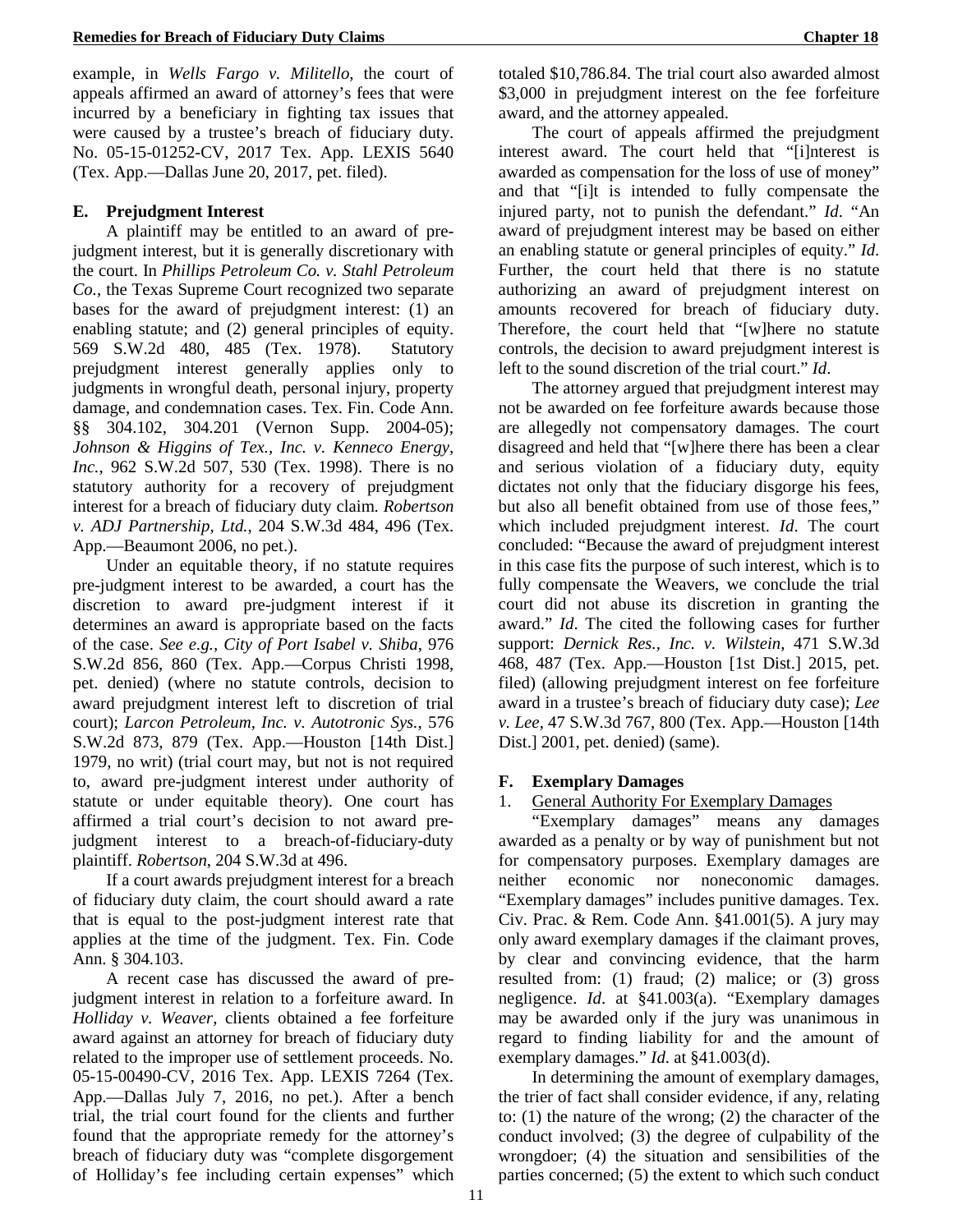offends a public sense of justice and propriety; and (6) the net worth of the defendant. *Id*. at §41.011.

Under Texas law, exemplary damages may be proper in a breach of fiduciary duty case where the plaintiff can prove by clear and convincing evidence that the action arose by actual fraud, malice, or gross negligence. *See, e.g., International Bankers Life Ins. Co. v. Holloway*, 368 S.W.2d 567, 584 (Tex. 1963); *Natho v. Shelton*, No. 03-11-00661-CV, 2014 Tex. App. LEXIS 5842, 2014 WL 2522051, at \*2 (Tex. App.—Austin May 30, 2014, no. pet.); *Lesikar v. Rappeport*, 33 S.W.3d 282, 311 (Tex. App.— Texarkana 2000, pet. denied); *Fidelity Nat'l Title Co. v. Heart of Tex. Title Co.*, No. 03-98-00473-CV, 2000 Tex. App. LEXIS 72 (Tex. App.—Austin 2000, no pet.); *Hawthorne v. Guenther,* 917 S.W.2d at 936; *NRC, Inc. v. Huddleston*, 886 S.W.2d 526, 533 (Tex. App.—Austin 1994, no writ) (upholding portion of district court's judgment awarding actual and punitive damages for breach of fiduciary duty); *Murphy v. Canion*, 797 S.W.2d 944, 949 (Tex. App.—Houston [14th Dist.] 1990, no pet.); *Cheek v. Humphreys*, 800 S.W.2d 596, 599 (Tex. App.—Houston [14th Dist.] 1990, writ denied) ("Exemplary damages are proper where a fiduciary has engaged in self-dealing"); *Morgan v. Arnold*, 441 S.W.2d 897, 905–906 (Tex. Civ. App.—Dallas 1969, writ ref'd n.r.e.).

"Fraud" means fraud other than constructive fraud. Tex. Civ. Prac. & Rem. Code §41.001(6). "Malice" means a specific intent by the defendant to cause substantial injury or harm to the claimant. *Id*. at 41.001(7). "Gross negligence" means an act or omission: (A) which when viewed objectively from the standpoint of the actor at the time of its occurrence involves an extreme degree of risk, considering the probability and magnitude of the potential harm to others; and (B) of which the actor has actual, subjective awareness of the risk involved, but nevertheless proceeds with conscious indifference to the rights, safety, or welfare of others. *Id*. 41.001(11).

### 2. Caps To Exemplary Damages Claims And Exceptions Thereto

One important protection for defendants is the statutory cap on the amount of exemplary damages. The Texas Civil Practice and Remedies Code permits exemplary damages of up to the greater of: (1) (a) two times the amount of economic damages; plus (b) an amount equal to any noneconomic damages found by the jury, not to exceed \$750,000; or (2) \$200,000. Tex. Civ. Prac. & Rem. Code Ann. § 41.008(b). This cap need not be affirmatively pleaded as it applies automatically and does not require proof of additional facts. *Zorrilla v. Aypco Constr., II, LLC*, 469 S.W.3d 143 (Tex. 2015).

"Economic damages" means compensatory damages intended to compensate a claimant for actual economic or pecuniary loss; the term does not include exemplary damages or noneconomic damages. Tex. Civ. Prac. & Rem. Code §41.001(4). "Noneconomic damages" means damages awarded for the purpose of compensating a claimant for physical pain and suffering, mental or emotional pain or anguish, loss of consortium, disfigurement, physical impairment, loss of companionship and society, inconvenience, loss of enjoyment of life, injury to reputation, and all other nonpecuniary losses of any kind other than exemplary damages. *Id*. 41.001(12).

These limits do not apply to claims supporting misapplication of fiduciary property or theft of a third degree felony level. Tex. Civ. Prac. & Rem. Code Ann. § 41.008(c)(10). *Natho v. Shelton*, 2014 Tex. App. LEXIS 5842 at n. 4. The statute states that the caps "do not apply to a cause of action against a defendant from whom a plaintiff seeks recovery of exemplary damages based on conduct described as a felony in the following sections of the Penal Code if … the conduct was committed knowingly or intentionally…." *Id*. Accordingly, if a defendant is found liable for one of these crimes with the required knowledge or intent, it cannot take advantage of the statutory exemplary damages caps.

A plaintiff must prove its entitlement to an exception to the exemplary damages cap. The Texas Pattern Jury Charge has the following as a proposed jury question that a plaintiff can seek to submit to the jury:

## QUESTION \_\_\_\_\_\_

Did Don Davis intentionally misapply [identify property defendant held as a fiduciary, e.g., 300 shares of ABC Corporation common stock] in a manner that involved substantial risk of loss to Paul Payne [and was the value of the property \$1,500 or greater]?

"Misapply" means a person deals with property [or money] contrary to an agreement under which the person holds the property [or money].

"Substantial risk of loss" means it is more likely than not that loss will occur. A person acts with intent with respect to the nature of his conduct or to a result of his conduct when it is the conscious objective or desire to engage in the conduct or cause the result.

Answer "Yes" or "No."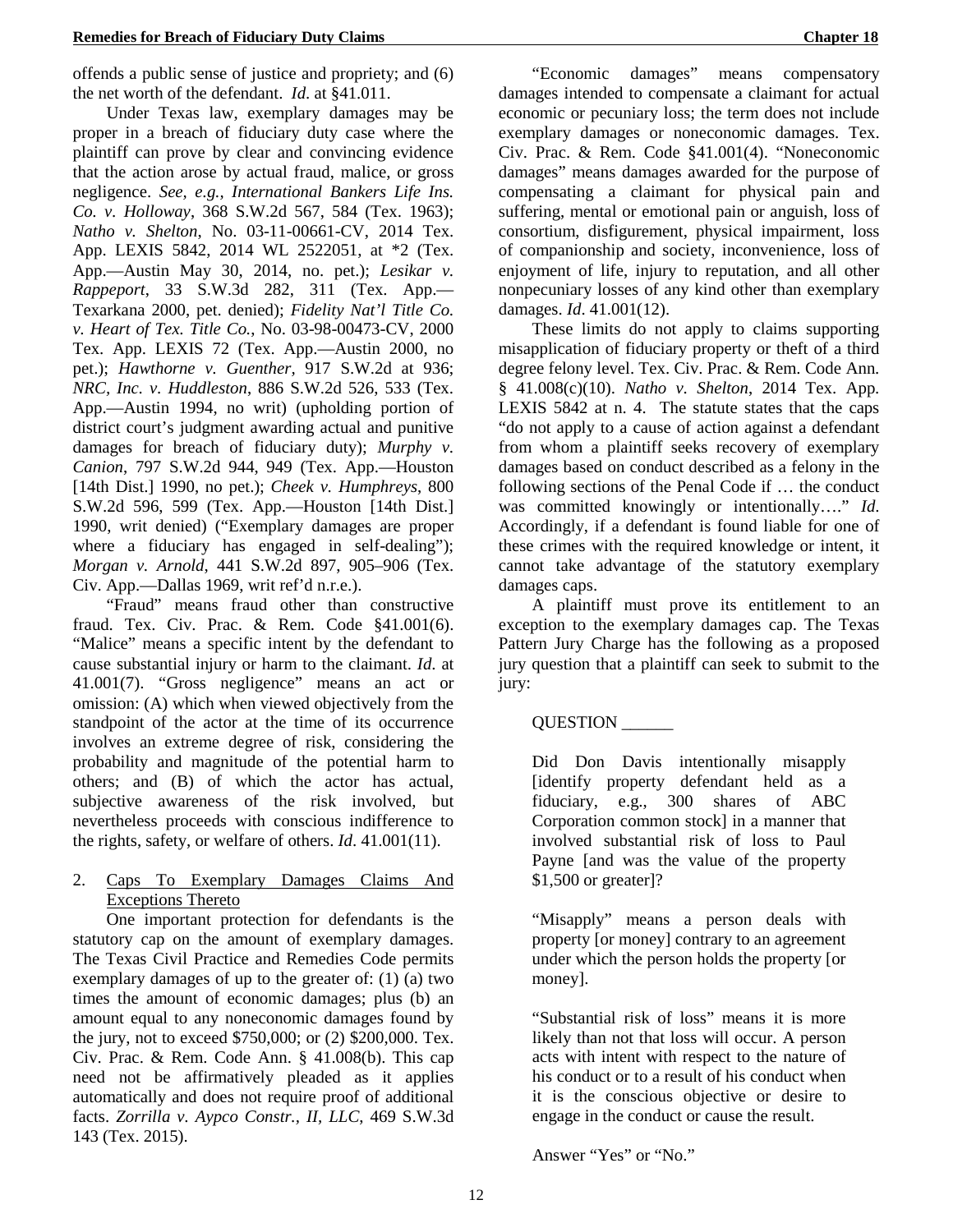Answer:

This question presumes that a fiduciary relationship exists. If the existence of such a fiduciary relationship is disputed, the court should submit a preliminary question, and the question set out above should be made conditional on a "Yes" answer to the preliminary question. Further, the statute authorizes elimination of the limitation on exemplary damages awards if the conduct described in the applicable Texas Penal Code section was committed either knowingly or intentionally. If knowing instead of intentional conduct is alleged, the Texas Pattern Jury Charge suggests the following definition: "A person acts knowingly with respect to the nature of his conduct or to circumstances surrounding his conduct when he is aware of the nature of his conduct or that the circumstances exist. A person acts knowingly with respect to a result of his conduct when he is aware that his conduct is reasonably certain to cause the result."

"A plaintiff can avoid the cap by pleading and proving the defendant intentionally or knowingly engaged in felonious conduct under criminal statutes expressly excluded from the cap under section 41.008(c)." *Zorrilla*, 469 S.W.3d at 157. In a civil case, a plaintiff must prove by clear and convincing evidence the elements of exemplary damages. Tex. Civ. Prac. & Rem. Code Ann. § 41.003(b). "'Clear and convincing' means the measure or degree of proof that will produce in the mind of the trier of fact a firm belief or conviction as to the truth of the allegations sought to be established." *Id*. § 41.001(2).

However, the state has to prove the elements of a crime by the beyond-a-reasonable-doubt standard. *See Jackson v. Virginia*, 443 U.S. 307, 319, 99 S. Ct. 2781, 2789, 61 L. Ed. 2d 560 (1979); *In re Winship*, 397 U.S. 358, 361, 90 S. Ct. 1068, 1071, 25 L. Ed. 2d 368 (1970); *Laster v. State*, 275 S.W.3d 512, 517 (Tex. Crim. App. 2009); *Marin v. IESI TX Corp.*, 317 S.W.3d 314, 330 (Tex. App.—Houston [1st Dist.] 2010, pet. denied) (holding evidence legally sufficient to support finding beyond reasonable doubt that defendant misapplied fiduciary property by depositing funds tendered for payment to one company's account into another company's account that she also controlled). A finding of liability in a civil case should not have any collateral estoppel or res judicata effect in a subsequent criminal trial as the burdens of proof are different. *Osborne v. Coldwell Banker United Realtors*, No. 01-01-00463-CV, 2002 Tex. App. LEXIS 4930 (Tex. App.—Houston [1st Dist.] July 11, 2002, no pet.) (citing *State v. Benavidez*, 365 S.W.2d 638, 640 (Tex. 1963)). If the criminal trial is first, and the jury does not find the defendant guilty, that also does not have collateral estoppel effect in a subsequent civil proceeding as the burden of proof is lighter in the civil case. *See Ex Parte Watkins*, 73 S.W.3d 24, n. 16 (Tex.

Crim. App. 2002) (citing *One Lot Emerald Cut Stones v. United States*, 409 U.S. 232, 235, 34 L. Ed. 2d 438, 93 S. Ct. 489 (1972) (noting that the difference between the burden of proof in criminal and civil trials prevents application of collateral estoppel in subsequent civil trial after acquittal on specific fact in criminal case with "beyond a reasonable doubt" standard)).

Interestingly, the crime of financial exploitation of the elderly is not an exception to the exemplary damages cap. Perhaps this is due to the fact that the Texas Legislature created the criminal charge in 2011 and it was not on the books at the time that the Legislature created the exemplary damages statute. In any event, at least one court has considered this criminal charge in determining whether exemplary damages awarded was reasonably proportioned to the actual damages. *Natho v. Shelton*, 2014 Tex. App. LEXIS 5842 at \*8. The court held:

We conclude that the trial court's award of \$20,000 in punitive damages is reasonably proportioned to actual damages in the amount of \$33,096.11, considering the following applicable factors: (1) the nature of the defendant's wrongdoing (the unauthorized appropriation for Natho's personal benefit of appellee's personal and real property, including family heirlooms); (2) the character of the defendant's conduct (effectuated under the apparent authority of a power of attorney with respect to an elderly and infirm woman); (3) the degree of the defendant's culpability (despite his testimony at an earlier temporary-injunction hearing that he relied on the advice of financial advisers in spending appellee's money to qualify her for Medicaid, Natho refused to answer questions at trial on the ground of protecting himself against self-incrimination with respect to concurrent criminal proceedings against him for the same conduct); (4) the situation and sensibilities of the parties concerned (Natho was the exgrandson-in-law of appellee, who was elderly, infirm, and living in a nursing home); and (5) the extent to which such conduct offends a public sense of justice and propriety (the legislature has deemed the "improper use" of the resources of an elderly individual especially reprehensible, making it a third-degree felony, see Tex. Penal Code § 32.53).

*Id*. Accordingly, even though the crime of financial exploitation of the elderly is not an exception to the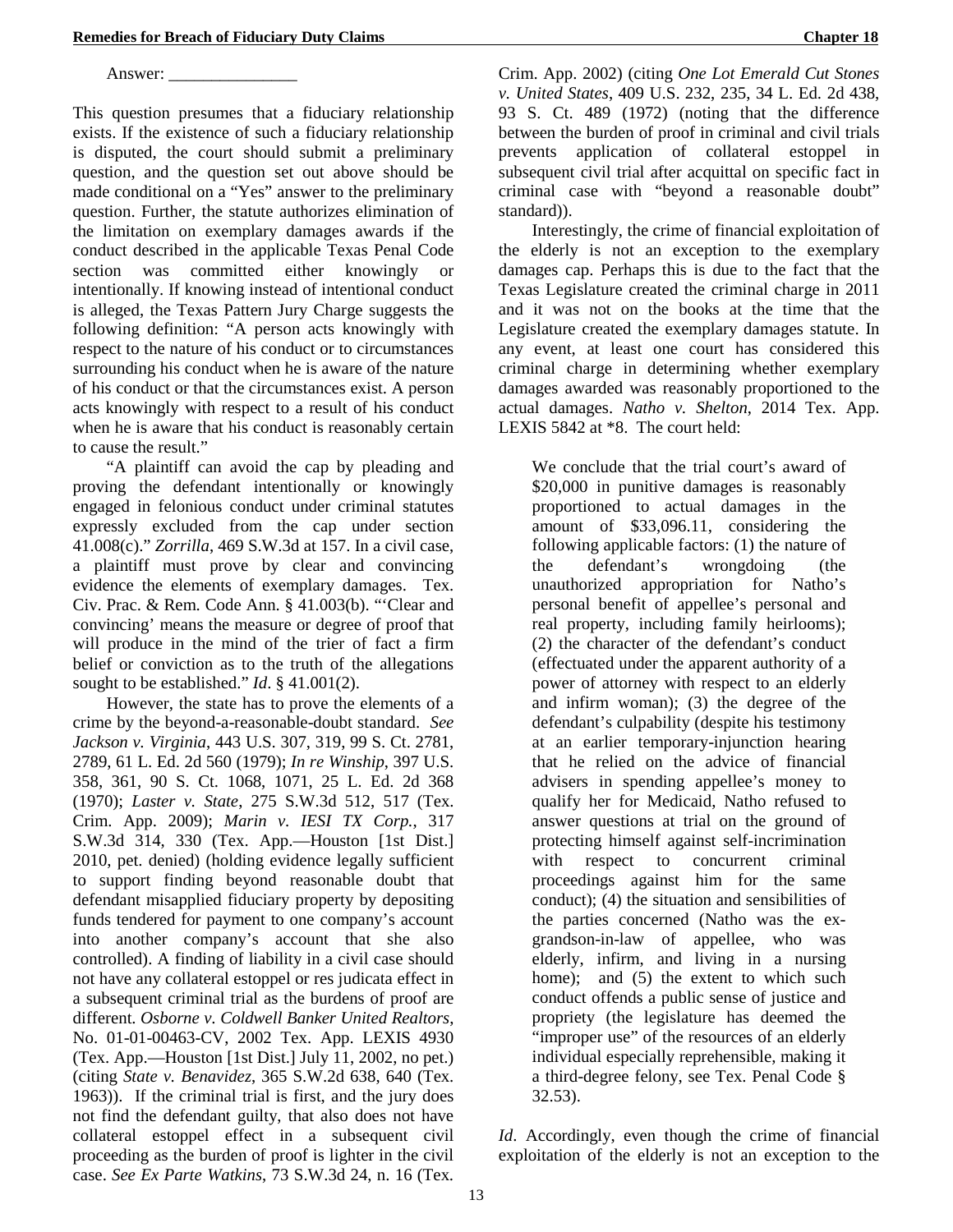exemplary damages cap, it may still be relevant in a civil proceeding.

### 3. Missapplication of Fiduciary Property

Misapplication of fiduciary property or property of a financial institution is a charge that has been in existence in Texas for over forty years. Tex. Penal Code Ann. § 32.45. A person commits the offense of misapplication of fiduciary property by intentionally, knowingly, or recklessly misapplying property he holds as a fiduciary in a manner that involves substantial risk of loss to the owner of the property. *Id*. at § 32.45(b). "Substantial risk of loss" means a real possibility of loss; the possibility need not rise to the level of a substantial certainty, but the risk of loss does have to be at least more likely than not. *Coleman v. State*, 131 S.W.3d 303 (Tex. App.—Corpus Christi 2004, pet. ref'd).

The statute defines "Fiduciary" to include: "(A) a trustee, guardian, administrator, executor, conservator, and receiver; (B) an attorney in fact or agent appointed under a durable power of attorney as provided by Chapter XII, Texas Probate Code; (C) any other person acting in a fiduciary capacity, but not a commercial bailee unless the commercial bailee is a party in a motor fuel sales agreement with a distributor or supplier, as those terms are defined by Section 162.001, Tax Code; and (D) an officer, manager, employee, or agent carrying on fiduciary functions on behalf of a fiduciary." *Id.* at  $\S$  32.45(a)(1).

The phrase "acting in a fiduciary capacity" is not defined in the code, but the Texas Court of Criminal Appeals has construed the undefined phrase according to its plain meaning and normal usage to apply to anyone acting in a fiduciary capacity of trust. *Coplin v. State*, 585 S.W.2d 734, 735 (Tex. Crim. App. 1979). Based on the plain and ordinary meaning of the word "fiduciary" as "holding, held, or founded in trust or confidence," one court has held that a person acts in a fiduciary capacity within the context of section 32.45 "when the business which he transacts, or the money or property which he handles, is not his or for his own benefit, but for the benefit of another person as to whom he stands in a relation implying and necessitating great confidence and trust on the one part and a high degree of good faith on the other part." *Gonzalez v. State*, 954 S.W.2d 98, 103 (Tex. App.— San Antonio 1997, no pet.); *see also Konkel v. Otwell*, 65 S.W.3d 183 (Tex. App.—Eastland 2001, no pet.). Moreover, evidence that a defendant aided another person in misapplying trust property sufficed, under the law of parties as set forth in Texas Penal Code sections 7.01(a), 7.02(a)(2), to convict a defendant of misapplication of fiduciary property although the defendant did not personally handle the misapplied funds. *Head v. State*, 299 S.W.3d 414 (Tex. App.— Houston [14th Dist.] 2009, pet. ref'd).

An offense under this statute ranges from a Class C misdemeanor if the property is less than \$100 to a first degree felony if the property misapplied is over \$300,000. Tex. Penal Code Ann. § 32.45(c). Moreover, the punishment is increased to the next higher category if it is shown that the offense was committed against an elderly individual. *Id*. at § 32.45(d). For example, a court affirmed a sentence of 23 years for a conviction of this crime, and held that such was no cruel and unusual punishment. *See Holt v. State*, NO. 12-12-00337-CR, 2013 Tex. App. LEXIS 8393 (Tex. App.—Tyler July 10 2013, no pet.).

This criminal charge arises in the context of trustees misapplying trust property. *Bowen v. State*, 374 S.W.3d 427 (Tex. Crim. App. 2012); *Kaufman v. State,* No. 13-06-00653-CR, 2008 Tex. App. LEXIS 3880 (Tex. App.—Corpus Christi May 29, 2008, pet. dism.). It also arises in joint bank accounts situations and the use of funds therein. *Bailey v. State*, No. 03- 02-00622-CR, 2003 Tex. App. LEXIS 10140 (Tex. App.—Austin Dec. 4, 2003, pet. ref'd). It also arises when a power of attorney holder makes gifts to himself or herself. *Natho v. State*, No. 03-11-00498-CR, 2014 Tex. App. LEXIS 1427 (Tex. App.—Austin Feb. 6 2014, pet. ref'd); *Tyler v. State*, 137 S.W.3d 261, 2004 Tex. App. LEXIS 3446 (Tex. App.—Houston [1st Dist.] 2004, no pet.). This can also apply in business contexts, where a business partner improperly diverts funds for personal use. *Bender v. State*, No. 03-09- 00652-CR, 2011 Tex. App. LEXIS 3096 (Tex. App.— Austin Apr. 19 2011, no pet.); *Martinez v. State*, No. 05-02-01839-CR, 2003 Tex. App. LEXIS 9963 (Tex. App.—Dallas Nov. 21, 2003, pet. ref'd). Attorneys can be charged for misapplying clients' funds. *Sabel v. State*, No. 04-00-00469-CR, 2001 Tex. App. LEXIS 6493 (Tex. App.—San Antonio Sept. 26, 2001, no pet.). It also arises where a defendant misapplies royalty owners' money contrary to a gas lease agreement. *Coleman v. State*, 131 S.W.3d 303, 2004 Tex. App. LEXIS 2093 (Tex. App.—Corpus Christi 2004, pet. ref'd). It also arises in the abuse of guardianship relationships. *Latham v. State*, No. 14-04- 00248-CR, No. 14-04-00249-CR, No. 14-04-00250- CR, 2005 Tex. App. LEXIS 6560 (Tex. App.— Houston [14th Dist.] Aug. 18, 2005, no pet.). Of course, the charge can apply in many other instances as well.

### 4. Financial Exploitation Of The Elderly

Financial exploitation of the elderly is a criminal offense in Texas that has been in the statutes since 2011. Tex. Penal Code Ann. § 32.53. "A person commits an offense if the person intentionally, knowingly, or recklessly causes the exploitation of a child, elderly individual, or disabled individual." *Id*. at § 32.53(b). "Exploitation" means the illegal or § 32.53(b). "Exploitation" means the illegal or improper use of a child, elderly individual, or disabled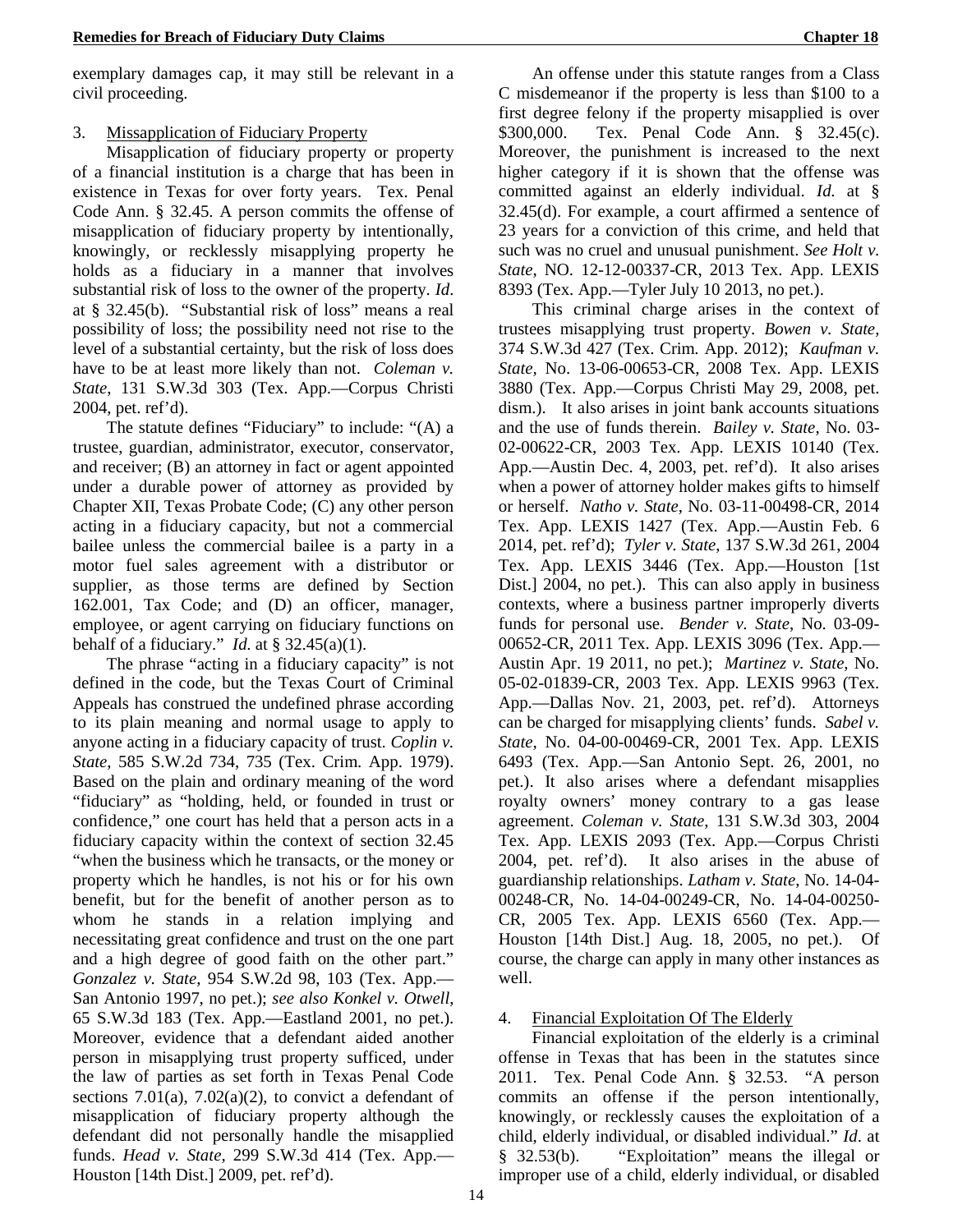individual or of the resources of a child, elderly individual, or disabled individual for monetary or personal benefit, profit, or gain. *Id*. at § 32.53(a)(2). A "child" means a person 14 years of age or younger, and an "elderly individual" means a person 65 years of age or older. *Id*. at § 22.04(c). A "disabled individual" means a person: (A) with one or more of the following: (i) autism spectrum disorder, as defined by Section 1355.001, Insurance Code; (ii) developmental disability, as defined by Section 112.042, Human Resources Code; (iii) intellectual disability, as defined by Section 591.003, Health and Safety Code; (iv) severe emotional disturbance, as defined by Section 261.001, Family Code; or (v) traumatic brain injury, as defined by Section 92.001, Health and Safety Code; or (B) who otherwise by reason of age or physical or mental disease, defect, or injury is substantially unable to protect the person's self from harm or to provide food, shelter, or medical care for the person's self. *Id.* This offense is a felony of the third degree. *Id*. at §  $32.53(c)$ .

### 5. Recent Cases

In *Davis v. White*, a lawyer sued his former partner over the application of a receivable. No. 02-13- 00191-CV, 2016 Tex. App. LEXIS 3075 (Tex. App.— Fort Worth March 24, 2016, no pet.). A jury awarded the plaintiff over \$300,000 in actual damages and \$2.8 million in exemplary damages. The trial court awarded the plaintiff his actual damages, but applied the exemplary damages cap, and limited that award to around \$550,000. The plaintiff appealed, arguing that the cap should not have been applied because he pleaded and proved that the defendant's actions fell within the "misapplication of fiduciary property" exception to the cap listed in Texas Civil Practice and Remedies Code section 41.008(c)(10). The court of appeals disagreed, holding that the plaintiff did not plead facts in support of the capbuster "in relation to his punitive damages claim." The plaintiff also argued that he would have pled the capbuster and would have introduced proof of a violation of Penal Code section 32.45 if the defendant had pled the punitive damages cap. Following Texas Supreme Court precedent, the court of appeals held that the defendant did not need to plead the cap to be entitled to its application. Moreover, the court of appeals held that in light of the plaintiff's concession that he did not plead and prove the capbuster, the trial court did not err in applying the cap and reducing the jury's exemplary damages award.

In *Wells Fargo v. Militello*, a trustee appealed a judgment from a bench trial regarding a beneficiary's claims for breach of fiduciary duty, negligence, and fraud. No. 05-15-01252-CV, 2017 Tex. App. LEXIS 5640 (Tex. App.—Dallas June 20, 2017, no pet. history). Militello was an orphan when her grandmother and great-grandmother created trusts for her. She had health issues (Lupus) that prevented her from working a normal job, and she heavily relied on the trusts. When Militello was 25 years old, one of the trusts was terminating, and it contained over 200 producing and non-producing oil and gas properties. The trustee requested that Militello leave the properties with it to manage, and she created a revocable trust allowing the trustee to remain in that position.

Later, in late 2005 and early 2006, Militello advised the trustee that she was experiencing cash flow problems as a result of her divorce and expensive medical treatments. Instead of discussing all six accounts with Militello, the trustee suggested that she sell the oil and gas interests in her revocable trust. The trustee then sold those assets to another customer of the trustee; a larger and more important customer. There were eventually three different sales, and the buyer ended up buying the assets for over \$500,000 and later sold those same assets for over \$5 million. The trustee did not correctly document the sale, continued reporting income in the revocable trust, and did not accurately report the sales to the beneficiary. The failure to accurately document and report the sales and income caused Militello several tax issues, and she had to retain accountants and attorneys to assist her in those matters.

The beneficiary sued, and the trial court held a bench trial in 2012. Later, the trial court awarded Militello: \$1,328,448.35 past economic damages, \$29,296.75 disgorgement of trust fees, \$1,000,000.00 past mental anguish damages, \$3,465,490.20 exemplary damages, and \$467,374.00 attorney's fees. The trustee appealed.

The court addressed the trustee's challenge to the exemplary damages award. The trustee contended that Militello did not establish harm resulting from fraud, malice, or gross negligence by clear and convincing evidence, as required by section 41.003 of the Texas Civil Practice and Remedies Code. The trustee argued that breach of fiduciary duty, by itself, is insufficient predicate under section 41.003. The appellate court did not resolve that issue because it concluded there was clear and convincing evidence to support the trial court's express finding that the trustee was grossly negligent.

Gross negligence consists of both objective and subjective elements. Under the objective component, "extreme risk" is not a remote possibility or even a high probability of minor harm, but rather the likelihood of the plaintiff's serious injury. *Id*. The subjective prong, in turn, requires that the defendant knew about the risk, but that the defendant's acts or omissions demonstrated indifference to the consequences of its acts. The court of appeals held that the evidence in the case supported the trial court's findings: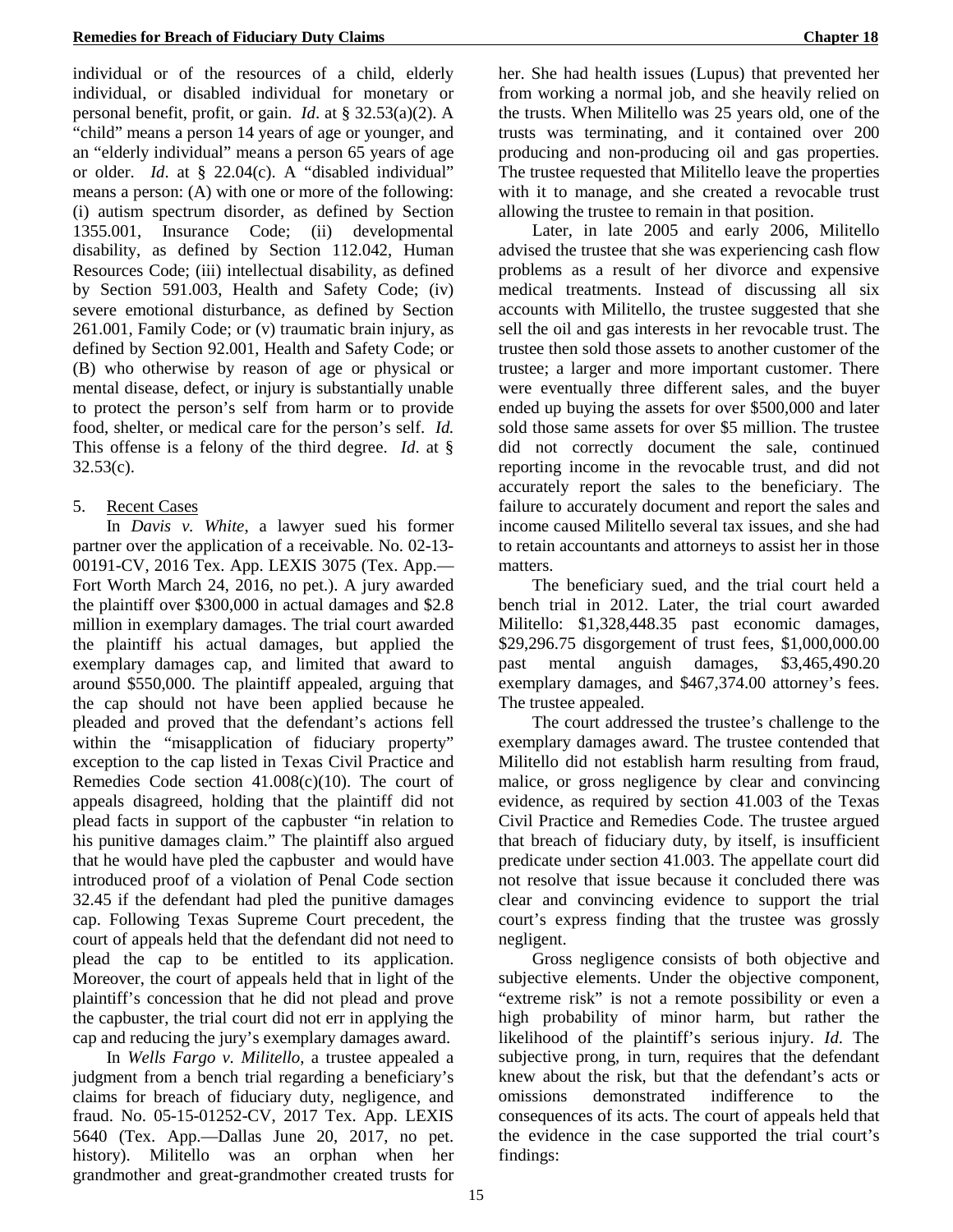The record reflects that Wells Fargo and its predecessors had served as Militello's fiduciaries since her childhood. As well as serving as trustee for the Grantor Trust, Wells Fargo also served as the trustee for several other family trusts of which Militello was a beneficiary. As trustee, Wells Fargo was aware of the amount of income Militello received each month from each trust, combining the amounts in a single monthly payment made to Militello. If Wells Fargo was not earlier aware that income from the trusts was Militello's sole source of income, it became aware when Militello first contacted the bank about her financial problems in 2005. She explained to Tandy that the income she received from the trusts was insufficient to meet her expenses and debts, and she asked for help. When Tandy retired, Militello again explained her financial situation to Randy Wilson, and made clear the source of her financial problems and her need for help in solving them. Wells Fargo was therefore actually aware of the risk to Militello's financial security from depletion of the Grantor Trust. As Wallace testified, however, Wells Fargo breached its fiduciary duty by failing to explore other possible options to assist Militello through her financial difficulties. Wallace testified that Wells Fargo's conduct involved an extreme degree of risk. He divided his evaluation of Wells Fargo's conduct as a fiduciary into three time periods. His first period, the "evaluation phase," began in December 2005 when Militello contacted Wells Fargo for help, and ended in late May 2006 when the decision to sell the properties was made. Wallace's second period covered the sale itself, including the marketing of the properties and the decision to sell. The third period covered the execution of the sale, and included Wells Fargo's adherence to its own internal policies and carrying out its duties to Militello in distribution of the properties after the sale. Wallace testified in detail regarding the duties that Wells Fargo, as Militello's fiduciary, should have carried out in each of the three periods. He testified that, among other deficiencies, Wells Fargo failed: to provide sufficient information to Militello to make an informed decision about sales from the Grantor Trust, to obtain a "current evaluation of the property prepared by a competent engineer" before the sales, to explain the valuation to Militello and discuss

the tax consequences of a sale, to market the properties to more than one buyer, to negotiate to get the best price possible for the properties, to negotiate a written purchase and sale agreement, to convey correct information to the attorneys preparing the deeds for the sales, to notify the oil and gas producers of the change in ownership, and to create a separate account after the sales, instead commingling the proceeds received "for a period of up to three years." . . . Under our heightened standard of review, we conclude the trial court could have formed a firm belief or conviction that Wells Fargo's conduct involved an extreme degree of risk, and Wells Fargo was consciously indifferent to that risk. We also conclude that Militello offered clear and convincing evidence to support the trial court's finding that Wells Fargo was grossly negligent, and therefore met her burden to prove the required predicate under section 41.003(a).

*Id*. The court also held that the amount awarded was supported by the evidence: "Having considered the relevant *Kraus* and due process factors, we conclude an exemplary damages award of \$2,773.826.67 is reasonable and comports with due process." *Id*. The court did suggest a remittitur due to the decrease in economic damages.

In *Swinnea v. ERI Consulting Eng'rs, Inc.*, the trial court entered judgment similar to the original judgment, awarding ERI and Snodgrass actual damages in the amount of \$178,601, disgorgement in the amount of \$720,700, and exemplary damages of \$1 million. 2016 Tex. App. LEXIS 1339. The court held that the exemplary damages award was not excessive. The court detailed the trial court's findings regarding Swinnea's breach of fiduciary duty and then applied the factors set forth in *Alamo Nat'l Bank v. Kraus*: (1) the nature of the wrong, (2) the character of the conduct involved, (3) the degree of culpability of the wrongdoer, (4) the situation and sensibilities of the parties concerned, and (5) the extent to which such conduct offends a public sense of justice and propriety. 616 S.W.2d 908, 910 (Tex. 1981). The court stated that:

The nature of the wrong was the premeditated, intentional violation of Swinnea's fiduciary duty owed to his longtime business partner. The character of the conduct involved dishonesty and deceit. His wrongful conduct was committed over a long period of time, in bad faith, with malice, aimed at destroying ERI and Snodgrass. The parties were fiduciaries who had been in

16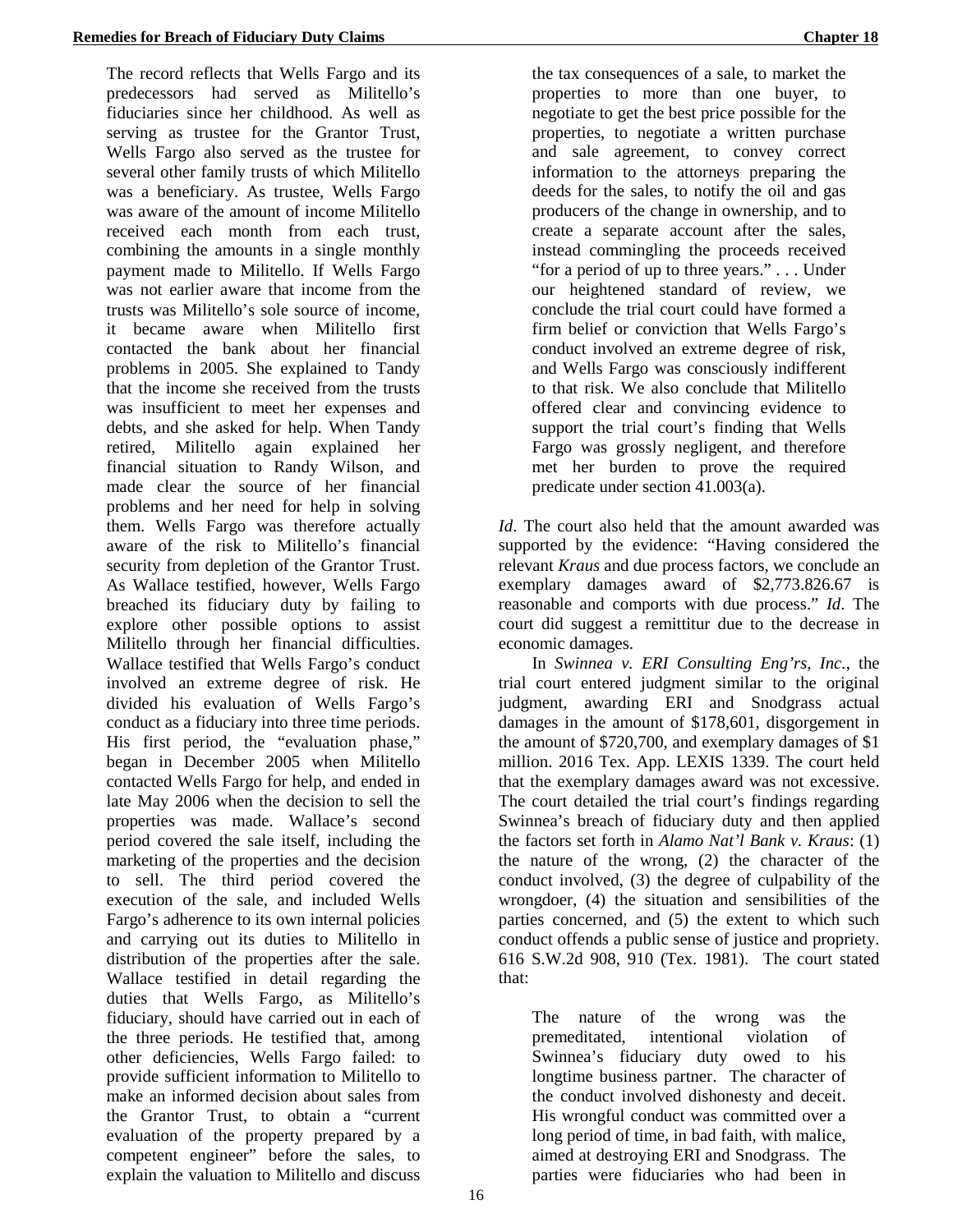business together for about a decade. Swinnea possessed proprietary information regarding ERI and had a longstanding confidential relationship with Snodgrass. Swinnea's culpability was significant and his conduct was highly offensive to a public sense of justice and propriety. While a considerable amount of the harm done was economic, here, there was also a considerable amount of damage done to the relationship of trust between Swinnea and ERI and Snodgrass.

*Id.* at \*18. Swinnea's argument that the "punitive" award was excessive was improperly based on an assumption that the amounts ordered disgorged were included in the "punitive" award, which the court had previously rejected. Thus, rather than evaluating a "punitive" award of \$1,720,700 (exemplary damages plus amount of disgorgement), the court compared the \$1 million exemplary damages in proportion to the combined compensatory awards of \$899,301 (actual damages award plus disgorgement), which was well within constitutional parameters and not excessive. *Id.*  at \*13-21.

### **IV. DISGORGEMENT AND FORFEITURE RELIEF**

The basis of a fiduciary relationship is equity. *Texas Bank & Trust Co. v. Moore*, 595 S.W.2d 502 (Tex. 1980). When a fiduciary breaches its fiduciary duties, a trial court has the right to award legal and equitable damages. It is common for a plaintiff to not have any legal or actual damages, but that does not prevent a trial court from being able to fashion an equitable remedy to protect the fiduciary relationship that has been violated. A trial court may order that the fiduciary forfeit compensation otherwise earned, disgorge improper gains and profits, or disgorge other consideration related to the breach of duty. This section of the paper will discuss the equitable remedies of forfeiture and disgorgement available to a trial court to remedy a breach of fiduciary duty.

Texas cases often use the terms interchangeably, but there may be a distinction between "disgorgement" of ill-gotten profit and "forfeiture" of agreed compensation. George Roach, *Texas Remedies in Equity for Breach of Fiduciary Duty: Disgorgement, Forfeiture, and Fracturing*, 45 ST. MARY'S L.J. 367, 372-73 (2014).

### **A. General Authority**

The Texas Supreme Court has upheld equitable remedies for breach of fiduciary duty. *Burrow v. Arce*, 997 S.W.2d 229, 237-45 (Tex. 1999) (upholding remedy of forfeiture upon attorney's breach of fiduciary duty). For example, in *Kinzbach Tool Co. v.* 

*Corbett-Wallace Corp.*, the Texas Supreme Court stated the principle behind such remedies:

It is beside the point for [Defendant] to say that [Plaintiff] suffered no damages because it received full value for what it has paid and agreed to pay. . . . It would be a dangerous precedent for us to say that unless some affirmative loss can be shown, the person who has violated his fiduciary relationship with another may hold on to any secret gain or benefit he may have thereby acquired. It is the law that in such instances if the fiduciary "takes any gift, gratuity, or benefit in violation of his duty, or acquires any interest adverse to his principal, without a full disclosure, it is a betrayal of his trust and a breach of confidence, and he must account to his principal for all he has received."

138 Tex. 565, 160 S.W.2d 509, 514 (Tex. 1942) (quoting *United States v. Carter*, 217 U.S. 286, 306, 30 S. Ct. 515, 54 L. Ed. 769 (1910)). The Court later held that a fiduciary may be punished for breaching his duty: "The main purpose of forfeiture is not to compensate an injured principal . . . . Rather, the central purpose . . . is to protect relationships of trust by discouraging agents' disloyalty." *Burrow*, 997 S.W.2d at 238.

For instance, courts may disgorge all profits from a fiduciary when a fiduciary agent usurps an opportunity properly belonging to a principal, or competes with a principal. *See, e.g., Johnson v. Brewer & Pritchard, P.C.*, 73 S.W.3d 193, 200 (Tex. 2002) (stating the rule that courts may disgorge any profit where "an agent diverted an opportunity from the principal or engaged in competition with the principal, [and] the agent or an entity controlled by the agent profited or benefitted in some way"). A fiduciary may also be required to forfeit compensation for the fiduciary's work. *See, e.g., Burrow*, 997 S.W.2d at 237 ("[A] person who renders service to another in a relationship of trust may be denied compensation for his service if he breaches that trust.").

### **B. Compensation Forfeiture**

### 1. General Authority

When a plaintiff establishes that a fiduciary has breached its duty, a court may order the fiduciary to forfeit compensation that it was paid or should be paid. Under the equitable remedy of forfeiture, a person who renders service to another in a relationship of trust may be denied compensation for her service if he breaches that trust. *Burrow*, 997 S.W.2d at 237. The objective of the remedy is to return to the principal the value of what the principal paid because the principal did not receive the trust or loyalty from the other party. *Id*. at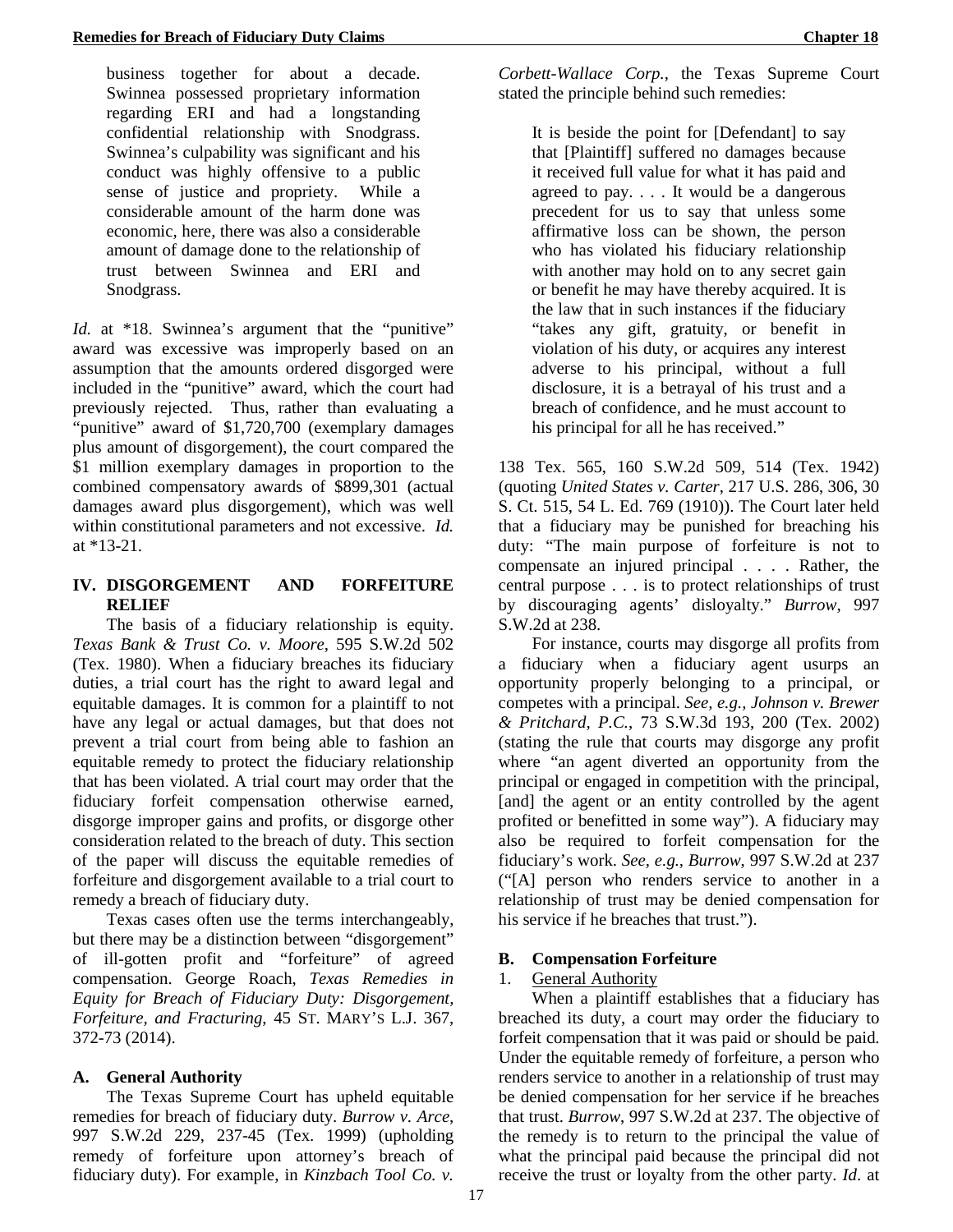237-38; *McCullough v. Scarbrough, Medlin & Assocs., Inc.*, 435 S.W.3d 871, 904 (Tex. App.—Dallas 2014, pet. denied). The party seeking forfeiture need not prove damages as a result of the breach of fiduciary duty. *Burrow*, 997 S.W.2d at 240; *Brock v. Brock*, No. 09-08-00474-CV, 2009 Tex. App. LEXIS 5444, at \*5 (Tex. App.—Beaumont July 16, 2009, no pet.).

In *Burrow v. Arce*, former clients sued their attorneys alleging breach of fiduciary duty arising from settlement negotiations in a previous lawsuit. 997 S.W.2d at 232-33. The Texas Supreme Court held that "a client need not prove actual damages in order to obtain forfeiture of an attorney's fee for the attorney's breach of fiduciary duty to the client." *Id*. at 240. It repeated that "the central purpose of the remedy is to protect relationships of trust from an agent's disloyalty or other misconduct." *Id*. The Court cited section 469 of the Restatement (Second) of Agency, which states that if "conduct [that is a breach of his duty of loyalty] constitutes a wilful and deliberate breach of his contract of service, he is not entitled to compensation even for properly performed services for which no compensation is apportioned." *Id*. at 237. The Court also stated:

[T]he possibility of forfeiture of compensation discourages an agent from taking personal advantage of his position of trust in every situation no matter the circumstances, whether the principal may be injured or not. The remedy of forfeiture removes any incentive for an agent to stray from his duty of loyalty based on the possibility that the principal will be unharmed or may have difficulty proving the existence or amount of damages.

### *Id*. at 238.

Where equitable remedies exist, "the remedy of forfeiture must fit the circumstances presented." *Id*. at 241. The court has listed several factors for consideration when fashioning a particular equitable forfeiture remedy:

"[T]he gravity and timing of the violation, its willfulness, its effect on the value of the lawyer's work for the client, any other threatened or actual harm to the client, and the adequacy of other remedies." These factors are to be considered in determining whether a violation is clear and serious, whether forfeiture of any fee should be required, and if so, what amount. The list is not exclusive. The several factors embrace broad considerations which must be weighed together and not mechanically applied. For example, the "willfulness" factor requires

consideration of the attorney's culpability generally; it does not simply limit forfeiture to situations in which the attorney's breach of duty was intentional. The adequacy-of-otherremedies factor does not preclude forfeiture when a client can be fully compensated by damages. Even though the main purpose of the remedy is not to compensate the client, if other remedies do not afford the client full compensation for his damages, forfeiture may be considered for that purpose.

*Id.* at 243-44. Citing to comment c to section 243 of the Restatement (Second) of Trusts, the Court held:

It is within the discretion of the court whether the trustee who has committed a breach of trust shall receive full compensation or whether his compensation shall be reduced or denied. In the exercise of the court's discretion the following factors are considered: (1) whether the trustee acted in good faith or not; (2) whether the breach of trust was intentional or negligent or without fault; (3) whether the breach of trust related to the management of the whole trust or related only to a part of the trust property; (4) whether or not the breach of trust occasioned any loss and whether if there has been a loss it has been made good by the trustee; (5) whether the trustee's services were of value to the trust.

*Id*. at 243. A party may seek forfeiture as a remedy for breach of a fiduciary duty, provided the party includes a request for forfeiture in its pleadings. *Lee v. Lee*, 47 S.W.3d 767, 780-81 (Tex. App.—Houston [14th Dist.] 2001, pet. denied); *Longaker v. Evans*, 32 S.W.3d 725, 733 n.2 (Tex. App.—San Antonio 2000, pet. withdrawn) (explaining that *Burrow v. Arce* did not apply where a party sought damages resulting from a fiduciary's misconduct and did not seek forfeiture).

The Supreme Court has held, "Ordinarily, forfeiture extends to all fees for the matter for which the [fiduciary] was retained." *Burrow*, 997 S.W.2d at 241 (quoting RESTATEMENT (THIRD) OF THE LAW GOVERNING LAWYERS, § 49 cmt. e); *see also Swinnea*, 318 S.W.3d at 873 ("[C]ourts may disgorge all illgotten profits from a fiduciary when a fiduciary agent usurps an opportunity properly belonging to a principal, or competes with a principal."). As an example of when total fee forfeiture is not appropriate, the Court has cited a circumstance such as "when a lawyer performed valuable services before the misconduct began, and the misconduct was not so grave as to require forfeiture of the fee for all services." *Burrow,* 997 S.W.2d at 241. It stated that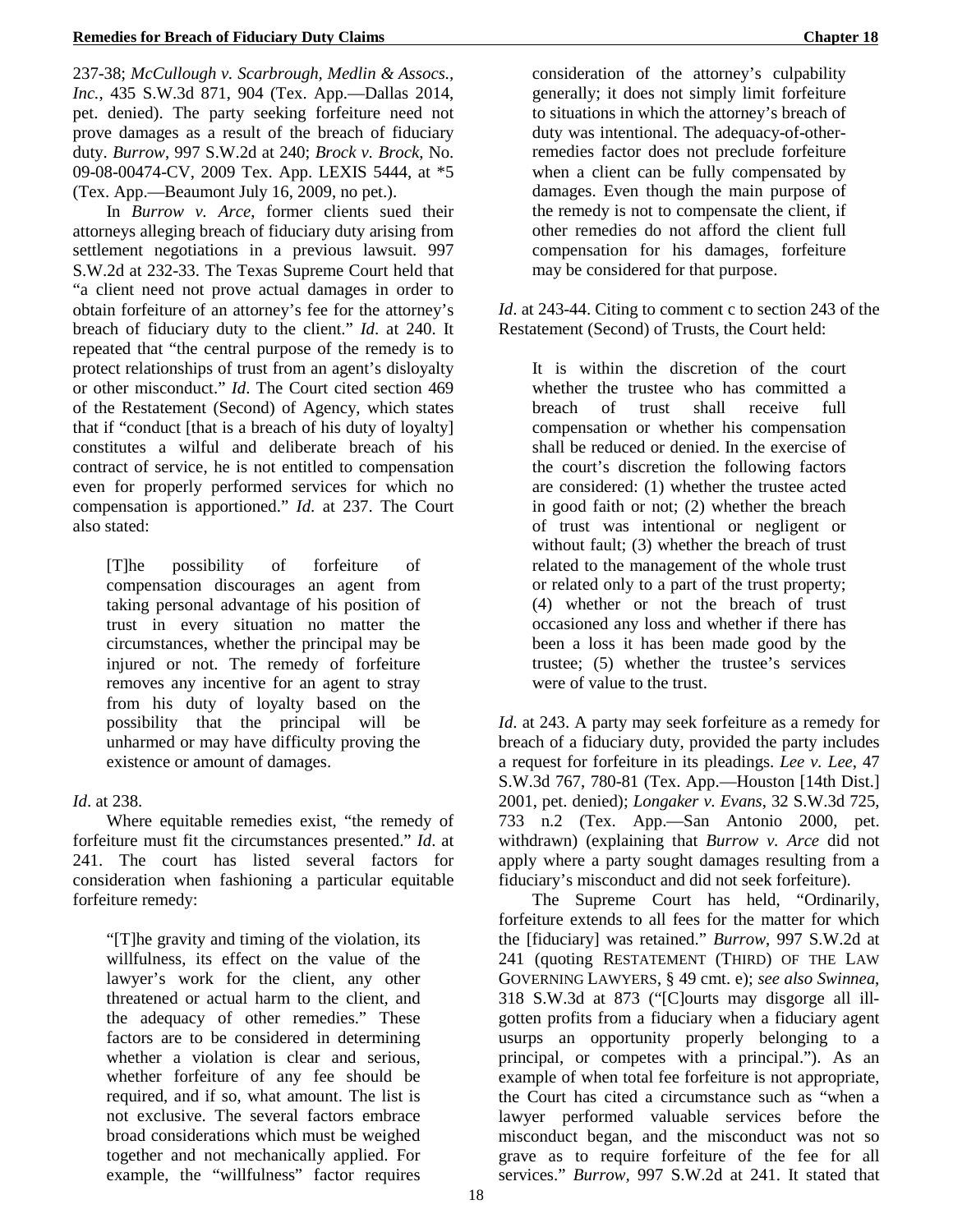"[s]ome violations are inadvertent or do not significantly harm the client" and can "be adequately dealt with by . . . a partial forfeiture." *Id*. (quoting RESTATEMENT (THIRD) OF THE LAW GOVERNING LAWYERS, § 49 cmt. b). Ultimately, fee forfeiture must be applied with discretion, based on all of the circumstances of the case. *Id*. at 241-42; *Swinnea*, 318 S.W.3d at 874-75.

So, a plaintiff who asserts a breach-of-fiduciaryduty claim may assert a claim that the defendant should forfeit its fees or compensation. The trial court should make that determination under the multiple-factor test based on the evidence in the case. The trial court can rule that the defendant should forfeit some, all, or none of the compensation. The remedy of forfeiture for a fiduciary's breach is dependent upon the facts and circumstances in each case. *See Burrow*, 997 S.W.2d at 241-42 ("Forfeiture of fees, however, is not justified in each instance in which a [fiduciary] violates a legal duty, nor is total forfeiture always appropriate.").

#### 2. Recent Case

In *Ramin' Corp. v. Wills*, an employer sued a former employee for breach of fiduciary duty and other claims based on the employee competing with the employer while she was an employee. No. 09-14- 11168-CV, 2015 Tex. App. LEXIS 10612 (Tex. App.—Beaumont October 15, 2015, no pet.). The trial court found that the employee did breach her fiduciary duty, but held that the employer sustained no damages. The trial court also found for the employee on several of her counterclaims. Both parties appealed.

The court of appeals acknowledged that an employee does not owe an absolute duty of loyalty to her employer, and that absent an agreement to the contrary, an at-will employee may plan to compete with her employer, may take active steps to do so while still employed, may secretly join with other employees in a plan to compete with the employer, and has no general duty to disclose such plans. However, the atwill employee may not act for his future interests at the expense of his employer or engage in a course of conduct designed to hurt his employer.

One of the employer's arguments was that the trial court erred in not awarding a forfeiture of profits. The court of appeals first held that a party must plead for forfeiture relief and held that the employer had adequately done so. The court then addressed the merits of the argument. It held that under the equitable remedy of forfeiture, a person who renders service to another in a relationship of trust may be denied compensation for her service if she breaches that trust. The court further stated that the objective of the remedy is to return to the principal the value of what the principal paid because the principal did not receive the trust or loyalty from the other party. Disgorgement also involves a fiduciary turning over any improper

profit that the fiduciary earned arising from a breach. The party seeking forfeiture and equitable disgorgement need not prove any damages as a result of the breach of fiduciary duty.

The court explained that a trial court has discretion in awarding disgorgement or forfeiture and may consider several factors, including (1) whether the agent acted in good faith; (2) whether the breach of trust was intentional or negligent or without fault; (3) whether the breach of trust related to the management of the whole or related only to a part of the principal's interest; (4) whether the breach of trust by the agent occasioned any loss to the principal and whether such loss has been satisfied by the agent, and (5) whether the services of the agent were of value to the principal. A court may also consider evidence of the fiduciary's salary, profits, or other income during the time the breach occurred.

The court affirmed the employer not receiving any disgorgement or forfeiture damages. The court held that there was evidence that the employee was not enriched by her activities: "we conclude that there is an absence of evidence to establish that Wills' breach of her fiduciary duty was directly connected to her recovery of overtime, or that Ramin incurred any loss resulting from Wills' breach, and there is no evidence that Wills' services she performed for Ramin during the overtime hours were of no value to Ramin." *Id*.

In *White v. Pottorff*, the court of appeals affirmed a compensation disgorgement where a manager breached fiduciary duties. 479 S.W.3d 409 (Tex. App.—Dallas August 18, 2015, pet. denied). The court stated:

The trial court also ordered White to disgorge the \$375,000 fee he received to manage WEIG. Appellants argue White should not be required to disgorge this sum because there is no evidence he received this fee as a result of any wrongdoing. A fiduciary may be required to forfeit the right to compensation for the fiduciary's work when he has violated his duty. Appellants do not challenge the trial court's finding that White breached his fiduciary duties with respect to the Scoular Transaction or in other non-Repurchaserelated ways as found in Finding 175. Appellants only argue that White did not breach his fiduciary duties by failing to provide notice of Section 10.4 to WEIG and its members. Because the trial court concluded White breached his fiduciary duties with respect to the Scoular Transaction (and otherwise), the trial court did not err by ordering White to forfeit the \$375,000 compensation he received for managing WEIG.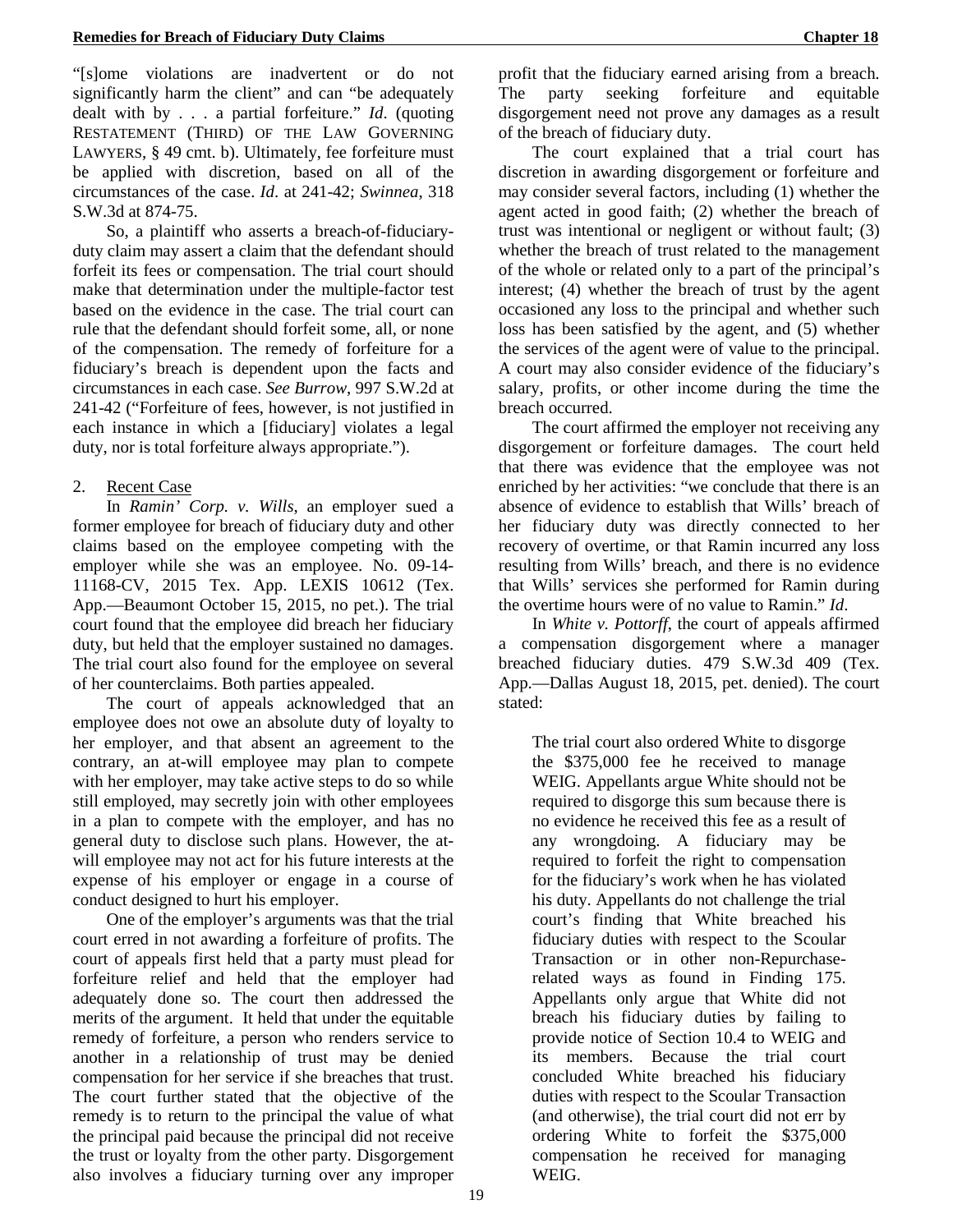*Id*. at 419.

In *Dernick Res., Inc. v. Wilstein*, the court affirmed a fee disgorgement award in breach of fiduciary duty case arising from a joint venture. 471 S.W.3d 468, 495 (Tex. App.—Houston [1st Dist.] 2015, pet. denied). The court of appeals held:

Whether a fee forfeiture should be imposed must be determined by the trial court based on the equity of the circumstances. However, certain matters—such as whether or when the alleged misconduct occurred, the fiduciary's mental state and culpability, the value of the fiduciary's services, and the existence and amount of harm to the principal—may present fact issues for the jury to decide. Once the factual disputes have been resolved, the trial court must determine whether the fiduciary's conduct was a clear and serious breach of duty to the principal, whether any of the fees should be forfeited, and if so, what the amount should be.

*Id*. at 482. The court of appeals noted that the issues in the appeal were narrow:

The only question left to be answered was whether Dernick's breach of its fiduciary duty by seizing the opportunity to purchase the majority interest in the McCourt Field and appoint Pathex as operator was "clear and serious" so as to justify equitable fee forfeiture and, if so, what amount of fees should be forfeited. These are questions that are properly determined by the trial court.

*Id*. at 483. Among other facts, the court noted as follows:

There was evidence that Dernick's breach of its fiduciary duty in failing to notify the Wilsteins in writing of the opportunity to make the Snyder acquisition, and its seizure of the opportunity to become majority owner and appoint the operator of the field, was not a single limited, "technical" failure arising from the parties' business practice, as Dernick argues. Rather, it was part of repeated conduct on Dernick's part that involved concealing or failing to disclose information it was required to disclose, using the Wilsteins' interest to enrich itself, and threatening further harm to the Wilsteins' interest in the field. Thus, there is evidence that the violation had repercussions that were felt by the Wilsteins over a period of years,

from 1997 until the time of trial in 2013, and that it was willful.

*Id*. at 484. The court affirmed the disgorgement award. It also affirmed the award of prejudgment interest on the disgorgement award. *Id*.

Other recent cases have similarly affirmed fee forfeiture awards. *Gammon v. Henry I. Hank Hodes & Diag. Experts of Austin, Inc*., No. 03-13-00124-CV, 2015 Tex. App. LEXIS 4235 (Tex. App.— Austin Apr. 24, 2015, pet. denied); *McCullough v. Scarbrough, Medlin & Associates, Inc*., 435 S.W.3d 871, 912 (Tex. App.—Dallas 2014, pet. denied).

### **C. Disgorgement Of Profits Or Benefits**

Disgorgement of profits or benefits is an equitable remedy appropriate when a party has breached his fiduciary duty; its purpose is to protect relationships of trust by discouraging disloyalty. *See, e.g., ERI Consulting Eng'rs, Inc. v. Swinnea*, 318 S.W.3d 867, 873 (Tex. 2010); *Burrow v. Arce*, 997 S.W.2d 229, 238 (Tex. 1999). Disgorgement of profits requires the fiduciary to yield to the beneficiary the profit or benefit gained during the time of the breach. *Int'l Bankers Life Ins. Co. v. Holloway,* 368 S.W.2d 567, 576-77 (Tex. 1963); *AZZ Inc. v. Morgan*, 462 S.W.3d 284 (Tex. App.—Fort Worth Apr. 9, 2015, no pet.) (To obtain disgorgement, "proof of the fiduciary's salary, profits, or other income during the time of his breach of fiduciary duty is required[.]"); *Swinnea v. ERI Consulting Eng'rs, Inc.*, 236 S.W.3d 825, 841 (Tex. App.—Tyler 2007), *rev'd on other grounds*, 318 S.W.3d 867 (Tex. 2010) ("[A] fiduciary must account for, and yield to the beneficiary, any profit he makes as a result of his breach of fiduciary duty[.]"); *Daniel v. Falcon Interest Realty Corp.*, 190 S.W.3d 177, 187 (Tex. App.—Houston [1st Dist.] 2005, no pet.) (same).

The fiduciary only has to disgorge "profits" and does not have disgorge net revenues. *Longview Energy Co. v. Huff Energy Fund LP*, No. 15-0968, 2017 Tex. LEXIS 525 (Tex. June 9, 2017).

For example, in *Kinzbach Tool Co.*, a competitor of Kinzbach Tool Company ("Kinzbach") contacted a "trusted employee" of Kinzbach and offered the employee a secret commission if he would negotiate the sale of the competitor's product to Kinzbach for a minimum price. 160 S.W.2d at 510-11. The competitor instructed the employee not to reveal to Kinzbach the minimum price that the competitor was willing to accept. *Id*. During negotiations, the employee never revealed to Kinzbach, his employer, the minimum price the competitor was willing to accept, nor did he reveal his commission arrangement with the competitor. *Id*. After the deal was consummated, Kinzbach learned of the commission, fired the employee, and brought suit against the employee and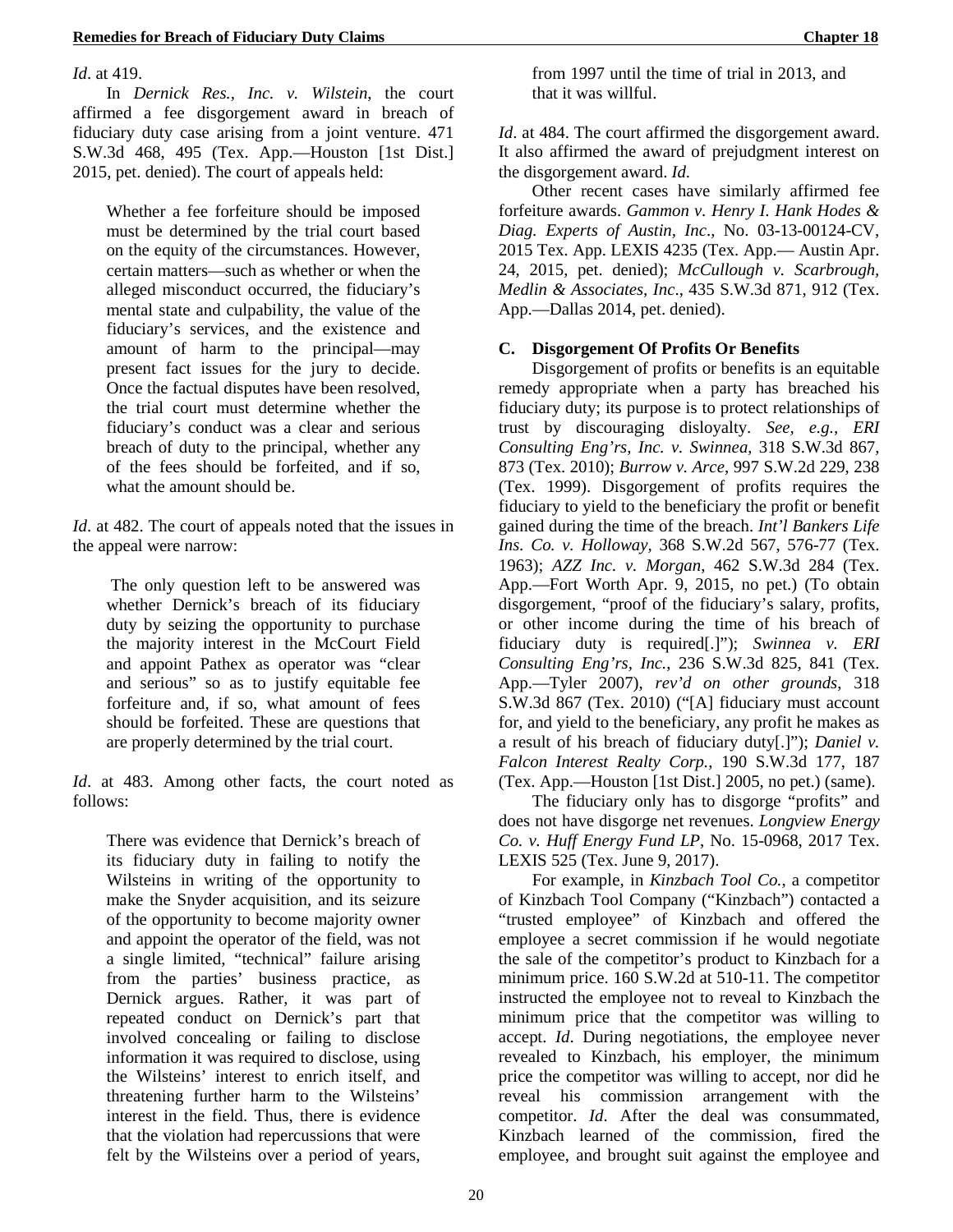the competitor. *Id*. In finding for Kinzbach, the Court stated:

It is beside the point . . . to say that Kinzbach suffered no damages because it received full value for what it has paid and agreed to pay. A fiduciary cannot say to the one to whom he bears such relationship: You have sustained no loss by my misconduct in receiving a commission from a party opposite to you, and therefore you are without remedy. It would be a dangerous precedent for us to say that unless some affirmative loss can be shown, the person who has violated his fiduciary relationship with another may hold on to any secret gain or benefit he may have thereby acquired. It is the law that in such instances if the fiduciary takes any gift, gratuity, or benefit in violation of his duty, or acquires any interest adverse to his principal, without a full disclosure, it is a betrayal of his trust and a breach of confidence, and he must account to his principal for all he has received.

*Id*. at 514; *Siegrist v. O'Donnell*, 182 S.W.2d 403, 405 (Tex. Civ. App.—San Antonio 1944, writ ref'd) (holding that agent who agreed to accept \$ 2,000 profit from person with whom he was dealing on behalf of his "unsuspecting principal" must disgorge that profit).

Disgorgement of profits is an independent remedy from damages, and the two are not assumed to be interchangeable. *Happy Endings Dog Rescue v. Gregory,* 501 S.W.3d 287, 293 (Tex. App.—Corpus Christi 2016, pet. denied). "Disgorgement is compensatory in the same sense attorney fees, interest, and costs are, but it is not damages." *Longview Energy*, 464 S.W.3d at 361; *see ERI Consulting Eng'rs, Inc. v. Swinnea,* 318 S.W.3d 867, 873 (Tex. 2010). The "universal rule for measuring damages for the breach of a contract is just compensation for the loss or damage actually sustained" by the party. *Adams v. H & H Meat Prods., Inc.*, 41 S.W.3d 762, 779 (Tex. App.— Corpus Christi 2001, no pet.). "By the operation of that rule a party generally should be awarded neither less nor more than his actual damages." *Adams,* 41 S.W.3d at 779. This is contrasted with disgorgement, which is properly measured by the defendant's unjust gains, not the plaintiff's loss. *Happy Endings Dog Rescue v. Gregory,* 501 S.W.3d at 293; *FTC v. Washington Data Res., Inc.*, 704 F.3d 1323, 1326 (11th Cir. 2013) (per curiam); *see Longview Energy*, 464 S.W.3d at 361.

"The primary objective of awarding damages in civil actions has always been to compensate the injured plaintiff, rather than to punish the defendant." *Smith v. Herco, Inc*., 900 S.W.2d 852, 861 (Tex. App.—Corpus Christi 1995, writ denied). By comparison, disgorgement is distinct from an award of actual damages in that the disgorgement award serves a separate function of deterring fiduciaries from exploiting their positions of confidence and trust. *Happy Endings Dog Rescue v. Gregory,* 501 S.W.3d at 293; *McCullough v. Scarbrough, Medlin & Assocs., Inc.*, 435 S.W.3d 871, 905 (Tex. App.—Dallas 2014, pet. denied). "Because of the strength of the harm principle ([i.e., to] avoid harming others), the ethical case for compensating for losses, whether or not they correspond to gains made by the tortfeasor, is generally thought to be stronger than that for requiring the disgorgement of gains which do not correspond to losses." *Happy Endings Dog Rescue v. Gregory,* 501 S.W.3d at 293 (quoting JAMES J. EDELMAN, UNJUST ENRICHMENT, RESTITUTION, & WRONGS, 79 Tex. L. Rev. 1869, 1876 (2001)).

Because of the different purposes of the awards, the one-satisfaction rule does not preclude the recovery of both actual damages and the equitable remedy of disgorgement, as these remedies are intended to address separate and distinct injuries. *Saden v. Smith*, 415 S.W.3d 450, 469 (Tex. App.— Houston [1st Dist.] 2013, pet. denied).

Disgorgement of profits requires the fiduciary to yield to the beneficiary the profit or benefit gained during the time of the breach. *AZZ Inc. v. Morgan,* 462 S.W.3d 284 (Tex. App.—Fort Worth Apr. 9, 2015, no pet.) (To obtain disgorgement, "proof of the fiduciary's salary, profits, or other income during the time of his breach of fiduciary duty is required[.]"); *Swinnea v. ERI Consulting Eng'rs, Inc.*, 236 S.W.3d 825, 841 (Tex. App.—Tyler 2007), *rev'd on other grounds,* 318 S.W.3d 867 (Tex. 2010) ("[A] fiduciary must account for, and yield to the beneficiary, any profit he makes *as a result of his breach* of fiduciary duty[.]") (emphasis added); *Daniel v. Falcon Interest Realty Corp.*, 190 S.W.3d 177, 187 (Tex. App.—Houston [1st Dist.] 2005, no pet.) (same) (citing to *Int'l Bankers Life Ins. Co. v. Holloway*, 368 S.W.2d 567, 576-77 (Tex. 1963)). A defendant does not have to disgorge profits that were not related to its breach. *Id*.

A plaintiff asserting a breach of fiduciary duty claim can request that a trial court order the defendant to disgorge profts or benefits that were acquired by the defendant in relation to the breach of duty. *Johnson v. Brewer & Pritchard, PC*, 73 S.W.3d 193, 202 (Tex. 2002) (finding that an employee's wrongful receipt of a fee or compensation from a third party without the employer's consent must all be disgorged); *Int'l Bankers Life Ins. Co. v. Holloway*, 368 S.W.2d 567, 577 (Tex. 1963) (affirming disgorgement of 100% of the directors' secret profits and the denial of any offsetting compensation). A recent law review article discusses the various cases that support the disgorgement of profits or gains. George Roach, *Texas Remedies in Equity for Breach of Fiduciary Duty:*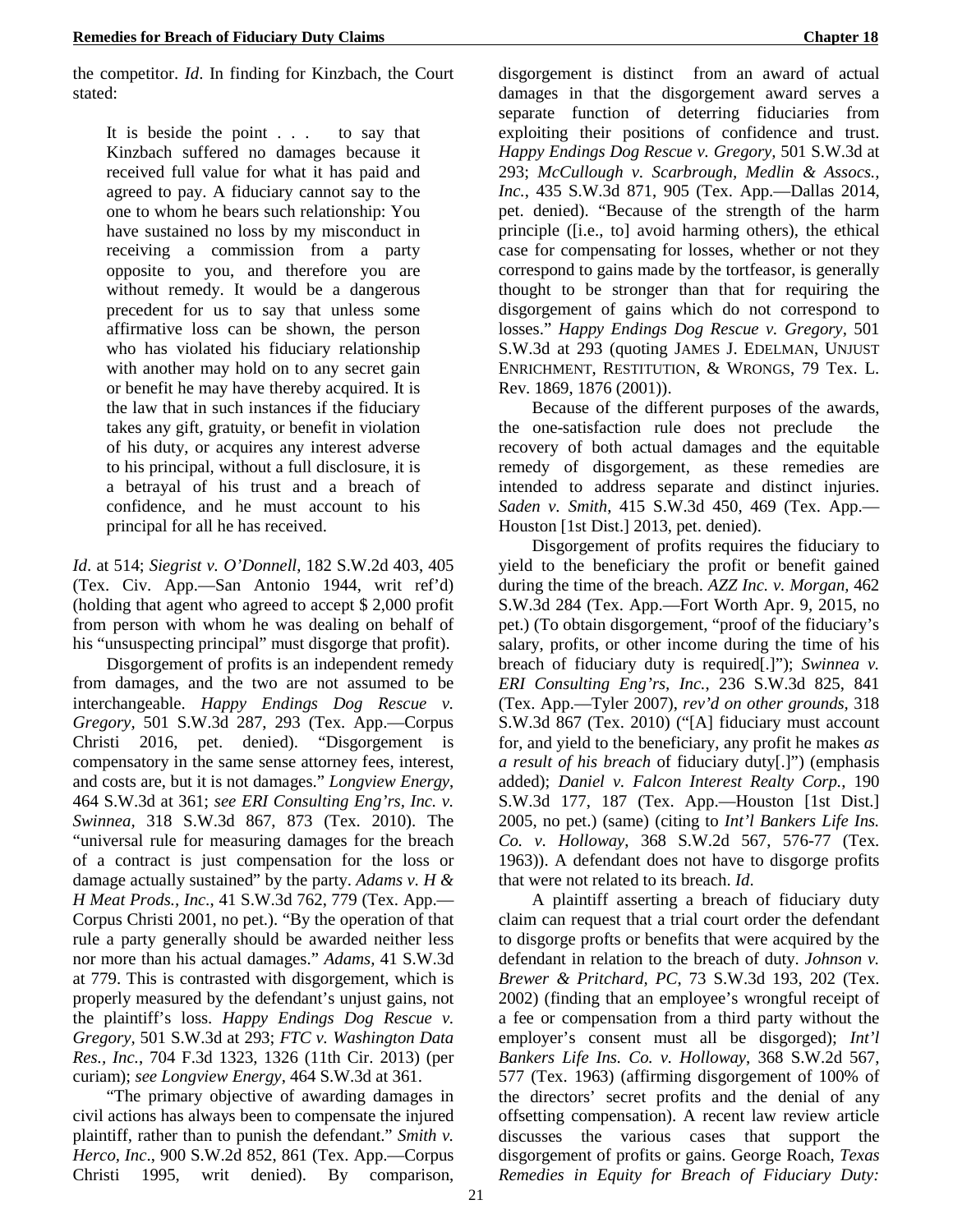*Disgorgement, Forfeiture, and Fracturing,* 45 ST. MARY'S L.J. 367, 372-73 (2014).

There may be underlying fact issues that should go to a jury, such as the amount of the profit or gain and how much of same was related to the breach of duty. *Longview Energy Co. v. Huff Energy Fund LP*, No. 15-0968, 2017 Tex. LEXIS 525 (Tex. June 9, 2017) ("The amount of profit resulting from a breach of fiduciary duty will generally be a fact question."). For example, in *Longview*, the Texas Supreme Court reversed a trial court's award of profit disgorgement where the jury only found a revenue number and did not find the amount of profit made by the fiduciary defendant. *Id*.

It should also be noted that the trial court should order a fiduciary defendant to disgorge all improper profits, and there does not have to be a weighing of factors to determine whether and how much should be disgorged as there does in compensation forfeiture cases. "It is the law that in such instances if the fiduciary 'takes any gift, gratuity, or benefit in violation of his duty, or acquires any interest adverse to his principal, without a full disclosure, it is a betrayal of his trust and a breach of confidence, and *he must account to his principal for all he has received*.'" *Kinzbach Tool Co. v. Corbett—Wallace Corp*., 138 Tex. 565, 160 S.W.2d 509, 514 (Tex. 1942) (emphasis added).

#### **D. Contractual Consideration Disgorgement**

A plaintiff can potentially seek the disgorgement of contractual consideration from a defendant. In *Swinnea v. ERI Consulting Engineers, Inc.*, Snodgrass and Swinnea owned equal interests in ERI, a small consulting company that managed asbestos abatement projects, for approximately ten years. 481 S.W.3d 747 (Tex. App.—Tyler 2016, no pet.). In August 2001, Snodgrass and ERI purchased Swinnea's interest in ERI for \$497,500, after which Swinnea was to remain an ERI employee and not compete with ERI for six years. Prior to that time, Snodgrass and Swinnea had also been equal partners in Malmeba, which owned the building where ERI maintained its offices. As part of the buyout in August 2001, Snodgrass transferred his ownership interest in Malmeba, and ERI entered into a lease agreement for six years. Unbeknownst to Snodgrass, a month before the buyout, Swinnea's wife and the wife of another ERI employee created a new company called Air Quality Associates, which they used to bid on ERI administered asbestos abatement contracts despite having no prior experience in the asbestos abatement field. Swinnea did not disclose the existence of Air Quality Associates during the ERI buyout negotiations. After the buyout, Swinnea's revenue production decreased by 30%-50%. Swinnea subsequently learned of Snodgrass's involvement when one of ERI's biggest clients informed him and then

stopped bidding on ERI's projects. The following year, in 2002, Swinnea's wife started a new abatement contracting company, Brady Environmental, Inc., which they told Snodgrass they would use for cleaning homes and air duct. Instead, Brady Environmental began performing asbestos abatement and competed with ERI. Swinnea continued to be employed by ERI, but the evidence showed he encouraged ERI's clients to use his company instead of ERI. ERI terminated Swinnea in June 2004. ERI and Snodgrass sued Swinnea and Brady Environmental for breach of fiduciary duty, breach of contract, and other related causes of action. After a bench trial, the trial court found for Snodgrass and ERI on the claims for statutory fraud, common law fraud, breach of the noncompete clause, and breach of fiduciary duty. It rendered judgment for ERI and Snodgrass for combined damages of \$1,020,700 and \$1 million in exemplary damages.

In the first appeal of that judgment, the court of appeals reversed and rendered judgment that ERI and Snodgrass take nothing. *Swinnea v. ERI Consulting Eng'rs, Inc.*, 236 S.W.3d 825 (Tex. App.—Tyler 2007), *rev'd*, 318 S.W.3d 867 (Tex. 2010). The Texas Supreme Court, however, reversed the court of appeals and remanded for consideration of the factors set forth in the Restatement (Second) of Trusts as to equitable forfeiture. *ERI Consulting Eng'rs, Inc. v.* Swinnea, 318 S.W.3d 867 (Tex. 2010). The Court stated that the trial court should have considered certain factors in determining whether to order the disgorgement of contractual consideration:

The gravity and timing of the breach of duty, the level of intent or fault, whether the principal received any benefit from the fiduciary despite the breach, the centrality of the breach to the scope of the fiduciary relationship, and any threatened or actual harm to the principal are relevant. Likewise, the adequacy of other remedies—including any punitive damages award—is also relevant. Above all, the remedy must fit the circumstances and work to serve the ultimate goal of protecting relationships of trust.

There is no indication the trial court followed these principles in fashioning its award. Accordingly, we direct the court of appeals to remand the case to the trial court for consideration of these factors upon resolution of the issues remaining for the court of appeals

*Id*. On remand, the court of appeals remanded to the trial court for review of the forfeiture award as discussed in the Supreme Court's opinion. *Swinnea v.*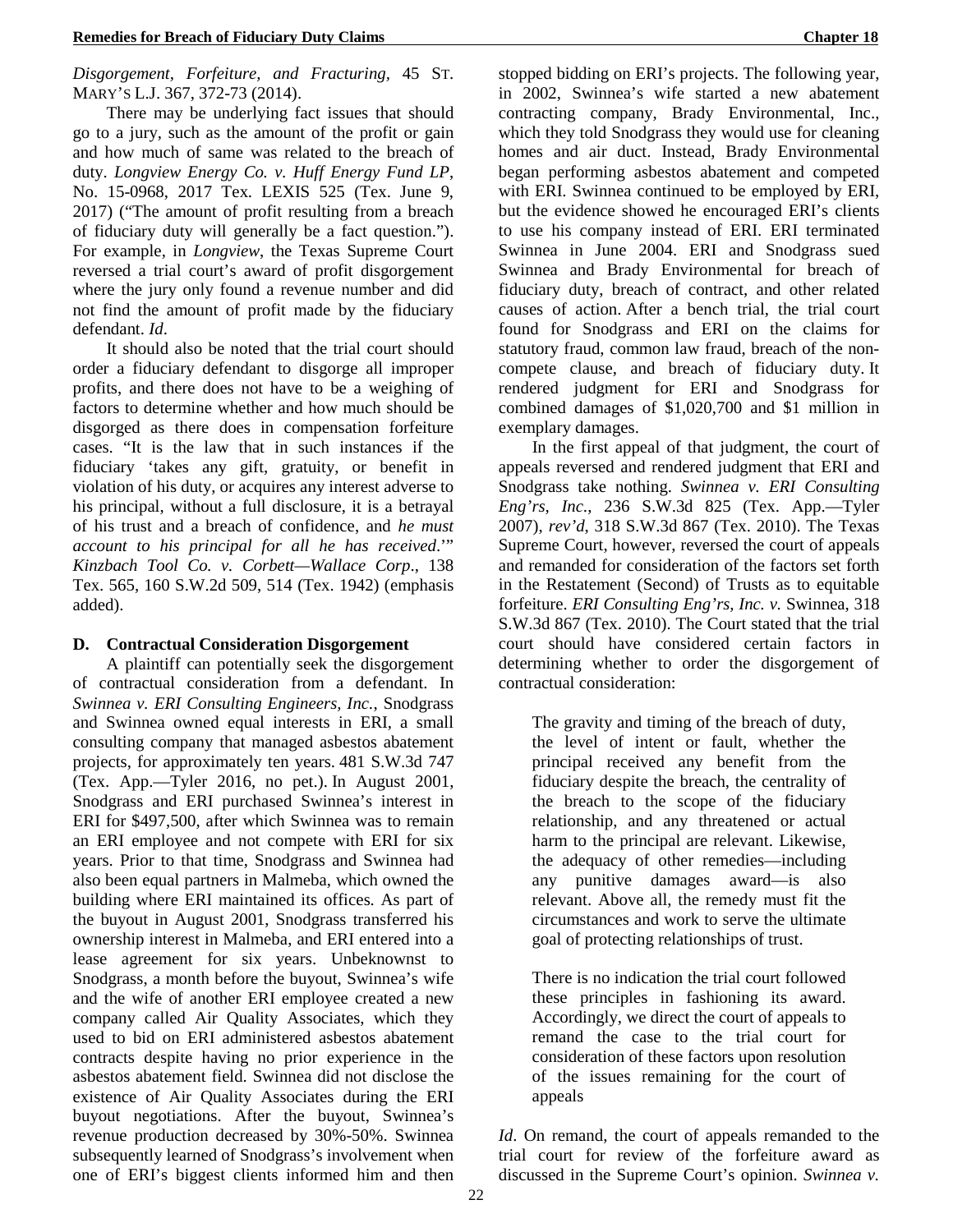### *ERI Consulting Eng'rs, Inc.*, 364 S.W.3d 421 (Tex. App.—Tyler 2012, pet. denied).

The trial court entered judgment similar to the original judgment, awarding ERI and Snodgrass actual damages in the amount of \$178,601, disgorgement in the amount of \$720,700, and exemplary damages of \$1 million. Swinnea appealed to the court of appeals, which affirmed that judgment. The court first rejected Swinnea's argument that the disgorgement award was punitive, recognizing that while forfeiture of contractual consideration may have a punitive effect, that is not the focus of the remedy, which is to protect relationships of trust by discouraging agents' disloyalty. 2016 Tex. App. LEXIS 1339 at \*7-8. The court held that actual damages are not a prerequisite to disgorgement of contractual consideration; thus, it is not punitive. Awards of equitable disgorgement and exemplary damages are not duplicative. Additionally, mutual restitution (which would require ERI and Snodgrass to return the consideration they received in the August 2011 buyout) was not applicable because Snodgrass and ERI were not seeking rescission of the contract; rather, the remedy of disgorgement was in response to Swinnea's breach of fiduciary duty. Finally, as to one specific component of the award, the court held that the rental payments from ERI to Malmeba after the August 2001 buyout were properly disgorged. In short, the court held the trial court did not abuse its discretion in determining the remedy or amount of the disgorgement. *Id.* at \*13.

More recently, in *Cooper v. Sanders H. Campbell/Richard T. Mullen, Inc.*, a company filed suit under a promissory note against a former joint venture partner. No. 05-15-00340-CV, 2016 Tex. App. LEXIS 9253 (Tex. App.—Dallas August 24, 2016, no pet.). The defendant filed a counterclaim for breach of fiduciary duty and sought equitable forfeiture for the amount owed under the note. The trial court initially awarded the plaintiff \$1.4 million on the note, but later reduced that award by \$520,000 for the equitable forfeiture claim. Both parties appealed.

The court of appeals affirmed the plaintiff's note claim, and then turned to the defendant's equitable forfeiture claim. The defendant argued that the trial court should have awarded an amount of forfeiture for the entire note claim, and not just a partial award. The plaintiff argued that the forfeiture award should be reversed because "the record does not show the trial court made the required determination that the conduct of the Mullen Co. was a 'clear and serious' breach of fiduciary duty, which the trial court can conclude only after applying the factors identified by the Texas Supreme Court." *Id*. (citing *ERI Consulting Eng'rs, Inc. v. Swinnea*, 318 S.W.3d 867, 874, 875 (Tex. 2010)). The court first set out the standards for equitable forfeiture:

Courts may fashion equitable remedies such as disgorgement and forfeiture to remedy a breach of a fiduciary duty. Disgorgement is an equitable forfeiture of benefits wrongfully obtained. A party must plead forfeiture to be entitled to that equitable remedy. Whether a forfeiture should be imposed must be determined by the trial court based on the equity of the circumstances. However, certain matters may present fact issues for the jury to decide, such as whether or when the alleged misconduct occurred, the fiduciary's mental state and culpability, the value of the fiduciary's services, and the existence and amount of harm to the principal. Once the factual disputes have been resolved, the trial court must determine: (1) whether the fiduciary's conduct was a "clear and serious" breach of duty to the principal; (2) whether any monetary sum should be forfeited; and (3) if so, what the amount should be.

As stated above, the trial court's first step is to determine whether there was a "clear and serious" breach of duty. The trial court should consider factors such as: (1) the gravity and timing of the breach; (2) the level of intent or fault; (3) whether the principal received any benefit from the fiduciary despite the breach; (4) the centrality of the breach to the scope of the fiduciary relationship; (5) any other threatened or actual harm to the principal; (6) the adequacy of other remedies; and (7) whether forfeiture fits the circumstances and will work to serve the ultimate goal of protecting relationships of trust. However, forfeiture is not justified in every instance in which a fiduciary violates a legal duty because some violations are inadvertent or do not significantly harm the principal.

Second, the trial court must determine whether any monetary sum should be forfeited. The central purpose of forfeiture as an equitable remedy is not to compensate the injured principal, but to protect relationships of trust by discouraging disloyalty. Disgorgement is compensatory in the same sense as attorney fees, interest, and costs, but it is not damages. As a result, equitable forfeiture is distinguishable from an award of actual damages incurred as a result of a breach of fiduciary duty. In fact, a claimant need not prove actual damages to succeed on a claim for forfeiture because they address different wrongs. In addition to serving as a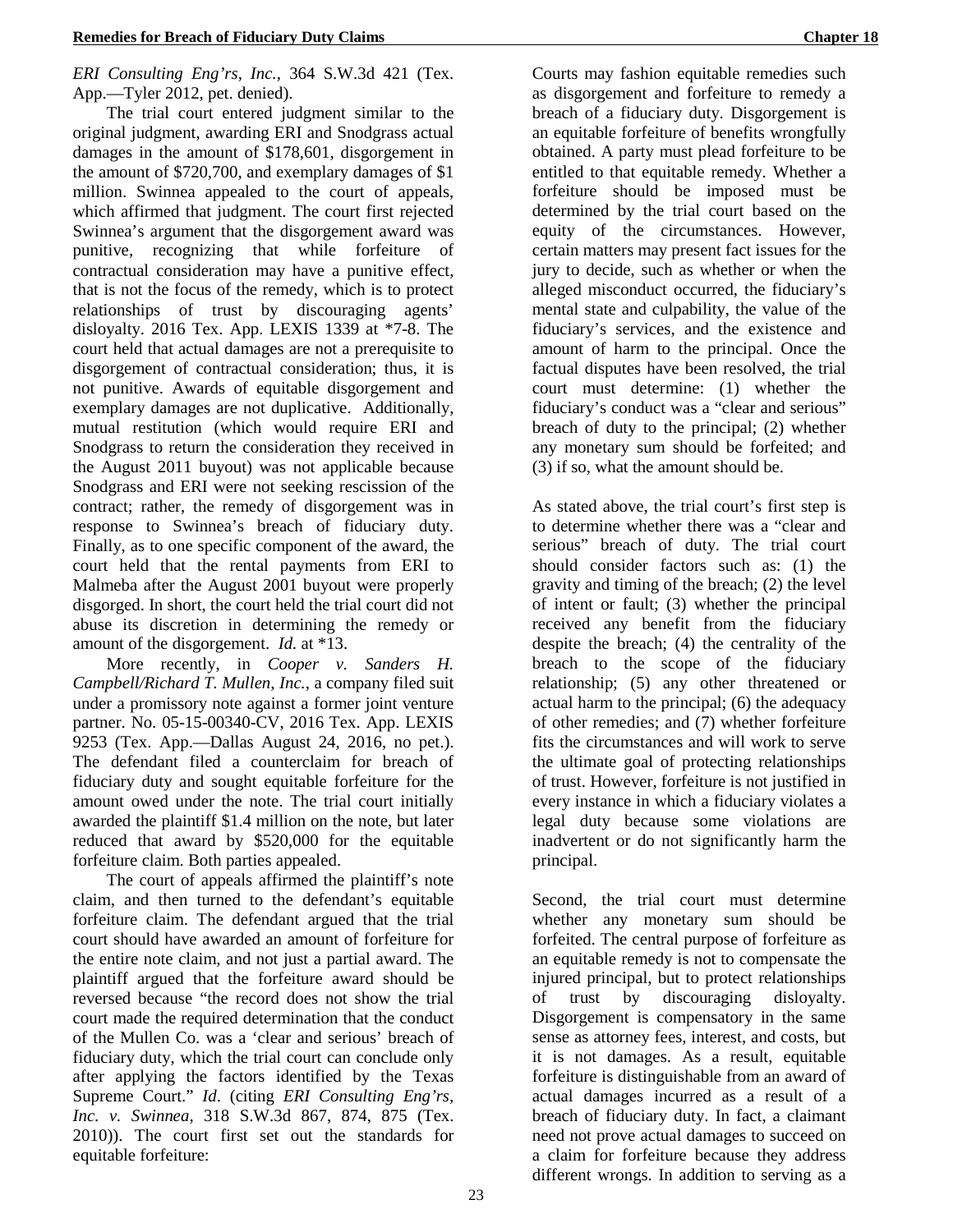deterrent, forfeiture can serve as restitution to a principal who did not receive the benefit of the bargain due to his agent's breach of fiduciary duty. Third, if the trial court determines there should be a forfeiture, it must determine what the amount should be. The amount of disgorgement is based on the circumstances and is within the trial court's discretion. For example, it would be inequitable for an agent who performed extensive services faithfully to be denied all compensation if the misconduct was slight or inadvertent.

### *Id.* (internal citations omitted).

The court then noted that the defendant did not plead for equitable forfeiture, though he did plead for breach of fiduciary duty and seek an award of damages. The defendant did not seek a jury finding on the plaintiff's mental state or culpability, the value of its services, or the existence and amount of harm to defendant. The jury found that the plaintiff breached its fiduciary duty to the defendant, but awarded him no damages. The defendant then asked the trial court to enter an award of forfeiture damages in his motion for judgment notwithstanding the verdict, and in other post-trial motions. However, the defendant did not adequately brief the issue and the factors relevant to such a claim. The court of appeals held that the record did not support the trial court's award, and remanded the case for further proceedings to allow the trial court to consider the appropriate legal standards, elements, and factors in finding that a forfeiture award should be entered:

Cooper did not identify or brief in the trial court the requirement that the trial court conclude there was a "clear and serious" breach of duty as a predicate to assessing a sum that should be awarded as an equitable forfeiture. Cooper does not cite to anything in the record, nor can we find anything in the record, to show that in the fashioning of the equitable forfeiture award the trial court considered the "principles" or "factors" enumerated in *ERI Consulting*. Accordingly, we conclude the claim of forfeiture should be remanded to the trial court for consideration of the factors described by the Texas Supreme Court.

### *Id*.

Where the facts and factors support it, a trial court may award disgorgement relief concerning a defendant's contractual consideration. However, a party seeking that relief should be careful that the

record supports that relief and the trial court's consideration of same under the appropriate standards.

The court in *Haut v. Green Cafe Mgmt*., affirmed a trial court's disgorgement of the defendant's ownership interests in companies due to his breach of fiduciary duty. 376 S.W.3d 171, 183 (Tex. App.— Houston [14th Dist.] 2012, no pet.).

### **V. OTHER POTENTIAL REMEDIES**

### **A. Constructive Trust**

### 1. General Authority

A plaintiff asserting a claim for breach of fiduciary duty may request the trial court to create a constructive trust as a remedy. *See, e.g.*, *Bright v. Addison,* 171 S.W.3d 588, 601-03 (Tex. App.—Dallas 2005, pet. denied) (allowing actual damages and a constructive trust plus exemplary damages). This remedy will require the defendant to hold an asset in a constructive trust for the benefit of the plaintiff.

If the facts are properly pled, a party may maintain a claim for constructive trust. *Mowbray v. Kristin Avery*, 76 S.W.3d 663 (Tex. App.—Corpus Christi 2002, pet. denied). A constructive trust is used to remedy a wrong. *Meadows v. Bierschwale*, 516 S.W.2d 125 (Tex. 1974); *In the Matter of the Marriage of Loftes*, 40 S.W.3d 160 (Tex. App.—Texarkana 2001, no pet.); *Wheeler v. Blacklands Prod. Credit Ass'n*, 627 S.W.2d 846, 849 (Tex. App.—Fort Worth 1982, no writ).

"A constructive trust is a remedy—not a cause of action." *Sherer v. Sherer*, 393 S.W.3d 480, 491 (Tex. App.—Texarkana 2013, pet. denied); *In re Estate of Arrendell*, 213 S.W.3d 496, 504 (Tex. App.— Texarkana 2006, no pet.)). Therefore, "[a]n underlying cause of action such as a breach of fiduciary duty, conversion, or unjust enrichment is required. The constructive trust is merely the remedy used to grant relief on the underlying cause of action." *Id*.

When property has been acquired under circumstances where the holder of legal title should not in good conscience retain the beneficial interest, equity will convert the holder into a trustee. *Talley v*. *Howsley*, 142 Tex. 81, 176 S.W.2d 158 (1943). The equitable remedy of a constructive trust is broad and far reaching and is designed to circumvent technical legal principles of title and ownership in order to reach a just result. *Southwest Livestock & Trucking Co. v. Dooley,* 884 S.W.2d 805 (Tex. App.—San Antonio 1994, writ denied); *Newman v. Link*, 866 S.W.2d 721, 725 (Tex. App.—Houston [14th Dist.] 1993, writ denied); *Pierce v. Sheldon Petroleum Co*., 589 S.W.2d 849, 853 (Tex. Civ. App.—Amarillo 1979, no writ).

In *Fitz-Gerald v. Hull*, the Texas Supreme Court explained:

In general, whenever the legal title to property, real or personal, has been obtained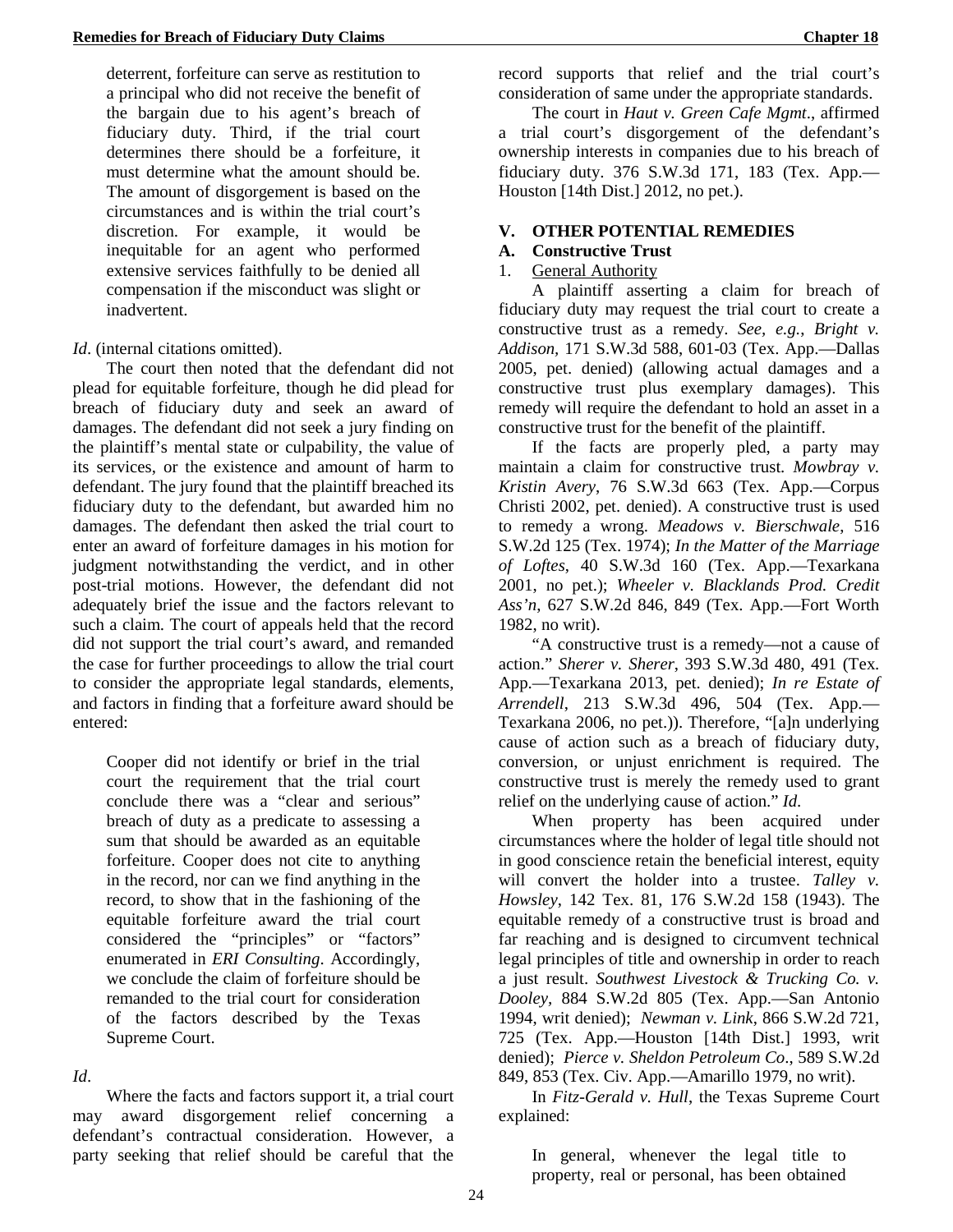through actual fraud, misrepresentations, concealments ... or through any other similar means or under any other similar circumstances which render it unconscientious for the holder of legal title to retain and enjoy the beneficial interest, equity impresses a constructive trust on the property thus acquired in favor of the one who is truly and equitably entitled to the same ... and a court of equity has jurisdiction to reach the property either in the hands of the original wrong-doer ...

150 Tex. 39, 237 S.W.2d 256, 262-63 (1951). A constructive trust must be instituted against specific property that has been wrongfully taken from another who is equitably entitled to it. *Wheeler*, 627 S.W.2d at 851. A constructive trust may be imposed where one acquires legal title to property in violation of a fiduciary or confidential relationship. *Binford v. Snyder*, 144 Tex. 134, 189 S.W.2d 471 (1945); *Hsin-Chi-Su v. Vantage Drilling Co.*, 474 S.W.3d 284 (Tex. App. — Houston [14th Dist.] July 14, 2015, pet. denied); *Lesikar v. Rappeport*, 33 S.W.3d 282 (Tex. App.—Texarkana 2000, no pet.); *Dilbeck v. Blackwell*, 126 S.W.2d 760 (Tex. Civ. App.—Texarkana 1939, writ ref'd).

A constructive trust is a legal fiction, a creation of equity to prevent a wrongdoer from profiting from his wrongful acts. *Ginther v. Taub*, 675 S.W.2d 724, 728 (Tex. 1984). Such trusts are remedial in character and have the broad function of redressing wrong or unjust enrichment in keeping with basic principles of equity and justice. *Meadows v. Bierschwale,* 516 S.W.2d 125, 131 (Tex. 1974). The form of a constructive trust is "practically without limit, and its existence depends upon the circumstances." *Bocanegra v. Aetna Life Ins. Co.*, 605 S.W.2d 848, 851 (Tex.1980). A constructive trust does not arise because of a manifest intention to create it; rather, it is imposed in equity because the person holding the legal title to the property would otherwise profit by a wrong or would be unjustly enriched. *Andrews v. Andrews*, 677 S.W.2d 171, 173- 74 (Tex. App.—Austin 1984, no writ). Under a constructive trust, a person holding legal title to property is subject to an equitable duty to convey that property to another when the title holder would be unjustly enriched if allowed to retain the property. *Halton v. Turner*, 622 S.W.2d 450, 458 (Tex. Civ. App.—Tyler, no writ).

Three elements are generally required for a constructive trust to be imposed under Texas law. The party requesting a constructive trust must establish the following: (1) breach of a special trust or fiduciary relationship or actual or constructive fraud; (2) unjust enrichment of the wrongdoer; and (3) an identifiable res that can be traced back to the original property. *KCM Fin. LLC v. Bradshaw,* 457 S.W.3d 70, 88 (Tex. 2015) (citing *Matter of Haber Oil Co., Inc.*, 12 F.3d 426, 437 (5th Cir. 1994)). "Definitive, designated property, wrongfully withheld from another, is the very heart and soul of the constructive trust theory." *Id*. Imposition of a constructive trust is not simply a vehicle for collecting assets as a form of damages. *Id*. The tracing requirement must be observed with "reasonable strictness." *Id*. The party seeking a constructive trust on property has the burden to identify the particular property on which it seeks to have a constructive trust imposed. *Id*.; *Longview Energy Co. v. Huff Energy Fund LP*, No. 15-0968, 2017 Tex. LEXIS 525, 2017 WL 2492004 (Tex. June 9, 2017).

2. Recent Authority

The Texas Supreme Court recently discussed constructive trusts in the context of assets held in a trust that were wrongfully diverted due to mental incompetence. In *Jackon Walker LLPO v. Kinsel*, Lesey and E.A. Kinsel owned a ranch, and when E.A. died, he divided his half between his children and Lesey. *Jackson Walker, LLPO v. Kinsel*, No. 07-13- 00130-CV, 2015 Tex. App. LEXIS 3586 (Tex. App.— Amarillo April 10, 2015), *aff'd in part*, 526 S.W.3d 411 (Tex. 2017). Lesey owned sixty percent at that point. Lesey placed her interest into an intervivos trust, which provided that upon her death, her interests would pass to E.A.'s children. Lesey became frail and moved near a niece, Lindsey, and nephew, Oliver. Lindsey and Oliver referred Lesey to an attorney to assist in drafting a new will. The attorney informed E.A.'s children that Lesey needed to sell the ranch to pay for her care. At that time, Lesey had approximately \$1.4 million in liquid assets and did not need to sell the ranch. Not knowing Lesey's condition, E.A.'s children agreed to sell, and the ranch was sold. Lesey's \$3 million in cash went into her trust. Lindsey, as a residual beneficiary in the trust, would receive most of the money – not E.A.'s children. The attorney also effectuated amending the trust to grant Lindsey and Oliver greater rights, while advising them to withhold that information from E.A.'s children. E.A.'s children sued Lindsey, Oliver, and the attorney for tortious interference with inheritance rights and other tort claims. The jury returned a verdict for E.A.'s children. The court of appeals affirmed the mental incompetence finding on the trust changes and sale of the ranch. The court then affirmed in part a finding of a constructive trust, making Lindsey hold any proceeds that should have gone to E.A.'s heirs in trust for them.

The Texas Supreme Court granted the petition for review in *Jackson Walker, LLPO v. Kinsel*, 526 S.W.3d 411 (Tex. 2017). The Court affirmed the finding of that Lesey did not have mental capacity to execute the documents. Regarding a constructive trust,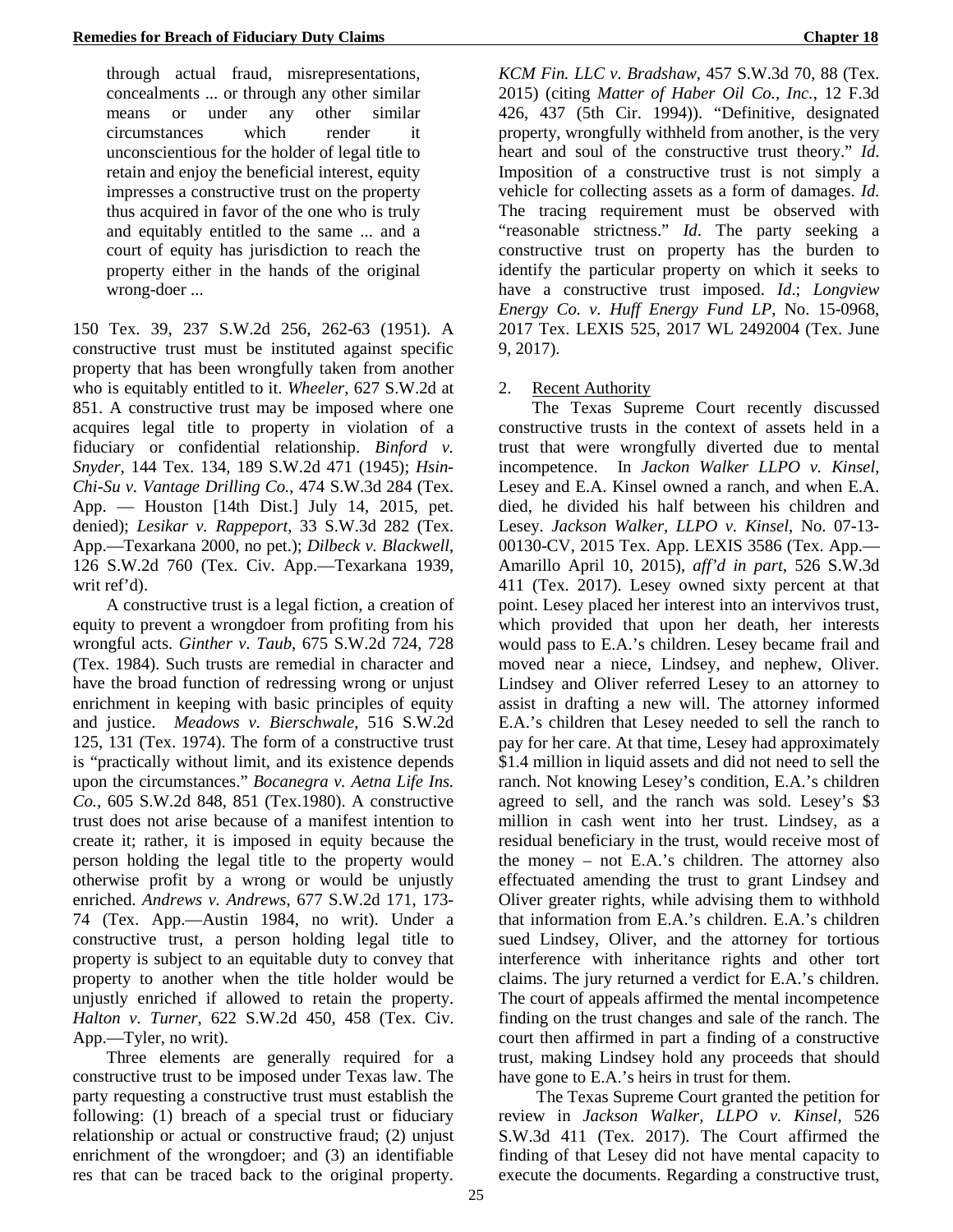the Court held that there does not have to be a fiduciary duty owed by the defendants to the plaintiffs. The Court held: "It is true that we recently recognized that a 'breach of a special trust or fiduciary relationship or actual or constructive fraud' is 'generally' necessary to support a constructive trust. But in that same case we reaffirmed our statement in Pope that '[t]he specific instances in which equity impresses a constructive trust are numberless—as numberless as the modes by which property may be obtained through bad faith and unconscientious acts.'" *Id*. Even though the defendants did not breach any duty owed to the plaintiffs, the Court concluded that the trial court acted within its discretion in imposing a constructive trust: "We hold the mental-incapacity finding, coupled with the undueinfluence finding, provided a more than adequate basis for the trial court to impose a constructive trust." *Id*.

In *Longview Energy Co. v. The Huff Energy Fund*, *LP*, Longview Energy Company sued two of its directors and their affiliates after discovering one affiliate purchased mineral leases in an area where Longview had been investigating the possibility of buying leases. No. 15-0968, 2017 Tex. LEXIS 525 (Tex. June 9, 2017). A jury found that the directors breached their fiduciary duties in two ways: by usurping a corporate opportunity and by competing with the corporation without disclosing the competition to the board of directors. The trial court rendered judgment awarding a constructive trust to Longview on most of the leases in question and related property and also awarded Longview \$95.5 million in a monetary disgorgement award. *Id*. The court of appeals reversed and rendered judgment for the defendants, concluding that (1) the evidence was legally insufficient to support the jury's finding that the directors breached their fiduciary duties by usurping a corporate opportunity, and (2) the pleadings were not sufficient to support a claim for breach of fiduciary duty by undisclosed competition with the corporation. *Longview Energy Co. v. The Huff Energy Fund*, 482 S.W.3d 184 (Tex. App.—San Antonio 2015).

The Texas Supreme Court affirmed the court of appeals's judgment. *Longview Energy Co.*, 2017 Tex. LEXIS at 525. The Court first held that Delaware law prevailed in this case on substantive issues, but that Texas law prevailed on procedural issues. The Court addressed the issue of whether the plaintiff had to trace specific property that supported the constructive trust. Citing Delaware law, the Court held:

A "constructive trust is a remedy that relates to specific property or identifiable proceeds of specific property." "The constructive trust concept has been applied to the recovery of money, based on tracing an identifiable fund to which plaintiff claims equitable ownership, or where the legal remedy is

inadequate—such as the distinctively equitable nature of the right asserted." Thus, to obtain a constructive trust over these properties located in Texas, Longview must have procedurally proved that the properties, or proceeds from them, were wrongfully obtained, or that the party holding them is unjustly enriched. "Definitive, designated property, wrongfully withheld from another, is the very heart and soul of the constructive trust theory." Imposition of a constructive trust is not simply a vehicle for collecting assets as a form of damages. And the tracing requirement must be observed with "reasonable strictness." That is, the party seeking a constructive trust on property has the burden to identify the particular property on which it seeks to have a constructive trust imposed.

*Id*. at \*15-16. The plaintiff argued that it did not have the burden to trace because that burden shifted to the defendants once the plaintiff proved the assets were commingled. The Court disagreed and noted that "the leases were separately identifiable, were not purchased with commingled funds, and were identified, lease by lease, in both the evidence and the judgment." *Id*. The Court held that "[g]iven those facts, Longview had the burden to prove that, as to each lease for which it sought equitable relief of disgorgement or imposition of a constructive trust, Riley-Huff acquired that lease as a result of Huff's or D'Angelo's breaches of fiduciary duties." *Id*. The Court concluded that there was no evidence that the defendants obtained any leases due to a breach of fiduciary duty:

There must have been evidence tracing a breach of fiduciary duty by Huff or D'Angelo to specific leases in order to support the imposition of a constructive trust on those leases. The court of appeals noted, and we agree, that there is no evidence any specific leases or acreage for leasing were identified by the brokers as possible targets for Longview to purchase or lease, nor is there evidence that any specific leases or acreage for leasing were recommended to or selected by Longview or its board for pursuit or purchase. Thus, the evidence in this case is legally insufficient to support a finding tracing any specific leases Riley-Huff acquired to a breach of fiduciary duty by either Huff or D'Angelo. Accordingly, Longview was not entitled to have a constructive trust imposed on any leases acquired by Riley-Huff or on property associated with them. Nor was Longview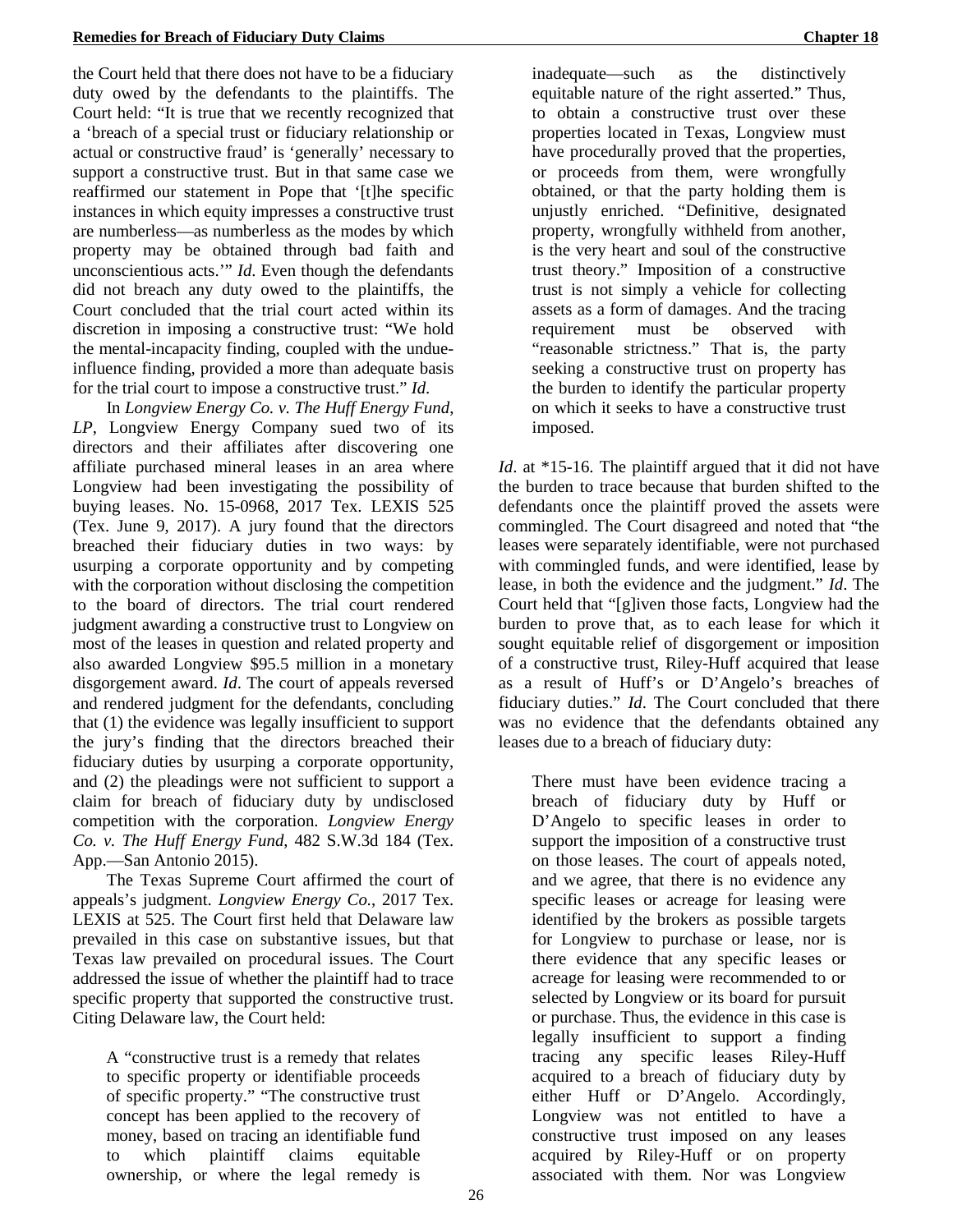entitled to have title to any of the leases or associated properties transferred to it. The trial court erred by rendering judgment imposing the constructive trust on and requiring the transfer of leases and properties to Longview.

### *Id*. at \*22-23.

The Court then turned to the award of disgorgement damages and noted that both Delaware and Texas limits disgorgement to a fiduciary's profit. "Thus, under either Delaware or Texas law, the disgorgement award must be based on profits Riley-Huff obtained as a result of Huff's or D'Angelo's breaches of fiduciary duties." *Id*. at \*28. The Court noted that the amount of profit resulting from a breach of fiduciary duty will generally be a fact question. The jury question only required the jury to find the amount of *revenues* the defendants received. The Court held that because jury question submitted an incorrect measure for equitable disgorgement of profit, and there was no other finding that could be used to calculate the profit, there was no jury finding that supported the trial court's disgorgement award. Therefore, the Court affirmed the court of appeals's judgment for the defendants.

### **B. Accounting**

A suit for an accounting is generally founded in equity. *Palmetto Lumber Co. v. Gibbs*, 124 Tex. 615, 80 S.W.2d 742, 748 (Tex. 1935); *Cooper v. Sanders H. Campbell/Richard T. Mullen, Inc*., No. 05-15-00340- CV, 2016 Tex. App. LEXIS 9253, 2016 WL 4487924, at \*4 (Tex. App.—Dallas Aug. 24, 2016, no pet.); *Sw. Livestock & Trucking Co. v. Dooley,* 884 S.W.2d 805, 809 (Tex. App.—San Antonio 1994, writ denied). The decision to grant an accounting is within the discretion of the trial court. *Sw. Livestock*, 884 S.W.2d at 809-10. To be entitled to an accounting, a plaintiff usually must have a contractual or fiduciary relationship with the party from which the plaintiff seeks the accounting. *T.F.W. Mgmt. v. Westwood Shores Prop. Owners Ass'n*, 79 S.W.3d 712, 717-718 (Tex. App.—Houston [14th Dist.] 2002), *rev'd on other grounds*,162 S.W.3d 564 (2004).

In addition to a common law right to an accounting, a plaintiff may have a statutory right. For example, the Texas Property Code provides for a right of beneficiaries to demand an accounting from a trustee. Tex. Prop. Code §113.151. The accounting should include: all assets that belong to the trust (whether in the trustee's possession or not); all receipts, disbursements, and other transactions, including their source and nature, with receipts of principal and interest shown separately; Listing of all property being administered; cash balance on hand and the name and location of the depository where the

balance is maintained; and all known liabilities owed by the trust. Tex. Prop. Code §113.152. Section 152.211(b) of the Texas Business Organizations Code provides that, "A partner may maintain an action against the partnership or another partner for legal or equitable relief, including an accounting of partnership business," to enforce a right under the partnership agreement or other rights established in the statute. Tex. Bus. Orgs. Code Ann. § 152.211(b).

### **C. Permanent Injunction**

A breach-of-fiduciary-duty plaintiff may be entitled to an award of a permanent injunction as a remedy. *Donaho v. Bennett*, No. 01-08-00492-CV, 2008 Tex. App. LEXIS 8783, at 10 (Tex. App.— Houston [1st Dist.] Nov. 20, 2008, no pet.) (providing injunctive relief for breach of fiduciary duty); *Elcor Chem. Corp. v. Agri-Sul, Inc*., 494 S.W.2d 204 (Tex. App.—Dallas 1973, writ ref'd n.r.e.). The scope of the injunctive relief "must, of necessity, be full and complete so that those who have acted wrongfully and have breached their fiduciary relationship, as well as those who willfully and knowingly aided them in doing so, will be effectively denied the benefits and profits flowing from the wrongdoing." *Elcor*, 494 S.W.2d at 212. The purpose of an injunction is to remove the advantage created by the wrongful act. *Bryan v. Kershaw*, 366 F.2d 497, 502 (5th. Cir. 1966). Although an injunction should ordinarily operate as a corrective rather than a punitive measure, if a choice must be made between the possible punitive operation of an injunction and the failure to provide adequate protection of a recognized legal right, we must follow the course that provides adequate protection because "the undoubted tendency of the law has been to recognize and enforce higher standards of commercial morality in the business world." See *Hyde Corp. v. Huffines*, 158 Tex. 566, 314 S.W.2d 763, 773 (Tex. 1958).

However, "[t]he issuance of a writ of injunction is an extraordinary equitable remedy, and its use should be carefully regulated." *City of Arlington v. City of Fort Worth*, 873 S.W.2d 765, 767 (Tex. App.—Fort Worth 1994, orig. proceeding); *see also Butnaru v. Ford Motor Co.*, 84 S.W.3d 198, 204 (Tex. 2002). The party seeking to enforce a judgment has the burden of establishing his right to do so. *In re C.H.C.*, 290 S.W.3d 929, 931 (Tex. App.—Dallas 2009, orig. proceeding); *Wrigley v. First Nat. Sec. Corp.,* 104 S.W.3d 252, 258 (Tex. App.—Beaumont 2003, no pet.). Moreover, the party seeking injunctive relief has the burden to establish all of the elements for that relief. *N. Cypress Med. Ctr. Operating Co. v. St. Laurent*, 296 S.W.3d 171, 175 (Tex. App.—Houston [14th Dist.] 2009, no pet.); *Harbor Perfusion, Inc. v. Floyd,* 45 S.W.3d 713, 718 (Tex. App.—Corpus Christi 2001, no pet.). Generally, to be entitled to a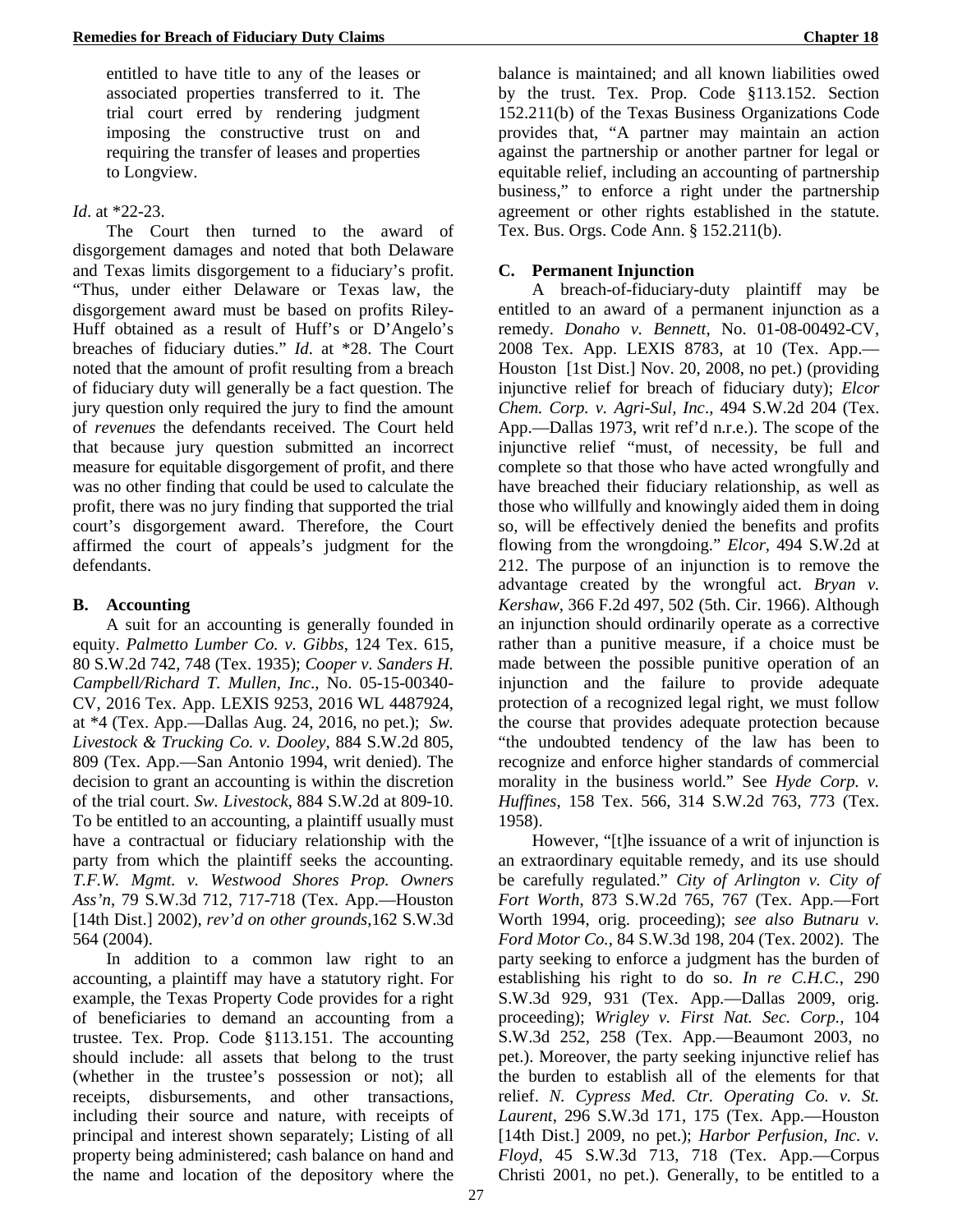permanent injunction, a plaintiff must plead and prove (1) a wrongful act, (2) imminent harm, (3) irreparable injury, and (4) absence of an adequate remedy at law. *In re Hardwick*, 426 S.W.3d at 159-60. The standard of review in an appeal from a permanent injunction is whether an abuse of discretion occurred. *Tyra v. City of Houston,* 822 S.W.2d 626, 631 (Tex. 1991); *City of Corpus Christi v. Five Citizens of Corpus Christi*, 103 S.W.3d 660, 662 (Tex. App.—Corpus Christi 2003, pet. denied).

Matters of form do not control whether an order is an injunction; rather, it is the character and function of an order that determine its classification. *In re Hardwick*, 426 S.W.3d 151, 158-60 (Tex. App.— Houston [1st Dist.] 2012, no pet.). An injunction may be either prohibitive, forbidding particular conduct, or mandatory, requiring particular conduct. *Id.; RP&R, Inc. v. Territo*, 32 S.W.3d 396, 400 (Tex. App.— Houston [14th Dist.] 2000, no pet.). For example, an order requiring specific performance is a permanent injunction. *Free v. Lewis*, No. 13-11-00113-CV, 2012 Tex. App. LEXIS 6639, at \*11–12 (Tex. App.— Corpus Christi Aug. 9, 2012, no pet.) (citing *Cytogenix, Inc. v. Waldoff*, 213 S.W.3d 479 (Tex. App.—Houston [1st Dist.] December 14, 2006, pet. denied)); *see also S. Plains Switching, Ltd. Co. v. BNSF Ry. Co*., 255 S.W.3d 690, 703 (Tex. App.— Amarillo 2008, pet. denied) (stating relief sought by party to enforce specific performance of agreement by ordering opposing party to perform under the contract was "in essence" a mandatory injunction).

A permanent injunction may be granted only after a hearing and a trial on the merits. *Houston Independent School Dist. v. City of Houston*, 443 S.W.2d 49 (Tex. 1969); *Young v. Gardner,* 435 S.W.2d 192 (Tex. Civ. App.—Houston [14th Dist.] 1968, no writ). A hearing on an application for a permanent injunction is conducted in accordance with the rules that govern the trial of civil suits generally, and the principles of equity govern the proceeding. Tex. Civ. Prac. & Rem. Code Ann. § 65.001; Tex. R. Civ. P. 693; *Walling v. Kimbrough*, 365 S.W.2d 941 (Tex. Civ. App.—Eastland 1963), *aff'd*, 371 S.W.2d 691 (Tex. 1963).

Because injunctive relief is an extraordinary remedy, the party seeking an injunction must be shown to be clearly entitled to it. *Sneed v. Ellison*, 116 S.W.2d 864 (Tex. Civ. App.—Amarillo 1938, writ dism'd). The right to an injunction must be supported by the evidence, and there must be a determination not only that a wrongful act occurred but also that injunctive relief is an essential remedy. *Dick v. Webb County*, 303 S.W.2d 385 (Tex. Civ. App.—San Antonio 1957, writ refused); *Thomas v. Bunch*, 41 S.W.2d 359 (Tex. Civ. App.—Fort Worth 1931), *aff'd,* 121 Tex. 225, 49 S.W.2d 421 (1932).

There must be evidence at the hearing on a request for injunctive relief. *Prappas v. Entezami,* 2006 Tex. App. LEXIS 2157 (Tex. App.—San Antonio Mar. 22, 2006, no pet.). The applicant has the burden to introduce competent evidence to support the injunction. *Bay Fin. Sav. Bank, FSB v. Brown*, 142 S.W.3d 586 (Tex. App.—Texarkana 2004, no pet.). Even if the party opposing the injunction does not appear, there must still be a hearing and evidence is required. *Millwrights Local Union v. Rust Eng'g,* 433 S.W.2d 683, 686-87 (Tex. 1968).

An injunction is improper without proof of unlawful conduct or proof of intent to commit such conduct. *Green v. Unauthorized Practice of Law Committee*, 883 S.W.2d 293, 299 (Tex. App.—Dallas 1994, no writ). Further, a court should not grant an injunction where there is a dispute as to the legal right involved and the petitioner's right is doubtful. *McBride v. Aransas County*, 304 S.W.2d 450, 453 (Tex. Civ. App.—Eastland 1957, writ refused n.r.e.).

To be entitled to a permanent injunction, a plaintiff must plead and prove imminent, irreparable injury. *In re Hardwick*, 426 S.W.3d at 159-60; *see also Operation Rescue-Nat'l v. Planned Parenthood of Houston & Se. Tex., Inc.*, 975 S.W.2d 546, 554 (Tex. 1998). The injury must be actual and substantial. *Pallotta v. Tex. Dep't of Licensing & Regulation*, No. 09-07-322-CV, 2008 Tex. App. LEXIS 5327, at \*6 (Tex. App.—Beaumont 2008, no pet.); *Parkem Indus. Servs., Inc. v. Garton,* 619 S.W.2d 428, 430 (Tex. Civ. App.—Amarillo 1981, no writ). A prerequisite for injunctive relief is the threat of imminent harm, and fear or apprehension of the possibility of injury is not sufficient. *Matrix Network, Inc. v. Ginn,* 211 S.W.3d 944, 947-48 (Tex. App.—Dallas 2007, no pet.); *Vaughn v. Drennon*, 202 S.W.3d 308, 313 (Tex. App.—Tyler 2006, no pet.). The plaintiff must prove that the defendant has attempted or intends to harm the plaintiff in the future, and a court should deny relief where the threatened injury is merely possible. *Howell v. Texas Workers' Compensation Com'n,* 143 S.W.3d 416, 432 (Tex. App.—Austin 2004, no pet.); *Brazoria County Appraisal Dist. v. Notlef, Inc.*, 721 S.W.2d 391, 393 (Tex. App.—Corpus Christi 1986, no writ).

"The principles governing courts of equity govern injunction proceedings unless superseded by specific statutory mandate. In balancing the equities, the trial court must weigh the harm or injury to the applicant if the injunctive relief is withheld against the harm or injury to the respondent if the relief is granted." *Seaborg Jackson Partners v. Beverly Hills Sav*., 753 S.W.2d 242, 245 (Tex. App.—Dallas 1988, writ dism'd). Further, a trial court is not free to ignore the equities on both sides, and abuses its discretion in so doing. *See id.* In balancing equities for an injunction, a court may consider whether the party opposing the injunction would suffer slight or significant injury if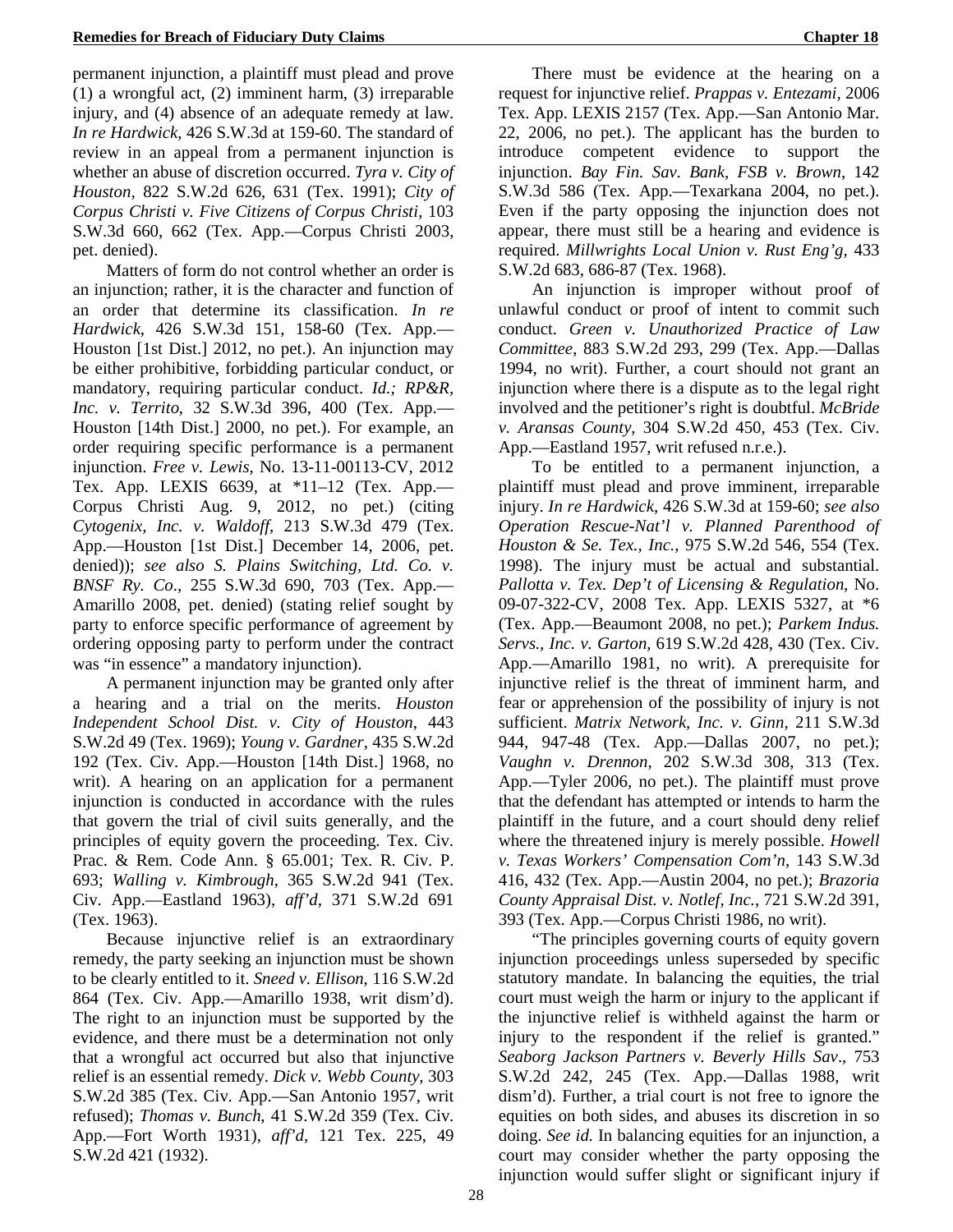the injunction is issued. *NMTC Corp. v. Conarroe*, 99 S.W.3d 865, 869 (Tex. App.—Beaumont 2003, no pet.).

A party defending against a request for injunctive relief may raise equitable arguments that defeat a request for an injunction. An application for injunctive relief invokes a court's equity jurisdiction. *In re Gamble*, 71 S.W.3d 313, 317 (Tex. 2002). Texas Rule of Civil Procedure 693 states: "The principles, practice and procedure governing courts of equity shall govern proceedings in injunctions when the same are not in conflict with these rules or the provisions of the statutes." Tex. R. Civ. P. 693. Accordingly, a party defending a request for injunctive relief may raise various equitable defenses to a request for injunctive relief. *Alex Sheshunoff Management Services, L.P. v. Johnson,* 209 S.W.3d 644, 656 n.8 (Tex. 2006); *In re Gamble,* 71 S.W.3d 313, 317 (Tex. 2002); *Ethan's Glen Community Ass'n v. Kearney*, 667 S.W.2d 287, 290-91 (Tex. App.—Houston [1st Dist.] 1984, no pet.). For example, courts require a party seeking relief in equity to offer or plead willingness to do equity. *LDF Const., Inc. v. Bryan,* 324 S.W.3d 137, 149 (Tex. App.—Waco 2010, no pet.). When a party resorts to equity to assert a right not available under law, that party's own actions are to be measured by equitable standards, and he or she may not be relieved of the strict letter of the law to invoke equitable standards against an adversary and take cover under the strict letter of the law when his or her own acts are measured by equitable standards. *Meadows v. Bierschwale*, 516 S.W.2d 125, 132 (Tex. 1974); *Deep Oil Dev. Co. v. Cox*, 224 S.W.2d 312, 317 (Tex. Civ. App.—Fort Worth 1949, writ ref'd n.r.e.).

Rule 683 of the Texas Rules of Civil Procedure states that every order granting an injunction must "set forth the reasons for its issuance" and "be specific in its terms." Tex. R. Civ. P. 683. The Texas Supreme Court "interpret[s] Rule [683] to require . . . that the order set forth the reasons why the court deems it proper to issue the writ to prevent injury to the applicant in the interim; that is, the reasons why the court believes the applicant's probable right will be endangered if the writ does not issue." *Transp. Co. of Tex. v. Robertson Transps., Inc.*, 152 Tex. 551, 261 S.W.2d 549, 553 (Tex. 1953). The order must provide a "detailed explanation" of the reason for its issuance. *Adust Video v. Nueces County,* 996 S.W.2d 245, 249 (Tex. App.—Corpus Christi 1999, no pet.). The explanation must include specific reasons and not merely conclusory statements. *Kotz v. Imperial Capital Bank*, 319 S.W.3d 54, 56-57 (Tex. App.—San Antonio 2010, no pet.). This requirement for specificity is mandatory and must be strictly followed. *InterFirst Bank San Felipe, N.A. v. Paz Constr. Co*., 715 S.W.2d 640, 641 (Tex. 1986); *City of Corpus Christi v. Friends of the Coliseum*, 311 S.W.3d 706, 708-09 (Tex. App.—

Corpus Christi 2010, no pet.). If an order fails to comply with these requirements, it is void and should be dissolved. *InterFirst Bank*, 715 S.W.2d at 641; *City of Corpus Christi*, 311 S.W.3d at 708; *Johnson v. Thomas*, 2001 Tex. App. LEXIS 2878 (Tex. App.— Houston [14th Dist.] May 3, 2001, no pet.) (injunction based on breach of fiduciary duty was reversed where order was not sufficiently specific).

Once again, specific statutes may allow for injunctive relief. For example, Texas Trust Code Section 114.008(2) provides for injunctive relief as a remedy for breach of trust that "has occurred or may occur." Tex. Prop. Code §114.008(2).

### **D. Rescission**

A plaintiff may wish to rescind a transaction due to a breach of fiduciary duty. *See, e.g., Manges v. Guerra*, 673 S.W.2d 180, 181 (Tex. 1984) (upholding the award of actual and exemplary damages as well as cancelling a self-dealing lease); *Houston v. Ludwick*, No. 14-09-00600-CV, 2010 Tex. App. LEXIS 8415, at 8 (Tex. App.—Houston [14th Dist.] Oct. 21, 2010, pet. denied) (awarding rescission for two properties and actual damages for two properties that the lawyer purchased for inadequate consideration and in conflict with his representation); *Acevedo v. Stiles*, No. 04-02- 00077-CV, 2003 Tex. App. LEXIS 3854, at 2 (Tex. App.—San Antonio May 7, 2003, pet. denied) ("If both rescission and damages are essential to accomplish full justice, they may both be awarded."); *Acevedo v. Stiles*, No. 04-02-00077-CV, 2003 Tex. App. LEXIS 3854, at 3 (Tex. App.—San Antonio May 7, 2003, pet. denied) (opining that the awards of rescission and damages are essential to accomplish full justice against lawyers); *Snyder v. Cowell*, 2003 Tex. App. LEXIS 3139, at 10 (Tex. App.—El Paso Apr. 10, 2003, no pet.) (mem. op.) (stating that if the trustee "violated his fiduciary duty not to self-deal, the beneficiary may have had a cause of action to repudiate the … transaction or to hold the trustee personally liable"); *Miller v. Miller,* 700 S.W.2d 941, 945-46 (Tex. App.—Dallas 1985, writ ref'd n.r.e.) (holding that trial court erred in denying rescission relief where plaintiff established a breach of fiduciary duty).

"Rescission" is a common shorthand for the composite remedy of rescission and restitution. *Cruz v. Andrews Restoration, Inc*., 364 S.W.3d 817, 825 (Tex. 2012). "Rescission is an equitable remedy that operates to extinguish a contract that is legally valid but must be set aside due to fraud, mistake, or for some other reason to avoid unjust enrichment." *Gentry v. Squires Constr., Inc.*, 188 S.W.3d 396, 410 (Tex. App.—Dallas 2006, no pet.). Upon rescission, the rights and liabilities of the parties are extinguished, any consideration that was paid is returned, and the parties are restored to their respective positions as if no contract between them had ever existed. *Ginn v. NCI*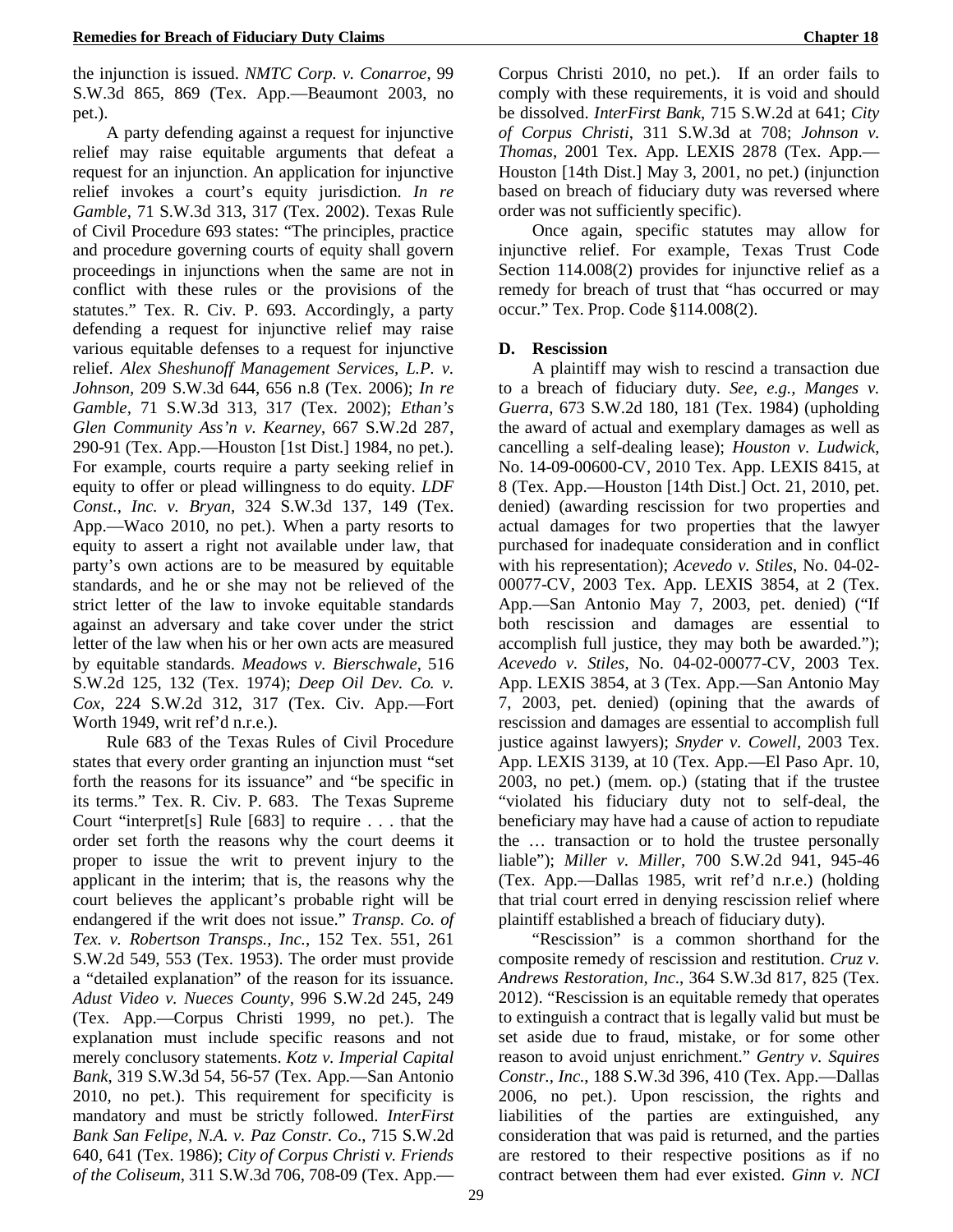*Bldg. Sys.*, 472 S.W.3d 802, 837 (Tex. App.—Houston [1st Dist.] 2015, no pet.); *Baty v. ProTech Ins. Agency,* 63 S.W.3d 841, 855 (Tex. App.—Houston [14th Dist.] 2001, pet. denied). A trial court may also order a party to pay damages equal to the value of any proceeds or profits the party earned from the consideration that was improperly obtained. *Meadows v. Bierschwale*, 516 S.W.2d 125, 128 (Tex. 1974). The decision to allow rescission lies strictly within the sound discretion of trial courts. *Schenck v. Ebby Halliday Real Estate, Inc.*, 803 S.W.2d 361, 366 (Tex. App.—Fort Worth, 1990, no writ).

A plaintiff must generally show that there is no adequate remedy at law and that he or she will sustain serious and irreparable pecuniary injury if the relief is not granted. *Chenault v. County of Shelby*, 320 S.W.2d 431, 433 (Tex. Civ. App.—Austin 1959, writ ref'd n.r.e.). A court may deny rescission where the plaintiff fails to act with diligence in seeking relief after discovering the grounds for rescission. *Brandtjen & Kluge v. Tarter*, 236 S.W.2d 550, 554 (Tex. Civ. App.—Fort Worth 1951, writ ref'd n.r.e.); *Heffington v. Hellums,* 212 S.W.2d 245, 249 (Tex. Civ. App.— Austin 1948, writ ref'd n.r.e.).

To do equity, the party seeking rescission must generally offer and be prepared to return any consideration already received under the contract. *Ginn,* 472 S.W.3d at 802. In *Cruz*, the Texas Supreme Court relied heavily on the Restatement (Third) of Restitution and Unjust Enrichment in explaining the law of rescission. 364 S.W.3d at 825-27. The Court held that rescission is "generally limited to cases in which counter-restitution by the claimant will restore the defendant to the status quo ante." *Id*. at 826 (citing Restatement (Third) of Restitution and Unjust Enrichment  $\S$  54(3)). The Court also held that a defendant's wrongdoing may factor into whether it should bear an uncompensated loss in situations in which the claimant cannot restore the defendant to the status quo ante, but a defendant's wrongdoing does not excuse the claimant from counter-restitution when counter-restitution is feasible. *Id*. (citing Restatement §  $54(3)(b)$  & cmt. c).

Texas courts have applied a presumption of unfairness to transactions between a fiduciary and a party to whom he owes a duty of disclosure, thus casting on the fiduciary the burden to establish fairness. *Texas Bank & Trust Co. v. Moore*, 595 S.W.2d 502, 509 (Tex. 1980); *Stephens Cnty. Museum, Inc. v. Swenson*, 517 S.W.2d 257, 260 (Tex. 1974); *Archer v. Griffith*, 390 S.W.2d 735, 740 (Tex. 1964); *Lee v. Hasson*, 286 S.W.3d 1, 20-21 (Tex. App.— Houston [14th Dist.] 2007, pet. denied); *Ginther v. Taub*, 570 S.W.2d 516, 525 (Tex. Civ. App.—Waco 1978, writ ref'd n.r.e.). In establishing the fairness of a transaction between a fiduciary and his beneficiary, some of the most important factors are whether the

30

fiduciary made a full disclosure, whether the consideration (if any) is adequate, and whether the beneficiary had the benefit of independent advice. *Miller v. Miller,* 700 S.W.2d 941, 945-46 (Tex. App.— Dallas 1985, writ ref'd n.r.e.) (citing G. BOGERT, HANDBOOK OF THE LAW OF TRUSTS AND TRUSTEES § 544, at 446 (rev. 2d ed. 1978)). Other factors relevant to fairness include whether the beneficiary had the benefit of independent advice, whether the fiduciary benefited at the beneficiary's expense, and whether the fiduciary significantly benefited from the transaction as viewed in light of circumstances existing at the time of the transaction. *International Bankers Life Insurance Co. v. Holloway,* 368 S.W. 2d 567, 576 (Tex. 1963); *Lee*, 286 S.W.3d at 21; *Gaynier v. Ginsberg,* 715 S.W.2d 749, 754 (Tex. App.—Dallas 1986, writ ref'd n.r.e.); *Cole v. McCanlies,* 620 S.W.2d 713, 715 (Tex. Civ. App.—Dallas 1981, writ ref'd n.r.e.). The transaction is unfair if the fiduciary significantly benefits from it at the expense of the beneficiary as viewed in the light of circumstances existing at the time of the transaction. *Archer*, 390 S.W.2d at 740.

A plaintiff who establishes a breach of fiduciary duty may opt to rescind an offending transaction with a fiduciary and potentially may have additional damages. Further, where a transaction with a third party may also potentially be rescinded where the third party was aware of the fiduciary's breach of his or her duty. *Grupo v. Garcia*, No. 13-98-247-CV, 1999 Tex. App. LEXIS 5845, at 27 (Tex. App.—Corpus Christi Aug. 5, 1999, pet. denied). *See also Kline v. O'Quinn*, 874 S.W.2d 776, 786 (Tex. App. - Houston [14th Dist.] 1994, writ denied) ("It is settled law of this state that where a third party knowingly participates in the breach of duty of a fiduciary, such third party becomes a joint tortfeasor with the fiduciary and is liable as such.").

## **E. Equitable Lien**

A plaintiff may assert a right to an equitable lien on property. This would secure a money judgment and would attach to any trust property in the hands of the defendant. Tex. Prop. Code Ann. § 114.008(9); *Furrh v. Furrh*, 251 S.W.2d 927, 933 (Tex. Civ. App.— Texarkana 1952, writ ref'd n.r.e.); *Byrne v. First National Bank of Lake Charles*, 20 Tex. Civ. App. 194, 49 S.W. 706 (Tex. Civ. App.—Houston 1899, writ ref'd). This would allow the defendant to maintain title to the property, but allow the plaintiff to acquire an order that the property be sold and the proceeds paid to satisfy the judgment.

An equitable lien is not an estate in the thing to which it attaches, but merely an encumbrance against the property to satisfy a debt. *Chorman v. McCormick,* 172 S.W.3d 22 (Tex. App.—Amarillo 2005, no pet.) (citing *Day v. Day*, 610 S.W.2d 195, 199 (Tex. Civ. App.—Tyler 1980, writ ref'd n.r.e.)). It is not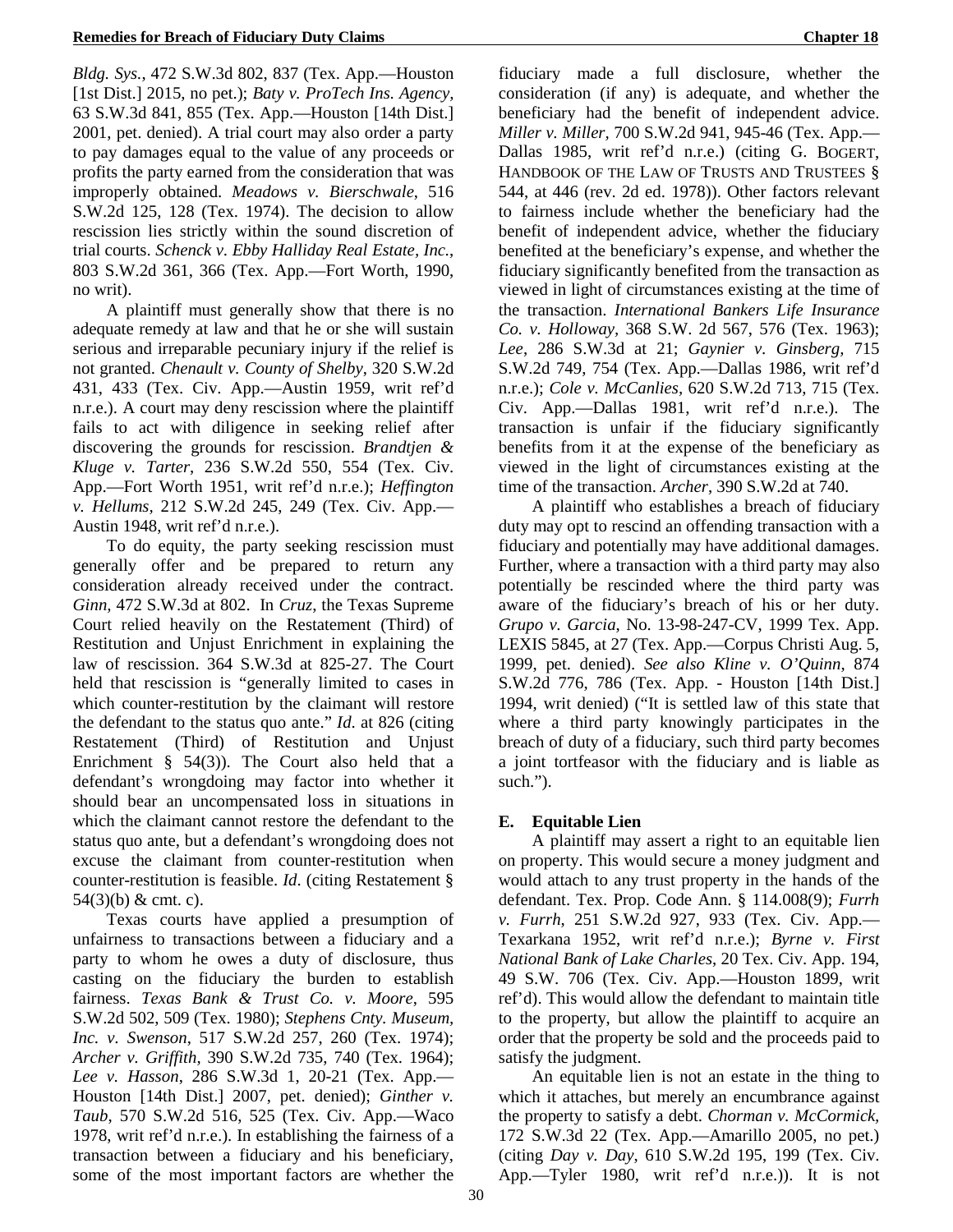necessary that a lien is created by express contract or by operation of statute. *Id*. (citing *First Nat'l Bank in Big Spring v. Conner*, 320 S.W.2d 391, 394 (Tex. Civ. App.—Amarillo 1959, writ ref'd n.r.e.). Courts of equity will apply the relations of the parties and the circumstances of their dealings in establishing a lien based on right and justice. *Id.*

### **F. Declaratory Relief**

### 1. General Authority

A plaintiff asserting a breach of fiduciary duty claim may request declaratory relief in addition to other remedies. *See, e.g., Murphy v. Am. Rice, Inc.*, No. 01-03-01357-CV, 2007 Tex. App. LEXIS 2031, at 34 (Tex. App.—Houston [1st Dist.] Mar. 9, 2007, no pet.) (granting declarative relief and actual damages).

Declaratory judgments are authorized by Section 37.003 of the Civil Practice and Remedies Code, which provides, "A court of record within its jurisdiction has power to declare rights, status, and other legal relations whether or not further relief is or could be claimed." Tex. Civ. Prac. & Rem. Code § 37.003(a). A declaratory judgment is a remedial measure that determines the rights of the parties and affords relief from uncertainty with respect to rights, status, and legal relations. *Ysasaga v. Nationwide Mut. Ins. Co.,* 279 S.W.3d 858, 863 (Tex. App.—Dallas 2009, pet. denied). Where the undisputed evidence shows a party's entitlement to declaratory relief, it is error for the trial court not to grant the relief requested. *Cont'l Homes of Tex., L.P. v. City of San Antonio,* 275 S.W.3d 9, 21 (Tex. App.—San Antonio 2008, pet. denied).

A trial court's decision to enter or refuse a declaratory judgment therefore rests within the sound discretion of the trial court. *See, e.g., Space Master Int'l, Inc. v. Porta-Kamp Mfg. Co., Inc.*, 794 S.W.2d 944, 947 (Tex. App.—Houston [1st Dist.] 1990, no pet.). "It is . . . within the discretion of the trial court to refuse to enter a declaratory judgment or decree if the judgment or decree would not terminate the uncertainty or controversy giving rise to the proceeding." *Id.; see also SpawGlass Constr. Corp. v. City of Houston*, 974 S.W.2d 876, 878 (Tex. App.—Houston [14th Dist.] 1998, pet. denied); *Scurlock Permian Corp. v. Brazos Cnty*., 869 S.W.2d 478, 486 (Tex. App.—Houston [1st Dist.] 1993, writ denied).

The Texas Civil Practice and Remedies Code as an expansive list of topics on which trial courts can grant declaratory relief:

A person interested under a deed, will, written contract, or other writings constituting a contract or whose rights, status, or other legal relations are affected by a statute, municipal ordinance, contract, or franchise may have determined any question of construction or validity arising under the

instrument, statute, ordinance, contract, or franchise and obtain a declaration of rights, status, or other legal relations thereunder.

Tex. Civ. Prac. & Rem. Code § 37.004. Further, the statute specifically discusses certain fiduciary relationships:

A person interested as or through an executor or administrator, including an independent executor or administrator, a trustee, guardian, other fiduciary, creditor, devisee, legatee, heir, next of kin, or cestui que trust in the administration of a trust or of the estate of a decedent, an infant, mentally incapacitated person, or insolvent may have a declaration of rights or legal relations in respect to the trust or estate: $(1)$  to ascertain any class of creditors, devisees, legatees, heirs, next of kin, or others; (2) to direct the executors, administrators, or trustees to do or abstain from doing any particular act in their fiduciary capacity; (3) to determine any question arising in the administration of the trust or estate, including questions of construction of wills and other writings; or (4) to determine rights or legal relations of an independent executor or independent administrator regarding fiduciary fees and the settling of accounts.

*Id*. at § 37.005. Courts have held that parties in a fiduciary case can seek declarations. *See, e.g., Myrick v. Moody Nat'l Bank*, 336 S.W.3d 795, 2011 Tex. App. LEXIS 949 (Tex. App.—Houston [1st Dist.] Feb. 10, 2011, no pet.) (declaration concerning trustee's authority to borrow funds); *Twyman v. Twyman*, No. 01-08-00904-CV, 2009 Tex. App. LEXIS 5552 (Tex. App.—Houston [1st Dist.] July 16, 2009, no pet.) (declaration regarding trustee disbursing funds); .*In re Estate of Moffatt*, No. 08-02-00210-CV, 2003 Tex. App. LEXIS 9063 (Tex. App.—El Paso Oct. 23, 2003, no pet.) (request for will construction); *Rice v. Gregory*, 780 S.W.2d 384 (Tex. App.—Texarkana 1989, writ denied) (declaration concerning ownership of stock converted by executor); *Frost Nat'l Bank v. Stool*, 575 S.W.2d 321, 1978 Tex. App. LEXIS 4131 (Tex. Civ. App.—Beaumont 1978, writ ref'd n.r.e.) (declaration regarding ownership of accounts). For example, this provision allows a devisee to seek a declaration of rights or legal relations to determine "any question arising in the administration" of an estate. *In re O'Quinn*, 355 S.W.3d 857, 865 (Tex. App.—Houston [1st Dist.] 2011, orig. proceeding). *But see In re Nunu,* No. 14-16-00394-CV, 2017 Tex. App. LEXIS 10306 (Tex. App.—Houston [14th Dist.] Nov.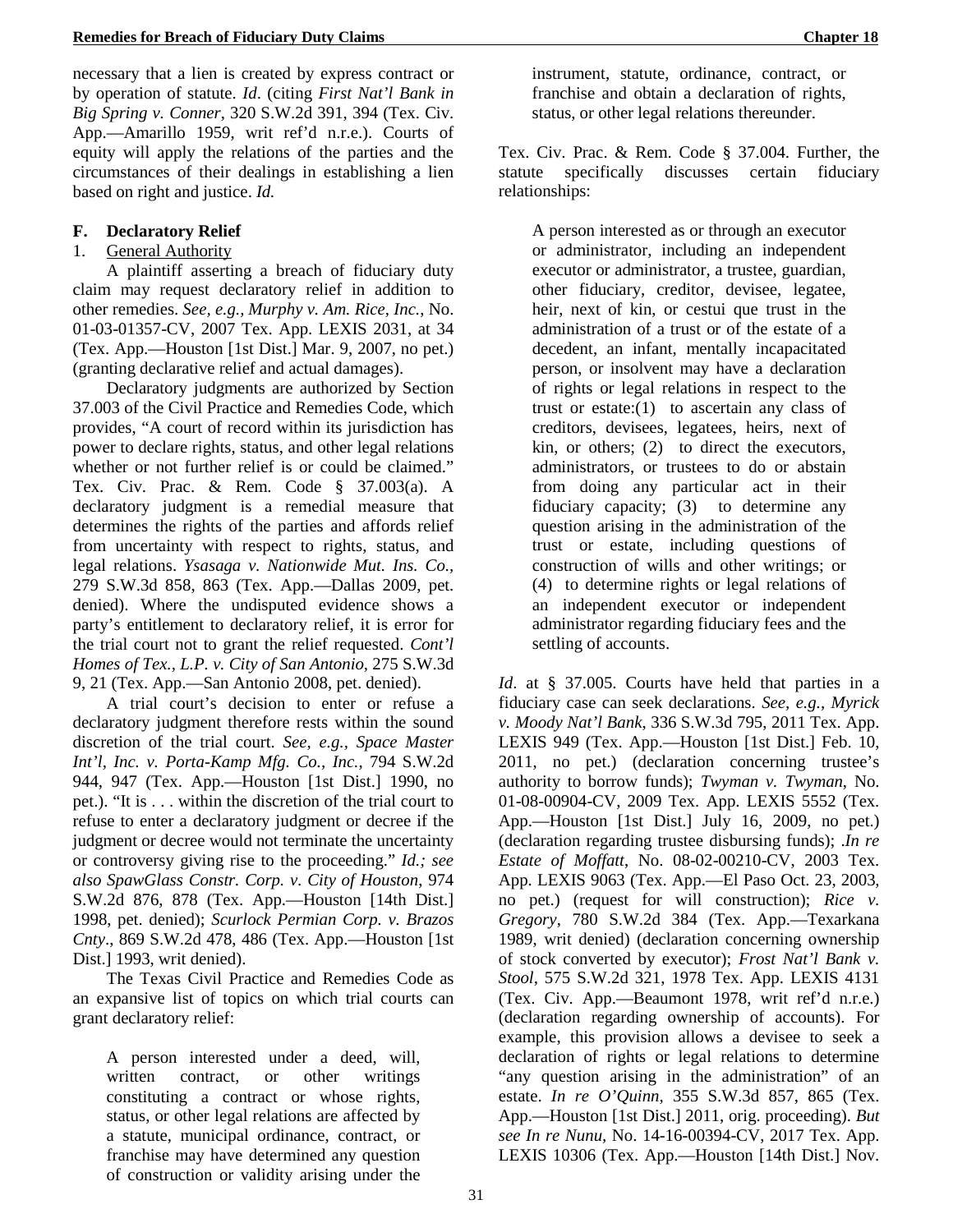2, 2017) (declaratory judgment act could not be used as vehicle for fee forfeiture request).

The plaintiff should remember that the Declaratory Judgment Act states that: "When declaratory relief is sought, all persons who have or claim any interest that would be affected by the declaration must be made parties. A declaration does not prejudice the rights of a person not a party to the proceeding." Tex. Civ. Prac. & Rem. Code § 37.006; *In re Nunu,* No. 14-16-00394-CV, 2017 Tex. App. LEXIS 10306 (Tex. App.—Houston [14th Dist.] Nov. 2, 2017). If a court does not feel that all necessary parties are in the suit, it may deny the requested declaratory relief. *Id*.

Finally, a plaintiff may be entitled to an award of attorney's fees regarding its declaratory judgment request: "In any proceeding under this chapter, the court may award costs and reasonable and necessary attorney's fees as are equitable and just." Tex. Civ. Prac. & Rem. Code § 37.009. This is not a "prevailing party" statute, and the court can award fees as it determines is equitable and just. *Hachar v. Hachar*, 153 S.W.3d 138, 2004 Tex. App. LEXIS 10477 (Tex. App.—San Antonio Nov. 24, 2004, no pet.). For example, in an action declaring that a decedent's adopted grandchildren were not beneficiaries of a trust, it was equitable and just under Section 37.009 to award fees from the trust to the adopted grandchildren. *In re Ellison Grandchildren Trust*, 261 S.W.3d 111 (Tex. App.—San Antonio 2008, no pet.).

### 2. Recent Cases

In *Gause v. Gause*, a son brought suit to affirm the existence of a trust established by his father. 496 S.W.3d 913 (Tex. App.—Austin June 29, 2016, no pet.). The father had executed a will and a trust document. After his death, a child read the documents to the other children and took the documents to her home. The documents later became missing. A child then procured a deed to real property from the mother that was supposed to be in the trust. Another child sued to hold the deed void and to establish the terms of the trust. The trial court ruled that the trust was effective, set forth its terms, and otherwise voided the deed.

The court of appeals affirmed. The court held that a deed or other document is not made ineffective by its destruction or loss. Rather, production of the original document is excused when it is established that the document has been lost or destroyed, and parol evidence of the contents of a writing is admissible if the original has been lost or destroyed. Loss or destruction of the document is established by proof of search for this document and inability to find it.

The court acknowledged that trusts involving real property had to meet the statute of frauds writing requirement, but that rule did not remove a trust from the operation of the general rule for lost documents.

The court held that the evidence was sufficient to establish the terms of the trust and its existence.

In *In the Estate of Montemayor*, the trial court entered summary judgment for an estate beneficiary on a claim to quiet title as against the independent executor, who had deeded estate property to himself. No. 04-15-00397-CV, 2016 Tex. App. LEXIS 5749 (Tex. App.—San Antonio June 1, 2016, no pet.). The executor appealed, and the court of appeals affirmed. On appeal, the executor argued that the trial court erred by granting the motion for summary judgment because his affidavit allegedly raised a fact issue that when he sold and conveyed the property to himself, he had the authority to do so. The court of appeals noted that a personal representative of an estate may not purchase any estate property sold by the representative or any co-representative of the estate. The court also noted that there is an exception for when the will authorizes such a sale. The court concluded that: "It is undisputed that Montemayor was the independent executor of Luisa's estate when he deeded the property to himself. The will did not authorize Montemayor to purchase the estate property. Therefore, Calentine established Montemayor's claim to the property was invalid or unenforceable." *Id*. The trial court correctly granted summary judgment, declaring the deed void and quieting title in the new representative of the estate.

#### **G. Partition**

### 1. General Authority

In the course of a breach-of-fiduciary-duty case, a plaintiff and defendant may jointly own property. A plaintiff may want to divide the jointly owned property, which is done via a partition suit. The Texas Rules of Civil Procedure provide a two-step procedure for partition of real estate. Tex. R. Civ. P. 756 et seq.; *Yturria v. Kimbro*, 921 S.W.2d 338, 341 (Tex. App.— Corpus Christi 1996, no writ).

In the first step, the trial court determines: (1) the share or interests of each of the owners, (2) all questions of law or equity affecting the title to the land, and (3) whether the property is susceptible to partition in kind or must be sold. Tex. R. Civ. P. 760, 761, 770. Texas Rule of Civil Procedure 760 provides that, "upon the hearing of the cause, the court shall determine the share or interest of each of the joint owners or claimants in the real estate sought to be divided, and all questions of law or equity affecting the title to such land which may arise." Tex. R. Civ. P. 760. Rule 761 provides that "the court shall determine before entering the decree of partition whether the property, or any part thereof, is susceptible of partition." Tex. R. Civ. P. 761. If the property is not partitionable in kind, the trial court orders partition by sale. Tex. R. Civ. P. 770. However, if the court determines the land to be partitionable in kind, it then appoints commissioners to make the partition and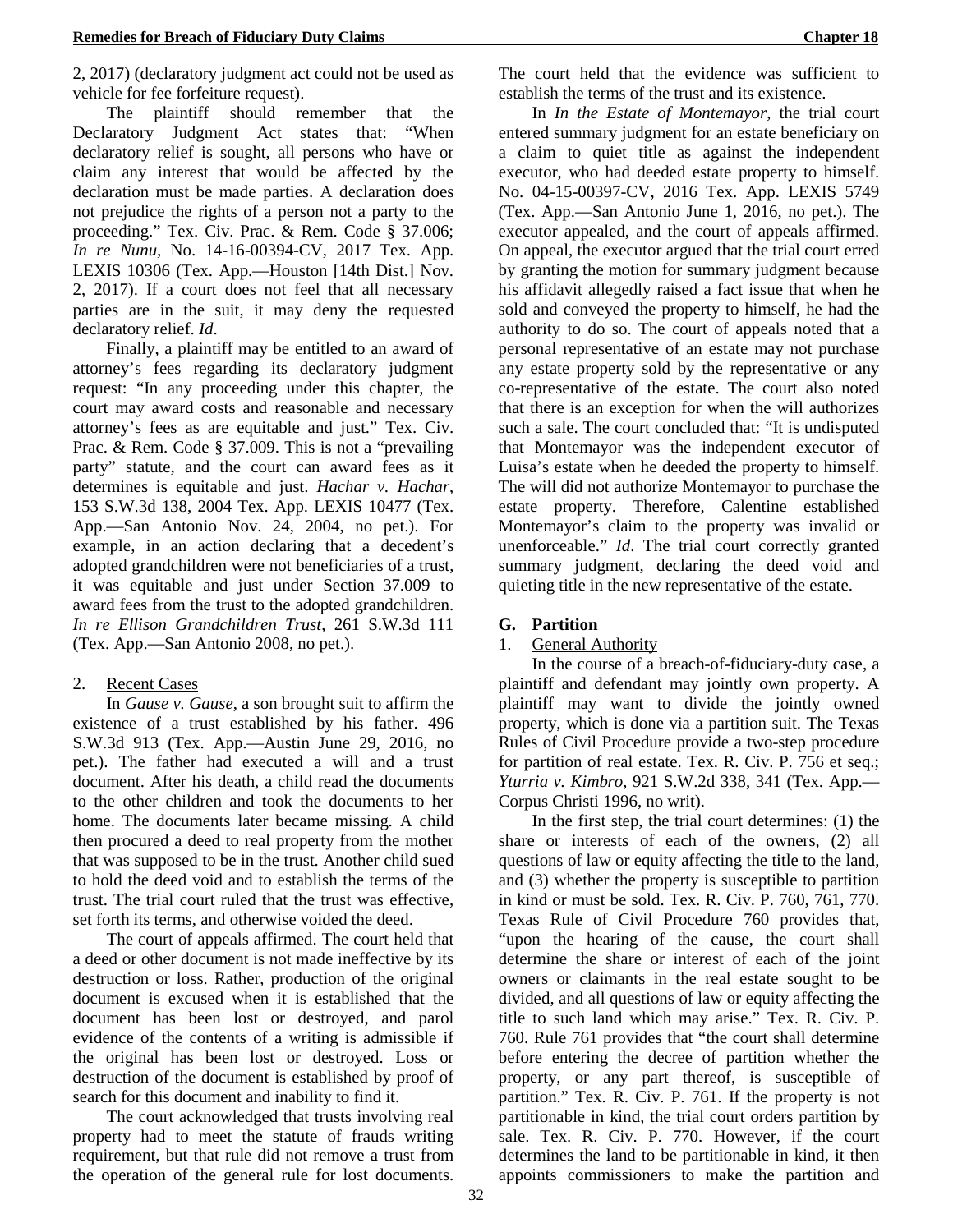instructs them in its decree concerning the share or interest of each party. Tex. R. Civ. P. 761.

Texas Rule of Civil Procedure 766 provides that "the commissioners, or a majority of them, shall proceed to partition the real estate described in the decree of the court, in accordance with the directions contained in such decree and with the provisions of law and these rules." Tex. R. Civ. P. 766. Rules 764 and 767 provide that the court, or the commissioners on their own authority, may appoint a surveyor and cause the property in question to be surveyed. Rule 768 then instructs the commissioners as follows:

The commissioners shall divide the real estate to be partitioned into as many shares as there are persons entitled thereto, as determined by the court, each share to contain one or more tracts or parcels, as the commissioners may think proper, having due regard in the division to the situation, quantity and advantages of each share, so that the shares may be equal in value, as nearly as may be, in proportion to the respective interests of the parties entitled. The commissioners shall then proceed by lot to set apart to each of the parties entitled one of said shares, as determined by the decrees of the court.

Tex. R. Civ. P. 768. Rule 769 provides for a report of the division by the commissioners, and Rule 771 for objection to the report and appointment of new commissioners to re-partition the property if upon trial of the matter the original report is found to be "erroneous in any material respect, or unequal and unjust." Tex. R. Civ. P. 769, 771. Otherwise, the trial court shall enter a second judgment confirming the partition made by the commissioners.

In addition to determining the basic issues of partitionability in kind and the fractional interests of the parties, the trial court also has the power during the initial stage of the partition proceeding to adjust all equities between the parties. *Sayers v. Pyland,* 139 Tex. 57, 161 S.W.2d 769 (Tex. 1942); *Becker v. Becker*, 639 S.W.2d 23, 25 (Tex. App.—Houston [1st Dist.] 1982, orig. proceeding). The trial court thus applies the rules of equity in determining the broad question of how property is to be partitioned. *Snow v. Donelson*, 242 S.W.3d 570, 572 (Tex. App.—Waco 2007, no pet.); *Moseley v. Hearrell*, 141 Tex. 280, 171 S.W.2d 337, 338-39 (Tex. 1943); *Cleveland v. Milner*, 141 Tex. 120, 170 S.W.2d 472, 476 (Tex. Comm'n App. 1943, opinion adopted).

Proof is made to the factfinder at trial of the existence and value of improvements to the property at the time of partition and of other equitable considerations which may warrant awarding a

particular portion of the property to one of the parties. *Burton v. Williams*, 195 S.W.2d 245, 247-48 (Tex. Civ. App.—Waco 1946, writ ref'd n.r.e.). Based on the findings of the judge or jury, the trial court then appoints commissioners to make the actual division of the property and instructs them to take these matters into account in making the partition. *Bouquet v. Belk*, 376 S.W.2d 361, 362-63 (Tex. Civ. App.--San Antonio 1964, no writ); *Burton*, 195 S.W.2d at 247-48. The existence and value of improvements is a question for the factfinder, while the exact manner of valuing the real property on which they are situated and dividing that property into shares among the parties is accomplished by the commissioners.

Commissioners in partition have no judicial powers and no authority to take into consideration equitable claims that have not already been determined by the factfinder at trial and embodied in the trial court's instructions to them. *Stefka v. Lawrence*, 7 S.W.2d 894 (Tex. Civ. App.—Austin 1928, writ dism'd). Certainly the commissioners' decisions about where to divide the property involve mixed considerations of equity and property valuation. The equitable considerations, therefore, must be spelled out adequately in the trial court's instructions to the commissioners based on the findings or verdict. The commissioners' faithfulness in following those instructions is then subject to scrutiny by the trial court in response to objections to the report of the commissioners under Rule 771.

### 2. Recent Cases

In *Byrom v. Penn*, Byrom was appointed executor of his mother's estate, and he was later removed as executor for breach of fiduciary duty by using estate funds to build a house for himself. No. 12-15-00033- CV, 2016 Tex. App. LEXIS 7680 (Tex. App.—Tyler July 20, 2016, no pet.). The court imposed a constructive trust in the amount of \$200,000.00 on Byrom's home. Later, a different court rendered an order authorizing a receiver to sell the home, pay fees and expenses, deposit the balance of funds, not to exceed \$200,000.00, into the registry of the court, and pay any remaining funds to Byrom and the other two co-owners, Dimple Byrom and Dorothy Berry. Byrom and his wife, Dimple, appealed and argued that the order of sale was void because it violated their constitutional and statutory homestead rights.

The court of appeals affirmed. The court held that "the homestead and exemption laws of this state are not 'the haven of wrongfully obtained money or properties'" and "the homestead protection afforded by the Texas Constitution was never intended to protect stolen funds." *Id*. Regarding Byrom, the court concluded: "Because the record indicated that Byrom had paid for the construction of the home with money he wrongfully obtained from his mother's estate, he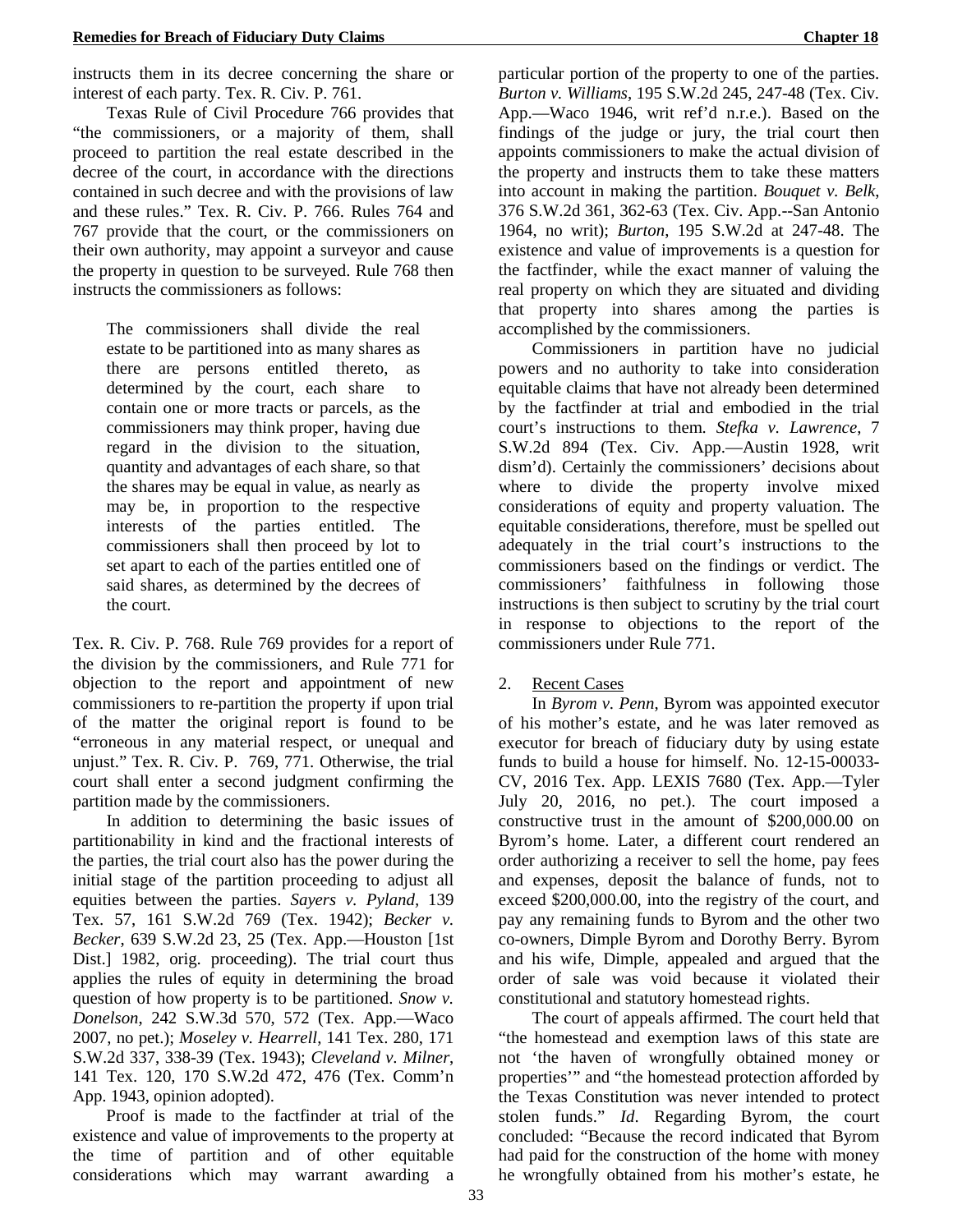was not entitled to use the homestead law to his advantage." *Id*. Further, regarding Dimple, the court concluded: "A wife cannot acquire homestead rights in property held in trust by her husband that defeat or impair the rights of the beneficiary of the trust. Accordingly, Dimple had no homestead rights in the property." *Id*.

In *Koda v. Rossi*, a mother created a trust that provided that her son was to serve as trustee and that she, he, and a daughter were the beneficiaries. No. 11- 15-0150-CV, 2017 Tex. App. LEXIS 8194 (Tex. App.—Eastland August 26, 2017, no pet.). Upon the mother's death, the trust was to terminate and the trust estate would be distributed to her son and daughter. After the mother died, the son never formally terminated the trust and never distributed the trust estate. The daughter sued the son for breach of fiduciary duty and sought partition of real property owned by the trust. Her claims for breach of fiduciary duty were that the son had used trust funds to pay his own personal and business obligations and expenses in the amount of \$21,921.28, and that he had never made any distributions to her. After a bench trial, the trial court entered a judgment terminating the trust, awarding her attorney's fees and expenses of \$17,349.60, and assessed "damages" against the son in the amount of \$1,647.25. The trial court also held that each of the parties owned an undivided 50% interest the trust's property, and found that the real property was susceptible to partition in kind, and it ordered a partition. The son appealed on multiple grounds.

The court of appeals first addressed the son's argument that the trial court should have granted him a new trial because his attorney did not perform well by not admitting evidence and allowing other evidence to be admitted. The court of appeals first held that "the doctrine of ineffective assistance of counsel does not apply to civil cases where, as here, there is no constitutional or statutory right to counsel." *Id*. The court then held that the trial court did not abuse its discretion in making its evidentiary rulings. The court of appeals also held that it could not grant a new trial based solely on the interest of justice where the trial court did not commit any error.

The court of appeals then turned to the partition issue. The son argued that the trial court should not have ordered a partition in kind, but rather, should have ordered a partition by sale. The court of appeals held: "Texas law favors partition in kind. The burden of proof is upon the party who opposes partition in kind and seeks instead a partition by sale. The party who seeks partition by sale bears the burden to prove that a partition in kind would not be fair and equitable." *Id*. The court examined the record for the existence of testimony that would show that the real property could not be fairly and equitably partitioned in kind. The real property consisted of sixty acres that appraised for

approximately \$230,000, that there was a house on the property, that there was a mortgage on the real property, and that a third party leased fifty-five acres of the property for deer hunting. The court concluded that the son did not meet his burden to show that the real property was not subject to a fair and equitable division and was, therefore, incapable of an in-kind partition.

The daughter also appealed and complained that the trial court erred when it failed to find that the son's "actions in using funds belonging to the Trust to pay his business debts, writing checks to his corporation, and depositing funds belonging to the Trust into his personal bank accounts were a breach of his fiduciary duty entitling Agnes Rossi to additional damages." She argued that he owed her an additional \$20,274.03 in trust funds that he expended for his personal benefit prior to the mother's death. The trial court held that, before the trust terminated, the son, as a beneficiary, had the right to use the funds for himself. The son presented some testimony about the reasons for some of the withdrawals and expenditures, but the court held that "a judgment based upon that incomplete testimony is against the great weight and preponderance of the evidence upon this record." The court sustained her cross-point and remanded the case for further proceedings.

#### **VI. STATUTORY REMEDIES FOR TRUSTS**

The Texas Trust Code has many provisions that provide remedies to beneficiaries. Below are some of the more commonly used statutory remedies.

### **A. Termination, Modification or Termination of Trust**

(a) On the petition of a trustee or a beneficiary, a court may order that the trustee be changed, that the terms of the trust be modified, that the trustee be directed or permitted to do acts that are not authorized or that are forbidden by the terms of the trust, that the trustee be prohibited from performing acts required by the terms of the trust, or that the trust be terminated in whole or in part, if: (1) the purposes of the trust have been fulfilled or have become illegal or impossible to fulfill; (2) because of circumstances not known to or anticipated by the settlor, the order will further the purposes of the trust; (3) modification of administrative, nondispositive terms of the trust is necessary or appropriate to prevent waste or impairment of the trust's administration; (4) the order is necessary or appropriate to achieve the settlor's tax objectives or to qualify a distributee for governmental benefits and is not contrary to the settlor's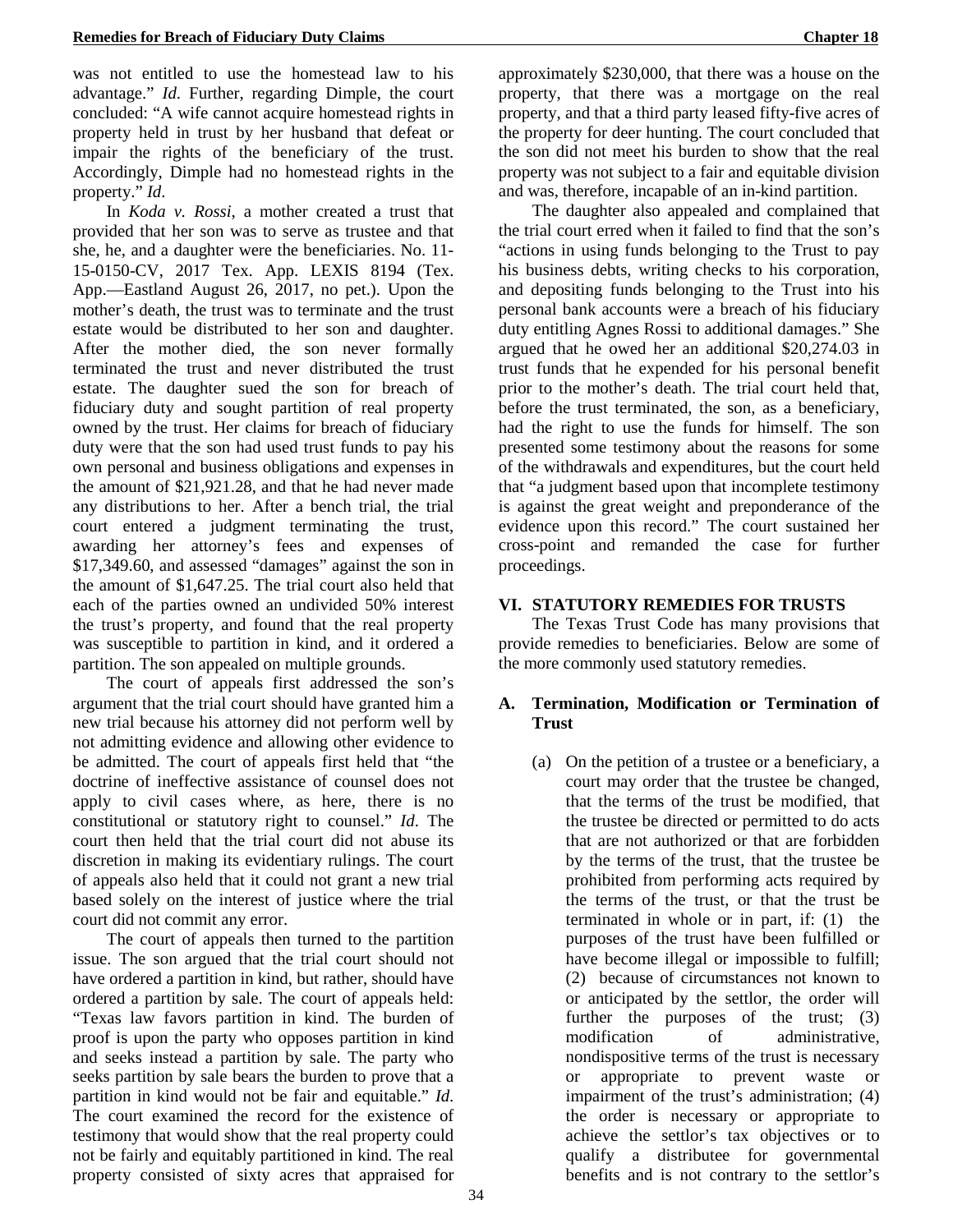intentions; or (5) subject to Subsection (d): (A) continuance of the trust is not necessary to achieve any material purpose of the trust; or (B) the order is not inconsistent with a material purpose of the trust.

- (b) The court shall exercise its discretion to order a modification or termination under Subsection (a) or reformation under Subsection (b-1) in the manner that conforms as nearly as possible to the probable intention of the settlor. The court shall consider spendthrift provisions as a factor in making its decision whether to modify, terminate, or reform, but the court is not precluded from exercising its discretion to modify, terminate, or reform solely because the trust is a spendthrift trust.
- (b-1) On the petition of a trustee or a beneficiary, a court may order that the terms of the trust be reformed if: (1) reformation of administrative, nondispositive terms of the trust is necessary or appropriate to prevent waste or impairment of the trust's administration; (2) reformation is necessary or appropriate to achieve the settlor's tax objectives or to qualify a distributee for governmental benefits and is not contrary to the settlor's intentions; or (3) reformation is necessary to correct a scrivener's error in the governing document, even if unambiguous, to conform the terms to the settlor's intent.
- (c) The court may direct that an order described by Subsection  $(a)(4)$  or  $(b-1)$  has retroactive effect.
- (d) The court may not take the action permitted by Subsection (a)(5) unless all beneficiaries of the trust have consented to the order or are deemed to have consented to the order. A minor, incapacitated, unborn, or unascertained beneficiary is deemed to have consented if a person representing the beneficiary's interest under Section 115.013(c) has consented or if a guardian ad litem appointed to represent the beneficiary's interest under Section 115.014 consents on the beneficiary's behalf.
- (e) An order described by Subsection (b-1)(3) may be issued only if the settlor's intent is established by clear and convincing evidence.
- (f) Subsection (b-1) is not intended to state the exclusive basis for reformation of trusts, and the bases for reformation of trusts in equity or common law are not affected by this section.

### **B. Bond**

Any interested person may bring an action to increase or decrease the amount of a bond, require a bond, or substitute or add sureties. Notwithstanding Subsection (b), for cause shown, a court may require a bond even if the instrument creating the trust provides otherwise.

Tex. Prop. Code Ann. §113.058.

### **C. Demand for Accounting**

- (a) A beneficiary by written demand may request the trustee to deliver to each beneficiary of the trust a written statement of accounts covering all transactions since the last accounting or since the creation of the trust, whichever is later. If the trustee fails or refuses to deliver the statement on or before the 90th day after the date the trustee receives the demand or after a longer period ordered by a court, any beneficiary of the trust may file suit to compel the trustee to deliver the statement to all beneficiaries of the trust. The court may require the trustee to deliver a written statement of account to all beneficiaries on finding that the nature of the beneficiary's interest in the trust or the effect of the administration of the trust on the beneficiary's interest is sufficient to require an accounting by the trustee. However, the trustee is not obligated or required to account to the beneficiaries of a trust more frequently than once every 12 months unless a more frequent accounting is required by the court. If a beneficiary is successful in the suit to compel a statement under this section, the court may, in its discretion, award all or part of the costs of court and all of the suing beneficiary's reasonable and necessary attorney's fees and costs against the trustee in the trustee's individual capacity or in the trustee's capacity as trustee.
- (b) An interested person may file suit to compel the trustee to account to the interested person. The court may require the trustee to deliver a written statement of account to the interested person on finding that the nature of the interest in the trust of, the claim against the trust by, or the effect of the administration of the trust on the interested person is sufficient to require an accounting by the trustee.

Tex. Prop. Code Ann. §113.151.

### **D. Removal of A Trustee**

A trustee may be removed in accordance with the terms of the trust instrument, or, on the petition of an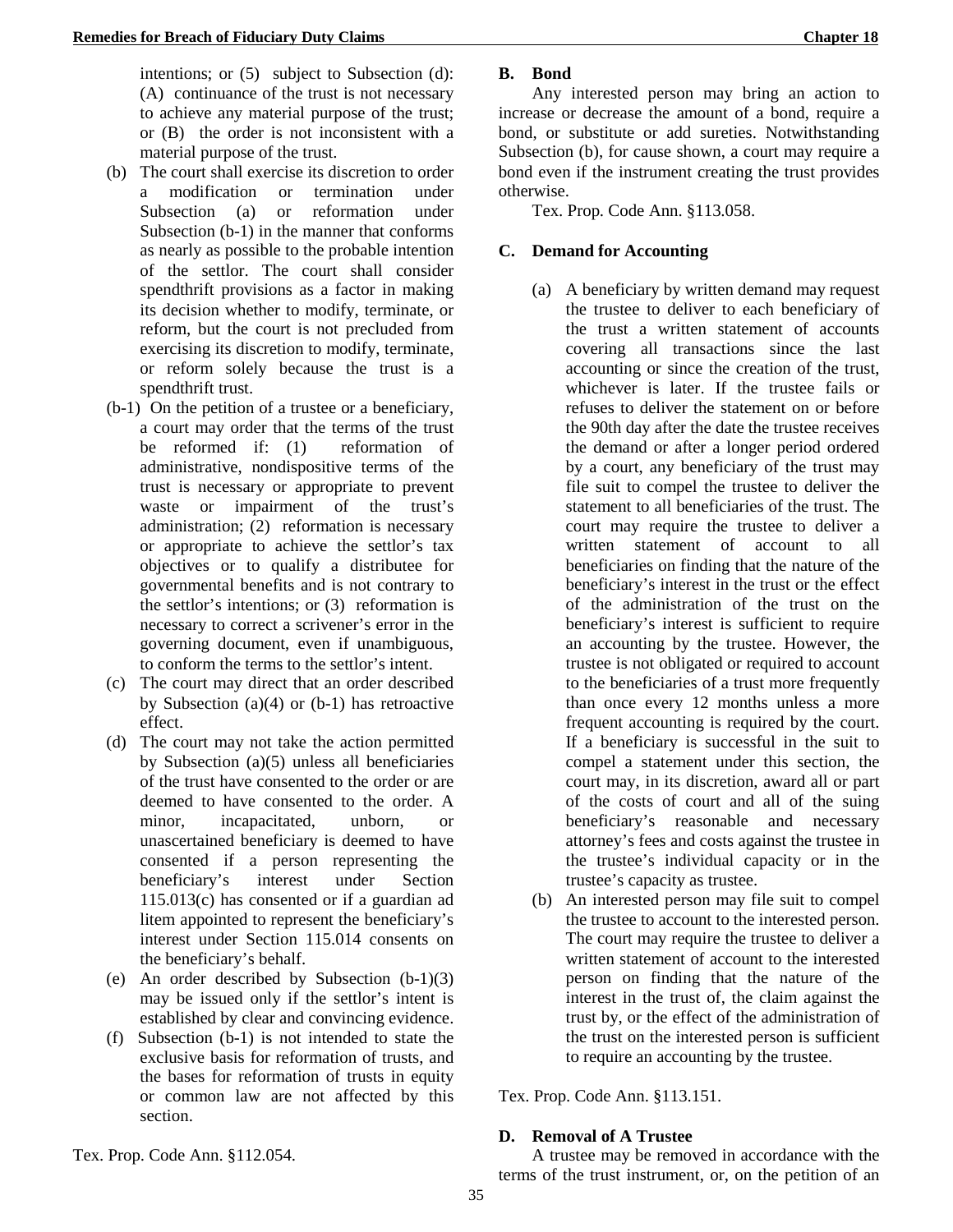interested person and after hearing, a court may, in its discretion, remove a trustee and deny part or all of the trustee's compensation if: (1) the trustee materially violated or attempted to violate the terms of the trust and the violation or attempted violation results in a material financial loss to the trust; (2) the trustee becomes incapacitated or insolvent; (3) the trustee fails to make an accounting that is required by law or by the terms of the trust; or (4) the court finds other cause for removal.

Tex. Prop. Code Ann. §113.082.

#### **E. Trustee Liability**

The trustee is accountable to a beneficiary for the trust property and for any profit made by the trustee through or arising out of the administration of the trust, even though the profit does not result from a breach of trust; provided, however, that the trustee is not required to return to a beneficiary the trustee's compensation as provided by this subtitle, by the terms of the trust instrument, or by a writing delivered to the trustee and signed by all beneficiaries of the trust who have full legal capacity.

A trustee who commits a breach of trust is chargeable with any damages resulting from such breach of trust, including but not limited to: $(1)$  any loss or depreciation in value of the trust estate as a result of the breach of trust; (2) any profit made by the trustee through the breach of trust; or (3) any profit that would have accrued to the trust estate if there had been no breach of trust.

Tex. Prop. Code Ann. §114.001(a), (c).

### **F. Beneficiaries' Remedies**

To remedy a breach of trust that has occurred or might occur, the court may: (1) compel the trustee to perform the trustee's duty or duties; (2) enjoin the trustee from committing a breach of trust; (3) compel the trustee to redress a breach of trust, including compelling the trustee to pay money or to restore property; (4) order a trustee to account; (5) appoint a receiver to take possession of the trust property and administer the trust; (6) suspend the trustee; (7) remove the trustee as provided under Section 113.082; (8) reduce or deny compensation to the trustee; (9) subject to Subsection (b), void an act of the trustee, impose a lien or a constructive trust on trust property, or trace trust property of which the trustee wrongfully disposed and recover the property or the proceeds from the property; or (10) order any other appropriate relief.

Tex. Prop. Code Ann. 114.008.

### **G. Forfeiture of Compensation**

If the trustee commits a breach of trust, the court may in its discretion deny him all or part of his compensation.

Tex. Prop. Code Ann. 114.061.

#### **H. Attorney's Fees and Costs**

In any proceeding under this code the court may make such award of costs and reasonable and necessary attorney's fees as may seem equitable and just.

Tex. Prop. Code Ann. 114.064.

### **I. Court Jurisdiction**

Except as provided by Subsection (d) of this section, a district court has original and exclusive jurisdiction over all proceedings by or against a trustee and all proceedings concerning trusts, including proceedings to: (1) construe a trust instrument; (2) determine the law applicable to a trust instrument; (3) appoint or remove a trustee; (4) determine the powers, responsibilities, duties, and liability of a trustee; (5) ascertain beneficiaries; (6) make determinations of fact affecting the administration, distribution, or duration of a trust; (7) determine a question arising in the administration or distribution of a trust; (8) relieve a trustee from any or all of the duties, limitations, and restrictions otherwise existing under the terms of the trust instrument or of this subtitle; (9) require an accounting by a trustee, review trustee fees, and settle interim or final accounts; and (10) surcharge a trustee.

- (a-1)The list of proceedings described by Subsection (a) over which a district court has exclusive and original jurisdiction is not exhaustive. A district court has exclusive and original jurisdiction over a proceeding by or against a trustee or a proceeding concerning a trust under Subsection (a) whether or not the proceeding is listed in Subsection (a).
- (b) The district court may exercise the powers of a court of equity in matters pertaining to trusts.
- (c) The court may intervene in the administration of a trust to the extent that the court's jurisdiction is invoked by an interested person or as otherwise provided by law. A trust is not subject to continuing judicial supervision unless the court orders continuing judicial supervision.

Tex. Prop. Code Ann. 115.001.

#### **VII. DETERMINATION OF REMEDIES**

One issue that arises is what fact finder determines the appropriateness or amount of a remedy. Is a plaintiff or defendant entitled to submit a requested remedy, or any aspect of it, to a jury or may a trial court alone determine the availability of the remedy?

If requested, a jury should determine the amount of damages at law that should be awarded to a plaintiff where there is a fact issue. *City of Garland v. Dallas Morning News*, 22 S.W.3d 351, 367 (Tex. 2000); *Ogu*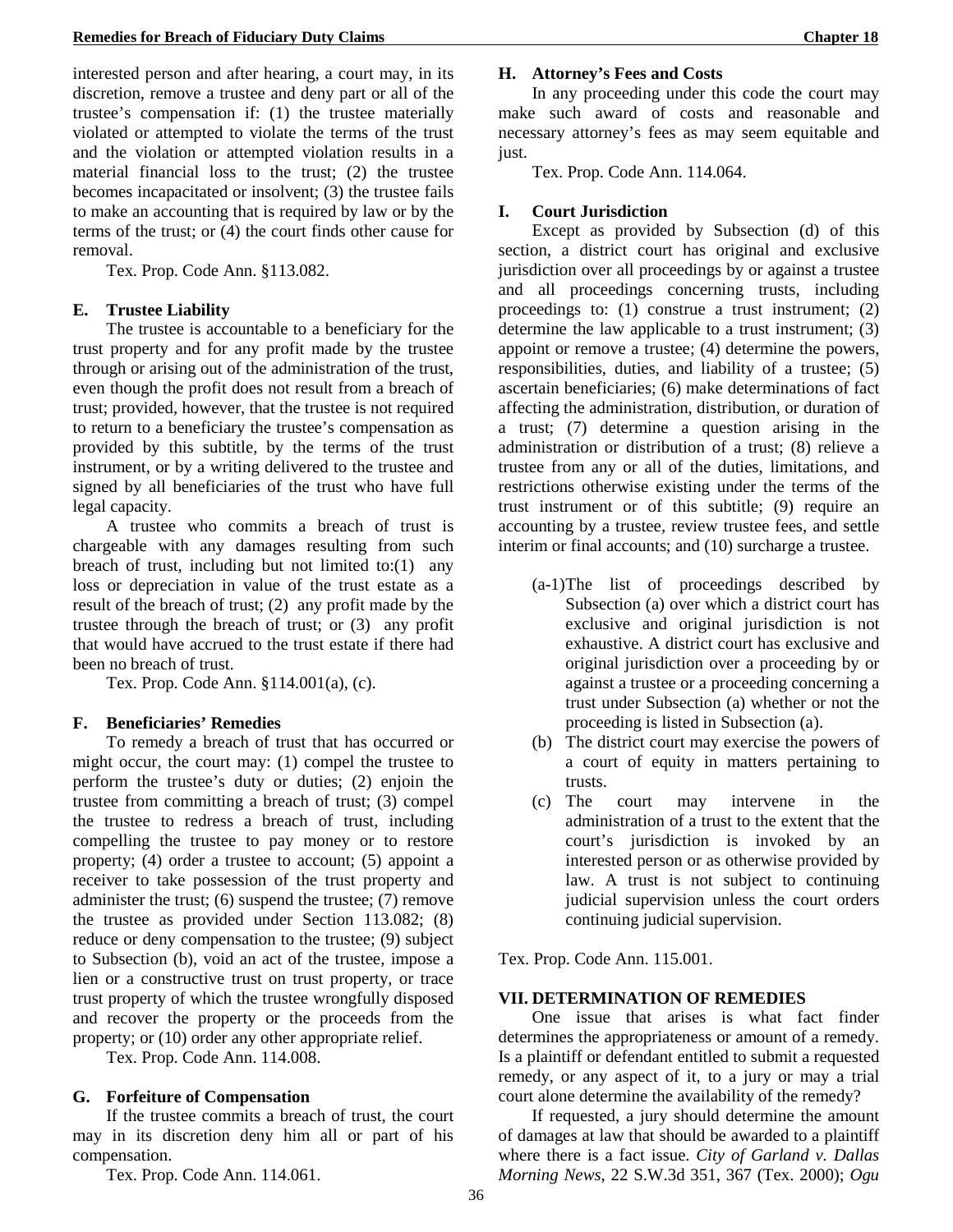*v. C.I.A. Servs*., No. 01-07-00933-CV, 2009 Tex. App. LEXIS 78 (Tex. App.—Houston [1st Dist.] Jan. 8, 2009, no pet.). In Texas, a jury's verdict has a "special, significant sacredness and inviolability." *Crawford v. Standard Fire Ins. Co*., 779 S.W.2d 935, 941 (Tex. App.—Beaumont 1989, no writ). The Texas Constitution requires that the right to trial by jury remain inviolate. Tex. Const., art. I, § 15; *Crawford*, 779 S.W.2d at 941. Denial of the constitutional right to trial by jury amounts to an abuse of discretion for which a new trial is the only remedy. *McDaniel v. Yarbrough*, 898 S.W.2d 251, 253 (Tex. 1995).

Of course, a party must appropriately request a jury and object to any failure to provide one. *Duenas v. Duenas*, No. 13-07-089-CV, 2007 Tex. App. LEXIS 5622 (Tex. App.—Corpus Christi July 12, 2007, no pet.) (Because a party did not timely object regarding his right to a jury trial, the matter was waived.). Further, where there is no fact issue, then a trial court does not err in refusing to submit an issue to a jury. *See Willms v. Americas Tire Co*., 190 S.W.3d 796 (Tex. App.—Dallas 2006, pet. denied) (the granting of summary judgment did not violate a constitutional right to a jury trial because no material issues of fact existed to submit to a jury.).

However, a court, in its equitable jurisdiction, should determine whether an equitable remedy should be granted. *See Wagner & Brown, Ltd. v. Sheppard,* 282 S.W.3d 419, 428-29 (Tex. 2008) ("As with other equitable actions, a jury may have to settle disputed issues about what happened, but "the expediency, necessity, or propriety of equitable relief' is for the trial court … ."). The Texas Supreme Court stated: "Although a litigant has the right to a trial by jury in an equitable action, only ultimate issues of fact are submitted for jury determination. The jury does not determine the expediency, necessity, or propriety of equitable relief. The determination of whether to grant an injunction based upon ultimate issues of fact found by the jury is for the trial court, exercising chancery powers, not the jury." *State v. Texas Pet. Foods, Inc.*, 591 S.W.2d 800, 803 (Tex. 1979); *Bostow v. Bank of Am*., No. 14-04-00256-CV, 2006 Tex. App. LEXIS 377 (Tex. App.—Houston [14th Dist.] Jan. 17, 2006, no pet.); *Shields v. State*, 27 S.W.3d 267, 272 (Tex. App.—Austin 2000, no pet.). The jury's findings on issues of fact are binding; however, equitable principles and the appropriate relief to be afforded by equity are only to be applied by the court itself. *Shields*, 27 S.W.3d at 272. Because the court alone fashions equitable relief, it is not always confined to the literal findings of the jury in designing the injunction. *Id*.

For example, the Texas Supreme Court recently held: "A jury does not determine the expediency, necessity, or propriety of equitable relief such as disgorgement or constructive trust." *Longview Energy*  *Co. v. Huff Energy Fund LP*, No. 15-0968, 2017 Tex. LEXIS 525, 2017 WL 2492004 (Tex. June 9, 2017) (citing *Burrow v. Arce*, 997 S.W.2d 229, 245 (Tex. 1999)). "Whether 'a constructive trust should be imposed must be determined by a court based on the equity of the circumstances.'" *Id*. "The scope and application of equitable relief such as a constructive trust 'within some limitations, is generally left to the discretion of the court imposing it.'" *Id*. (citing *Baker Botts, L.L.P. v. Cailloux*, 224 S.W.3d 723, 736 (Tex. App.—San Antonio 2007, pet. denied).

"If 'contested fact issues must be resolved before a court can determine the expediency, necessity, or propriety of equitable relief, a party is entitled to have a jury resolve the disputed fact issues.'" *Id*. (citing *DiGiuseppe v. Lawler*, 269 S.W.3d 588, 596 (Tex. 2008). "But uncontroverted issues do not need to be submitted to a jury." *Id*. (citing *City of Keller v. Wilson*, 168 S.W.3d 802, 815 (Tex. 2005)). *See also Wilz v. Flournoy*, 228 S.W.3d 674, 676-77 (Tex. 2007) (noting that in the underlying trial, the jury found that no personal funds were used to purchase the farm, which justified the award of a constructive trust on the farm.); *Paschal v. Great W. Drilling, Ltd.*, 215 S.W.3d 437, 445 (Tex. App.—Eastland 2006, pet. denied) ("The jury found that all of the premiums on the four policies were paid with funds that Alan stole from Great Western. Accordingly, the trial court imposed a constructive trust on all of the funds remaining in existence from the life insurance proceeds.").

So, if properly requested and preserved, a party is entitled to submit a fact issue on legal damages to a jury. However, if a party seeks an equitable remedy, the trial court normally has the sole right to resolve that request. If there is some underlying fact issue that must be resolved with regard to the equitable remedy, then that fact issue should be submitted to a jury. Parties should be very careful to evaluate all requested remedies before trial and determine what should be submitted to the court and what should be submitted to a jury. Otherwise, after trial, a court may determine that a party waived the right to a jury on a fact issue, and either refuse to award the remedy or grant the remedy and supporting findings may be found in support of a trial court's judgment. Tex. R. Civ. P. 279; *Bostow v. Bank of Am*., No. 14-04-00256-CV, 2006 Tex. App. LEXIS 377 (Tex. App.—Houston [14th Dist.] Jan. 17, 2006, no pet.) ("[T]he jury's finding as to Bostow's harassing conduct is a sufficient finding on the ultimate issues of fact to support the trial court's exercise of discretion in granting a permanent injunction. Thus, the Bank did not abandon its claim for injunctive relief by failing to submit fact questions to the jury that would support its entitlement to injunctive relief."). *See also* Valenzuela v. Aquino, 853 S.W.2d 512, 513 (Tex. 1993) (suggesting permanent injunction could be based on jury finding liability for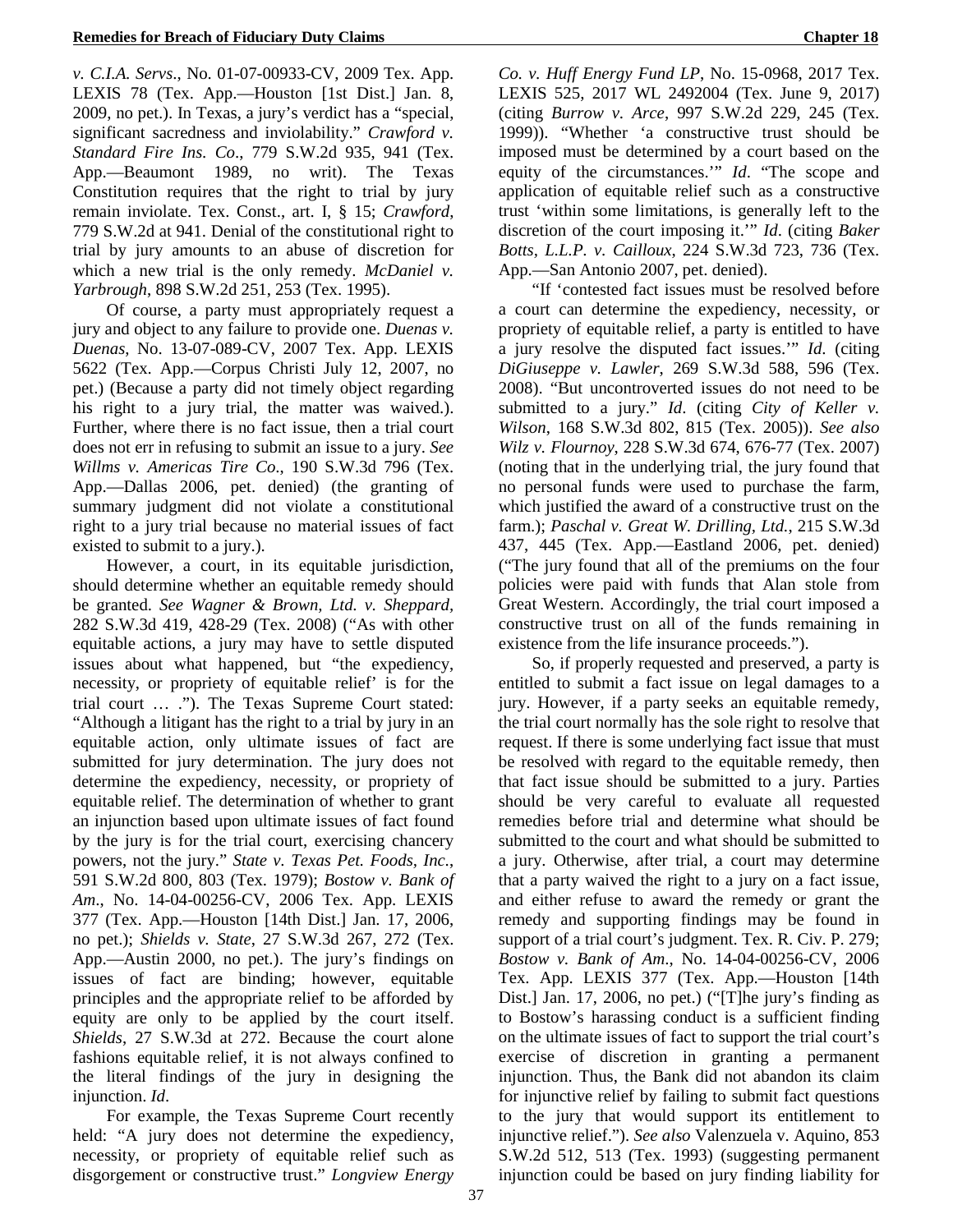invasion of privacy); *Memon v. Shaikh,* 401 S.W.3d 407, 423 (Tex. App.—Houston [14th Dist.] 2013, no pet.) (holding jury's defamation finding supported permanent injunction).

### **VIII. THEORIES FOR JOINT AND SEVERAL LIABILITY**

### **A. General Authority**

A plaintiff may assert that multiple defendants are liable for the fiduciary's conduct if the facts support joint liability. The Texas Supreme Court held that there is a claim for knowing participation in a breach of fiduciary duty. *Kinzbach Tool Co. v. Corbett-Wallace Corp*., 138 Tex. 565, 160 S.W.2d 509, 514 (1942). The general elements for a knowingparticipation claim are: 1) the existence of a fiduciary relationship; 2) the third party knew of the fiduciary relationship; and 3) the third party was aware it was participating in the breach of that fiduciary relationship. *Meadows v. Harford Life Ins. Co*., 492 F.3d 634, 639 (5th Cir. 2007).

Depending on how the Texas Supreme Court rules in the future, there may be a recognized aidingand-abetting breach-of-fiduciary-duty claim in Texas. The Texas Supreme Court has stated that it has not expressly adopted a claim for aiding and abetting outside the context of a fraud claim. *Ernst & Young v. Pacific Mut. Life Ins. Co*., 51 S.W.3d 573, 583 n. 7 (Tex. 2001); *West Fork Advisors v. Sungard Consulting*, 437 S.W.3d 917 (Tex. App.—Dallas 2014, no pet.). Notwithstanding, Texas courts have found such an action to exist. *endricks v. Thornton*, 973 S.W.2d 348 (Tex. App.—Beaumont 1998, pet. denied); *Floyd v. Hefner*, 556 F.Supp.2d 617 (S.D. Tex. 2008). One court identified the elements for aiding and abetting as the defendant must act with unlawful intent and give substantial assistance and encouragement to a wrongdoer in a tortious act. *West Fork Advisors*, 437 S.W.3d at 921.

There is not any particularly compelling guidance on whether these claims (knowing participation and aiding and abetting) are the same or different or whether they are recognized in Texas or not. And if they do exist and are different, what differences are there regarding the elements of each claim? The Texas Supreme Court still has much to explain related to this area of law.

The Texas Supreme Court does appear to clear up one important causation issue. There was confusion as to whether a finding of conspiracy or aiding and abetting or knowing participation automatically imposes joint liability on all defendants for all damages. Most of the cases seem to indicate that a separate damage finding is necessary for each defendant because the conspiracy may not proximately cause the same damages as the original bad act. *THPD, Inc. v. Continental Imports, Inc.,* 260 S.W.3d 593 (Tex.

App.—Austin 2008, no pet.); *Bunton v. Bentley*, 176 SW.3d 1 (Tex. App.—Tyler 1999), *aff'd in part, rev'd in part on other grounds*, 914 S.W.3d 561 (Tex. 2002); *Belz v. Belz*, 667 S.W.2d 240 (Tex. App.—Dallas 1984, writ ref'd n.r.e.). The Court has now held that the conspiracy defendant's actions must cause the damages awarded against it, and a plaintiff cannot solely rely on just the original bad actor's conduct. *First United Pentecostal Church of Beaumont v. Parker*, 2017 Tex. LEXIS 295 (Tex. March 17, 2017). So, there should be a finding of causation and damages for each conspiracy defendant (unless the evidence proves as a matter of law that all conspiracy defendants were involved from the very beginning). For a great discussion of these forms of joint liability for breach of fiduciary duty, please see E. Link Beck, *Joint and Several Liability*, STATE BAR OF TEXAS, 10TH ANNUAL FIDUCIARY LITIGATION COURSE (2015).

### **B. Recent Cases**

In *First United Pentecostal Church of Beaumont v. Parker*, a church hired an attorney to defend it against sexual abuse allegations. 2017 Tex. LEXIS 295 (Tex. March 17, 2017). During the same time, the church also engaged the attorney to assist in a hurricane/insurance claim. When the insurance company offered to pay over \$1 million to settle the claim, the attorney generously suggested that the church leave those funds in the attorney's trust account to assist with creditor protection. The attorney then withdrew those funds in 2008 and used them for his personal expenses and the expenses of his firm. The attorney had a contract attorney working with his firm. The contract attorney did not know about the improper use of the money at the time that it was done. Rather, he learned about it in 2010, but failed to disclose that information to the client. Eventually, the contract attorney did disclose the information and sent a letter wherein he repented and admitted to breaching his fiduciary duty. The original attorney fled to Arkansas, but was later caught. He pled guilty to misappropriation of fiduciary property and received a fifteen-year sentence.

Not in the forgiving mood, the church then filed a lawsuit against the attorney, his firm, and the contract attorney for a number of causes of action, including breach of fiduciary duty, conspiracy to breach fiduciary duty, and aiding and abetting breach of fiduciary duty. The contract attorney filed a noevidence motion for summary judgment, mainly arguing that there was no evidence that his conduct caused any damages to the client. Basically, he argued that the deed was already done when he learned of the attorney's theft and his assistance in covering up the theft did not cause any damage. The trial court granted the motion for summary judgment, and the client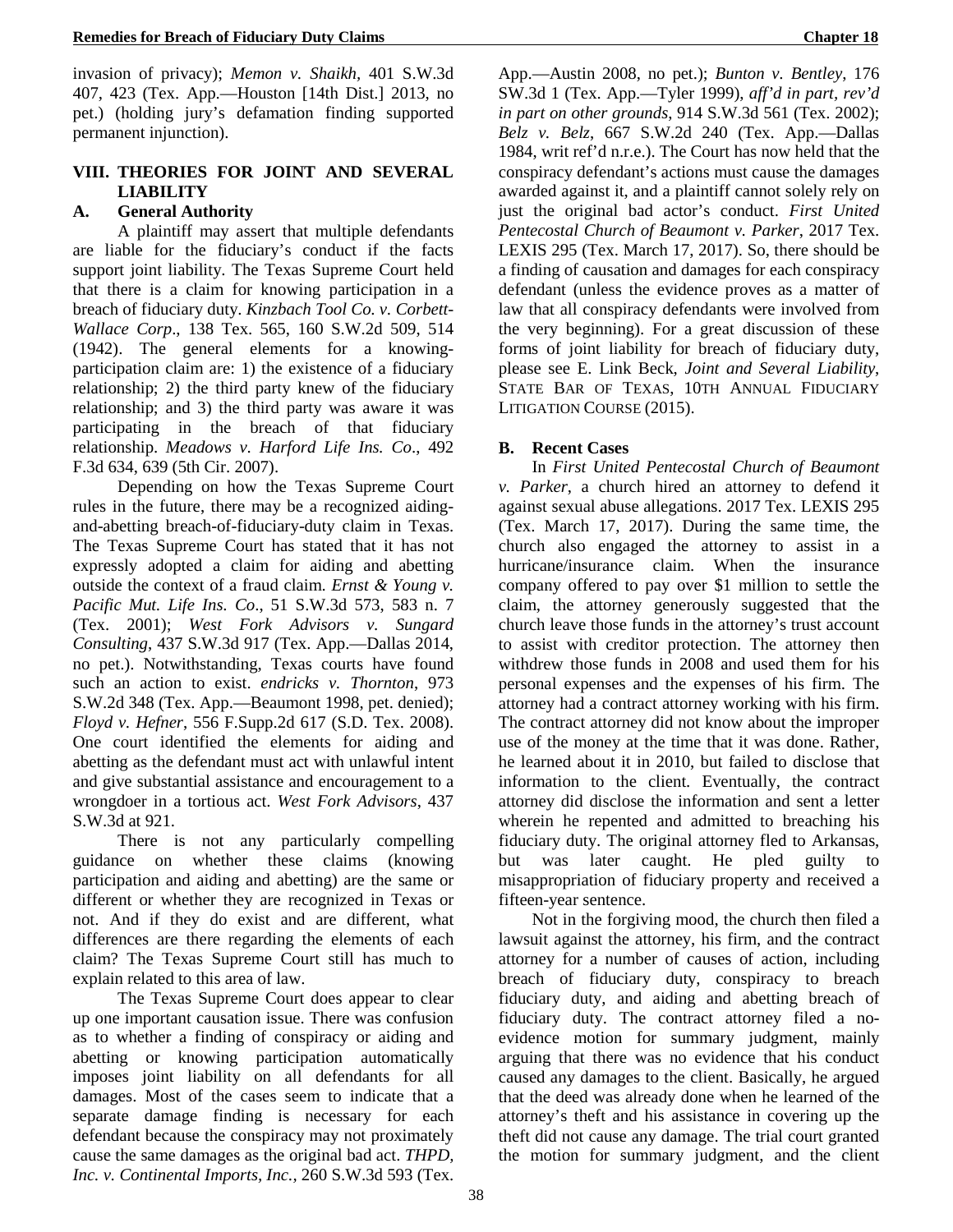appealed. The court of appeals affirmed the judgment, though there was a dissenting justice.

The Texas Supreme Court first addressed whether the trial court correctly rendered judgment for the contract attorney on the breach-of-fiduciary-duty claim. The court held that the elements of a claim for breach of fiduciary duty are (1) the existence of a fiduciary duty, (2) breach of the duty, (3) causation, and (4) damages. The court agreed in part with the client's argument that under *Kinzbach Tool Co. v. Corbett-Wallace Corp.*, 160 S.W.2d 509, 514 (Tex. 1942), that proof of damages was not required when the claim is that an attorney breached his fiduciary duty to a client and that the client need not produce evidence that the breach caused actual damages. The court held that when the client seeks equitable remedies such as fee forfeiture or disgorgement, that the client does not need to prove that the attorney's breach caused any damages. However, the court held that when the client seeks an award of damages (a legal remedy) that the client does have to prove that the attorney's breach caused the client injury:

Plainly put, for the church to have defeated a no-evidence motion for summary judgment as to a claim for actual damages, the church must have provided evidence that Parker's actions were causally related to the loss of its money. It did not do so. On the other hand, the church was not required to show causation and actual damages as to any equitable remedies it sought.

*Id*. The contract attorney argued that the summary judgment should be affirmed because, although the client did plead equitable remedies in the trial court, that the client waived those claims by failing to raise them in its appellate briefing. The court held that, although the client did not use the terms "equitable," "forfeiture," or "disgorgement" in its brief, that the client's issue statement "fairly" included that argument. The court reversed the trial court's summary judgment regarding the client's equitable remedies because there was no causation requirement.

The court then turned to the conspiracy claim. The court held that an action for civil conspiracy has five elements: (1) a combination of two or more persons; (2) the persons seek to accomplish an object or course of action; (3) the persons reach a meeting of the minds on the object or course of action; (4) one or more unlawful, overt acts are taken in pursuance of the object or course of action; and (5) damages occur as a proximate result. The court explained:

An actionable civil conspiracy requires specific intent to agree to accomplish something unlawful or to accomplish

something lawful by unlawful means. This inherently requires a meeting of the minds on the object or course of action. Thus, an actionable civil conspiracy exists only as to those parties who are aware of the intended harm or proposed wrongful conduct at the outset of the combination or agreement.

*Id*. In this case, the client argued that there were two possible conspiracies: an initial conspiracy to steal its money, and a subsequent conspiracy to cover up the theft. Regarding the first theory, the court held that there was no evidence that the contract attorney knew that the original attorney had withdrawn and spent the money at the time that it happened and affirmed the trial court's summary judgment on that theory. Regarding the second theory, the court held that there was no evidence that the contract attorney's actions caused any damage. The court held that a conspiracy plaintiff must establish that a conspiracy defendant's actions caused an amount of harm, and thus prior actions by co-conspirators are not sufficient to prove causation:

The actions of one member in a conspiracy might support a finding of liability as to all of the members. But even where a conspiracy is established, wrongful acts by one member of the conspiracy that occurred before the agreement creating the conspiracy do not simply carry forward, tack on to the conspiracy, and support liability for each member of the conspiracy as to the prior acts. Rather, for conspirators to have individual liability as a result of the conspiracy, the actions agreed to by the conspirators must cause the damages claimed. Here the church does not reference evidence of a conspiracy between Parker and Lamb to take or spend the church's money. Rather, it points to evidence that once Parker learned that the church's money was gone, he was concerned—as he well should have been and he agreed with Lamb to try to replace it. The evidence that Parker conspired with Lamb to cover up the fact that the money was missing and attempt to replace it was evidence that Parker tried to mitigate the church's loss, not that he conspired to cause it. The damage to the church had already been done when Parker and Lamb agreed to cover up the theft and try to replace the money.

*Id*. The court affirmed the trial court's summary judgment on the conspiracy claim.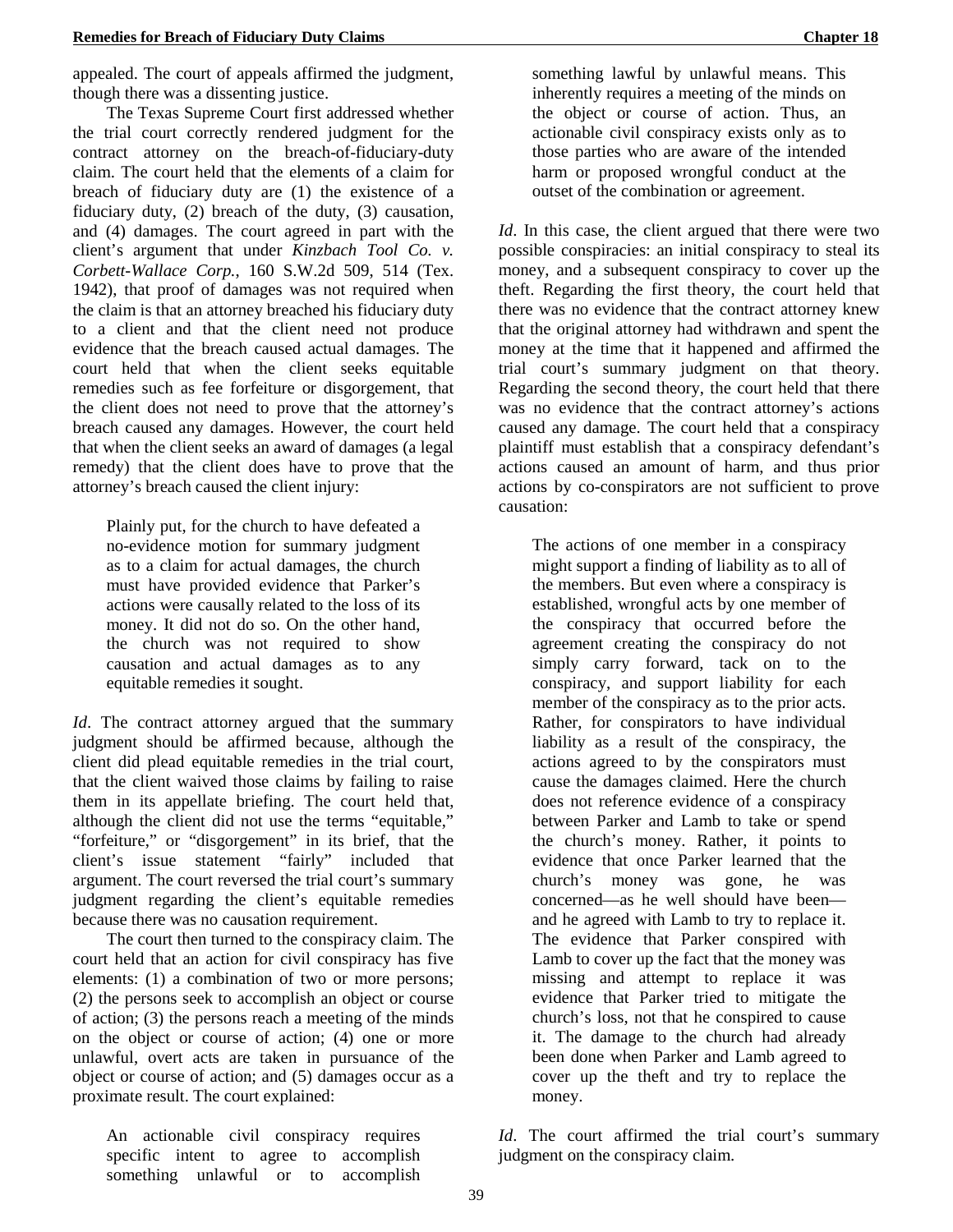The court reviewed the aiding and abetting breach of fiduciary duty claim. The court first held that the client did not adequately raise that claim in the summary judgment proceedings and waived it. In any event, assuming such a claim existed and assuming it was adequately raised, the court held that there was not sufficient evidence to support such a claim in this case:

Moreover, as noted above, although we have never expressly recognized a distinct aiding and abetting cause of action, the court of appeals determined that such a claim requires evidence that the defendant, with wrongful intent, substantially assisted and encouraged a tortfeasor in a wrongful act that harmed the plaintiff. Here the church references no evidence that Parker assisted or encouraged Lamb in stealing the church's money. In his response to the PSI report, Lamb disclaimed Parker's involvement, and Parker clearly and consistently disclaimed knowing that Lamb was taking the church's money from the firm's trust account until the summer of 2010 after the money was gone. While it is true that Parker helped Lamb cover up the theft, this cannot be the basis for a claim against Parker for aiding and abetting Lamb's prior theft or misapplication of the church's money when there is no evidence that Parker was aware of Lamb's plans or actions until after they had taken place. *See Juhl*, 936 S.W.2d at 644-45 (noting that courts should look to the nature of the wrongful act, kind and amount of assistance, relation to the actor, defendant's presence while the wrongful act was committed, and defendant's state of mind (citing RESTATMENT (SECOND) OF TORTS § 876 cmt. d (1977))). As we discussed above, Lamb spent all of the church's money before Parker became involved, and there is no evidence the church was harmed by the only wrongful act in which Parker assisted or encouraged Lamb covering up the fact that Lamb had spent the church's money.

*Id*. The court finally addressed a joint venture claim by the client. The court held that the elements of a joint venture are (1) an express or implied agreement to engage in a joint venture, (2) a community of interest in the venture, (3) an agreement to share profits and losses from the enterprise, and (4) a mutual right of control or management of the enterprise. "Joint venture liability serves to make each party to the venture an agent of the other venturers and hold each venturer responsible for the wrongful acts of the others in pursuance of the venture." The court reviewed

evidence offered by the client and held that it was taken out of context. The court held that none of the evidence provided support for the client's claim that there was "an express or implied agreement by Parker to be part of a joint venture with Lamb for the purpose of stealing the church's money." Therefore, the court affirmed the summary judgment on the joint venture claim.

In *Zaidi v. Shah*, business partners were involved in litigation regarding the purchase and sale of real property for the operation of a hospital. 502 S.W.3d 434 (Tex. App.—Houston [14th Dist.] 2016, pet. denied). The trial court found for the plaintiffs against all defendants, and awarded over \$13 million dollars in damages. One of the plaintiffs' claims was that the defendants breached a fiduciary duty, and the court found that the defendants, individually and collectively, owed fiduciary duties to the plaintiffs and committed various acts and omissions that would breach such duties, such as making material misrepresentations and failing to disclose material facts. One set of defendants challenged this holding because they did not owe fiduciary duties. The court of appeals held:

Fiduciary duties arise in two types of relationships. A confidential relationship which may arise from a moral, social, domestic, or purely personal relationship of trust and confidence—may give rise to an informal fiduciary duty. An informal fiduciary duty will not be imposed in a business transaction unless the personal confidential relationship existed prior to, and apart from, "the agreement made the basis of the suit."

*Id*. The court noted that the plaintiffs neither alleged nor offered evidence of such a preexisting confidential relationship with any member of the appealing defendants. The court also noted that the plaintiffs did not dispute the absence of fiduciary duties, but instead argued only that one defendant was a fiduciary to many parties and that "all entities and individuals who conspired with, participated with, aided/abetted, or employed Zaidi while he was committing any breaches of fiduciary duty were also responsible for those breaches." *Id*. The court of appeals noted that there was a difference between a breach-of-fiduciary-duty claim and an aiding-and-abetting breach-of-fiduciary duty claim:

But, to hold the General Partner, Chagla, and Prestige liable for conspiring in Zaidi's breach of fiduciary duty is one theory of liability, and to hold them liable for breaching their own fiduciary duties is a